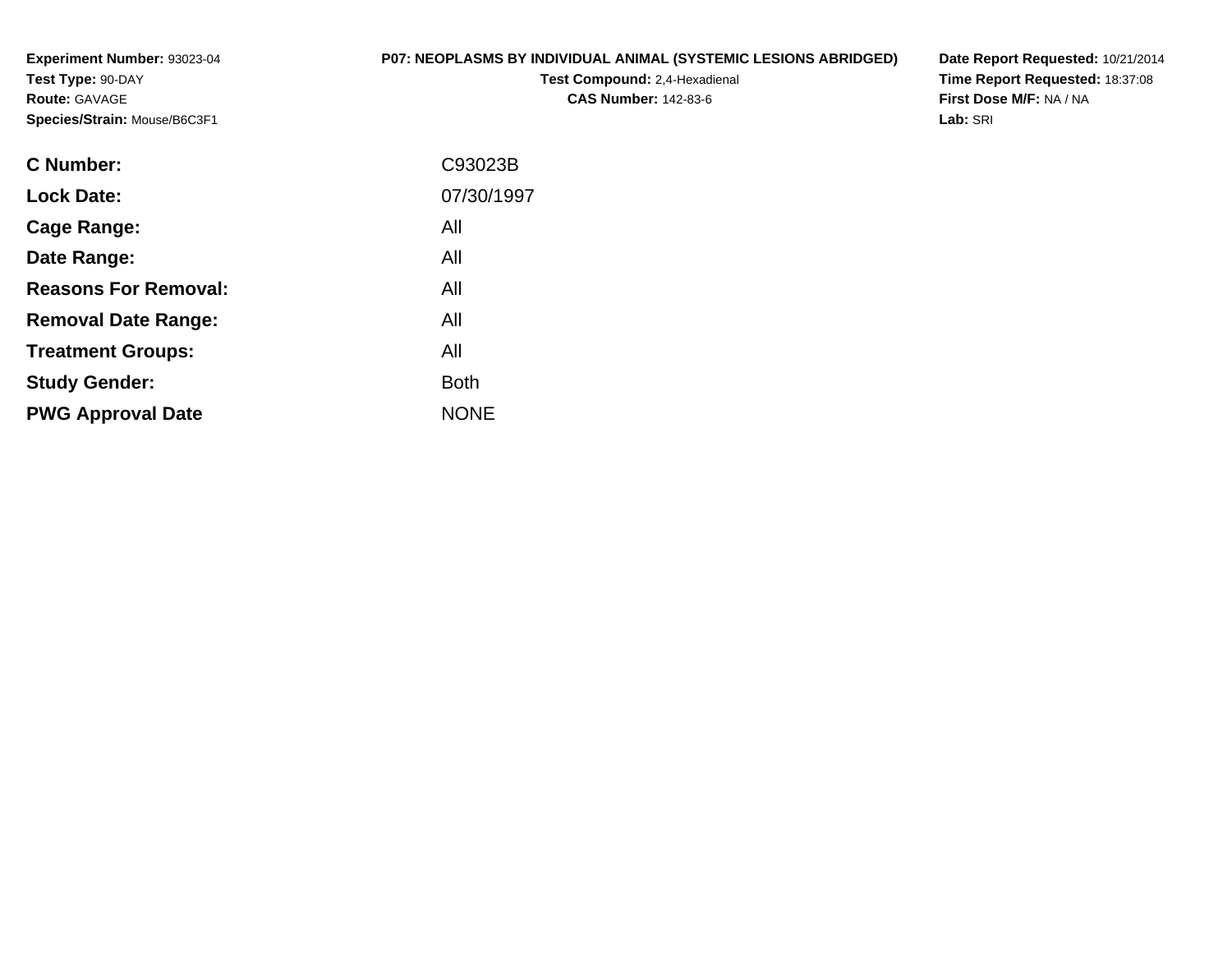#### **Test Type:** 90-DAY

#### **Route:** GAVAGE

**Species/Strain:** Mouse/B6C3F1

#### **P07: NEOPLASMS BY INDIVIDUAL ANIMAL (SYSTEMIC LESIONS ABRIDGED)**

# **Test Compound:** 2,4-Hexadienal

**CAS Number:** 142-83-6

**Date Report Requested:** 10/21/2014**Time Report Requested:** 18:37:08**First Dose M/F:** NA / NA**Lab:** SRI

| <b>B6C3F1 Mouse Male</b><br><b>MG/KG/DY</b><br>0<br><b>Alimentary System</b> | DAY ON TEST<br><b>ANIMAL ID</b> | 0<br>0<br>9<br>$\boldsymbol{4}$<br>$\mathbf 0$<br>0<br>0<br>0<br>1 | $\boldsymbol{\theta}$<br>$\boldsymbol{\theta}$<br>9<br>$\boldsymbol{4}$<br>$\Omega$<br>$\mathbf 0$<br>$\mathbf 0$<br>$\mathbf 0$<br>2 | $\boldsymbol{\theta}$<br>$\boldsymbol{\theta}$<br>$\boldsymbol{g}$<br>$\boldsymbol{4}$<br>$\Omega$<br>0<br>$\pmb{0}$<br>$\mathbf 0$<br>3 | $\boldsymbol{\theta}$<br>$\boldsymbol{\theta}$<br>9<br>$\boldsymbol{4}$<br>$\Omega$<br>$\Omega$<br>$\mathbf 0$<br>$\pmb{0}$<br>4 | 0<br>$\boldsymbol{\theta}$<br>8<br>5<br>$\Omega$<br>0<br>$\mathbf 0$<br>$\pmb{0}$<br>5 | 0<br>$\boldsymbol{\theta}$<br>9<br>$\boldsymbol{4}$<br>$\Omega$<br>$\Omega$<br>$\Omega$<br>$\mathbf 0$<br>6 | 0<br>$\boldsymbol{\theta}$<br>9<br>$\boldsymbol{4}$<br>$\mathbf 0$<br>0<br>$\pmb{0}$<br>$\mathbf 0$<br>$\overline{7}$ | 0<br>$\boldsymbol{\theta}$<br>9<br>$\boldsymbol{4}$<br>$\Omega$<br>$\Omega$<br>$\mathbf 0$<br>$\mathbf 0$<br>8 | 0<br>0<br>9<br>$\boldsymbol{4}$<br>$\Omega$<br>$\mathbf 0$<br>$\mathbf 0$<br>$\mathbf 0$<br>9 | $\pmb{\theta}$<br>$\boldsymbol{\theta}$<br>0<br>6<br>$\Omega$<br>$\Omega$<br>$\mathbf 0$<br>1<br>$\mathbf 0$ | *TOTALS |
|------------------------------------------------------------------------------|---------------------------------|--------------------------------------------------------------------|---------------------------------------------------------------------------------------------------------------------------------------|------------------------------------------------------------------------------------------------------------------------------------------|----------------------------------------------------------------------------------------------------------------------------------|----------------------------------------------------------------------------------------|-------------------------------------------------------------------------------------------------------------|-----------------------------------------------------------------------------------------------------------------------|----------------------------------------------------------------------------------------------------------------|-----------------------------------------------------------------------------------------------|--------------------------------------------------------------------------------------------------------------|---------|
|                                                                              |                                 |                                                                    |                                                                                                                                       |                                                                                                                                          |                                                                                                                                  |                                                                                        |                                                                                                             |                                                                                                                       |                                                                                                                |                                                                                               |                                                                                                              |         |
| Esophagus                                                                    |                                 | +                                                                  | +                                                                                                                                     | $\ddot{}$                                                                                                                                | ٠                                                                                                                                | +                                                                                      | $\ddot{}$                                                                                                   | м                                                                                                                     | $\ddot{}$                                                                                                      | +                                                                                             | $\ddot{}$                                                                                                    | 9       |
| Gallbladder                                                                  |                                 | +                                                                  | +                                                                                                                                     | $\ddot{}$                                                                                                                                | $\ddot{}$                                                                                                                        | $\ddot{}$                                                                              | $\ddot{}$                                                                                                   | M                                                                                                                     | +                                                                                                              | +                                                                                             | +                                                                                                            | 9       |
| Intestine Large, Cecum                                                       |                                 | +                                                                  | +                                                                                                                                     | $\ddot{}$                                                                                                                                | $\ddot{}$                                                                                                                        | $\ddot{}$                                                                              | $\ddot{}$                                                                                                   | $\ddot{}$                                                                                                             | $+$                                                                                                            | $\ddot{}$                                                                                     | $\ddot{}$                                                                                                    | 10      |
| Intestine Large, Colon                                                       |                                 | +                                                                  | +                                                                                                                                     | +                                                                                                                                        | +                                                                                                                                | $\ddot{}$                                                                              | +                                                                                                           | $\ddot{}$                                                                                                             | $\ddot{}$                                                                                                      | $\ddot{}$                                                                                     | $\ddot{}$                                                                                                    | 10      |
| Intestine Large, Rectum                                                      |                                 | +                                                                  | $\ddot{}$                                                                                                                             | $\ddot{}$                                                                                                                                | +                                                                                                                                | $\ddot{}$                                                                              | $\ddot{}$                                                                                                   | $\ddot{}$                                                                                                             | $+$                                                                                                            | $\ddot{}$                                                                                     | $\ddot{}$                                                                                                    | 10      |
| Intestine Small, Duodenum                                                    |                                 | $\ddot{}$                                                          | $\ddot{}$                                                                                                                             | $\ddot{}$                                                                                                                                | $\ddot{}$                                                                                                                        | $\ddot{}$                                                                              | $\ddot{}$                                                                                                   | $\ddot{}$                                                                                                             | $\ddot{}$                                                                                                      | $\ddot{}$                                                                                     | $\ddot{}$                                                                                                    | 10      |
| Intestine Small, Ileum                                                       |                                 | +                                                                  | $\ddot{}$                                                                                                                             | $\ddot{}$                                                                                                                                | $\ddot{}$                                                                                                                        | $\ddot{}$                                                                              | $\ddot{}$                                                                                                   | +                                                                                                                     | $+$                                                                                                            | $\ddot{}$                                                                                     | $\ddot{}$                                                                                                    | 10      |
| Intestine Small, Jejunum                                                     |                                 | $\ddot{}$                                                          | $\ddot{}$                                                                                                                             | $\ddot{}$                                                                                                                                | $\ddot{}$                                                                                                                        | $\ddot{}$                                                                              | $\ddot{}$                                                                                                   | $\ddot{}$                                                                                                             | $\ddot{}$                                                                                                      | $\ddot{}$                                                                                     | $\ddot{}$                                                                                                    | 10      |
| Liver                                                                        |                                 | +                                                                  | $\ddot{}$                                                                                                                             | $\ddot{}$                                                                                                                                | $\ddot{}$                                                                                                                        | $\ddot{}$                                                                              | $\ddot{}$                                                                                                   | $\ddot{}$                                                                                                             | $\ddot{}$                                                                                                      | $\ddot{}$                                                                                     | $\ddot{}$                                                                                                    | 10      |
| Pancreas                                                                     |                                 | $\ddot{}$                                                          | $\ddot{}$                                                                                                                             | $\ddot{}$                                                                                                                                | $\ddot{}$                                                                                                                        | $\ddot{}$                                                                              | $\ddot{}$                                                                                                   | $\ddot{}$                                                                                                             | $\ddot{}$                                                                                                      | $+$                                                                                           | $\ddot{}$                                                                                                    | 10      |
| <b>Salivary Glands</b>                                                       |                                 | +                                                                  | +                                                                                                                                     | $\ddot{}$                                                                                                                                | $\ddot{}$                                                                                                                        | $\ddot{}$                                                                              | $\ddot{}$                                                                                                   | $\ddot{}$                                                                                                             | $+$                                                                                                            | $\ddot{}$                                                                                     | $\ddot{}$                                                                                                    | 10      |
| Stomach, Forestomach                                                         |                                 | +                                                                  | +                                                                                                                                     | $\ddot{}$                                                                                                                                | $+$                                                                                                                              | $+$                                                                                    | $+$                                                                                                         | $+$                                                                                                                   | $+$                                                                                                            | $+$                                                                                           | $\ddot{}$                                                                                                    | 10      |
| Stomach, Glandular                                                           |                                 | +                                                                  |                                                                                                                                       | $\ddot{}$                                                                                                                                | ÷                                                                                                                                | $\ddot{}$                                                                              | $\ddot{}$                                                                                                   | $+$                                                                                                                   | $\ddot{}$                                                                                                      | $\ddot{}$                                                                                     | $\ddot{}$                                                                                                    | 10      |
| <b>Cardiovascular System</b>                                                 |                                 |                                                                    |                                                                                                                                       |                                                                                                                                          |                                                                                                                                  |                                                                                        |                                                                                                             |                                                                                                                       |                                                                                                                |                                                                                               |                                                                                                              |         |
| Heart                                                                        |                                 | +                                                                  |                                                                                                                                       |                                                                                                                                          |                                                                                                                                  |                                                                                        |                                                                                                             |                                                                                                                       |                                                                                                                |                                                                                               | ÷                                                                                                            | 10      |
| <b>Endocrine System</b>                                                      |                                 |                                                                    |                                                                                                                                       |                                                                                                                                          |                                                                                                                                  |                                                                                        |                                                                                                             |                                                                                                                       |                                                                                                                |                                                                                               |                                                                                                              |         |
| <b>Adrenal Cortex</b>                                                        |                                 | +                                                                  | +                                                                                                                                     | +                                                                                                                                        | +                                                                                                                                | +                                                                                      | +                                                                                                           | +                                                                                                                     | ٠                                                                                                              | +                                                                                             | +                                                                                                            | 10      |
| Adrenal Medulla                                                              |                                 | +                                                                  | $\ddot{}$                                                                                                                             | $\ddot{}$                                                                                                                                | $\ddot{}$                                                                                                                        | $\ddot{}$                                                                              | $\ddot{}$                                                                                                   | $\ddot{}$                                                                                                             | $\ddot{}$                                                                                                      | $\ddot{}$                                                                                     | $\ddot{}$                                                                                                    | 10      |
| Parathyroid Gland                                                            |                                 | +                                                                  | +                                                                                                                                     | +                                                                                                                                        | +                                                                                                                                | +                                                                                      | +                                                                                                           | $\ddot{}$                                                                                                             | $\ddot{}$                                                                                                      | $\ddot{}$                                                                                     | M                                                                                                            | 9       |
| <b>Pituitary Gland</b>                                                       |                                 |                                                                    |                                                                                                                                       |                                                                                                                                          |                                                                                                                                  | $\ddot{}$                                                                              |                                                                                                             | +                                                                                                                     | ÷                                                                                                              | $\ddot{}$                                                                                     | M                                                                                                            | 9       |

\* ..Total animals with tissue examined microscopically; Total animals with tumor **M** . Missing tissue M ..Missing tissue

+ ..Tissue examined microscopically

I ..Insufficient tissue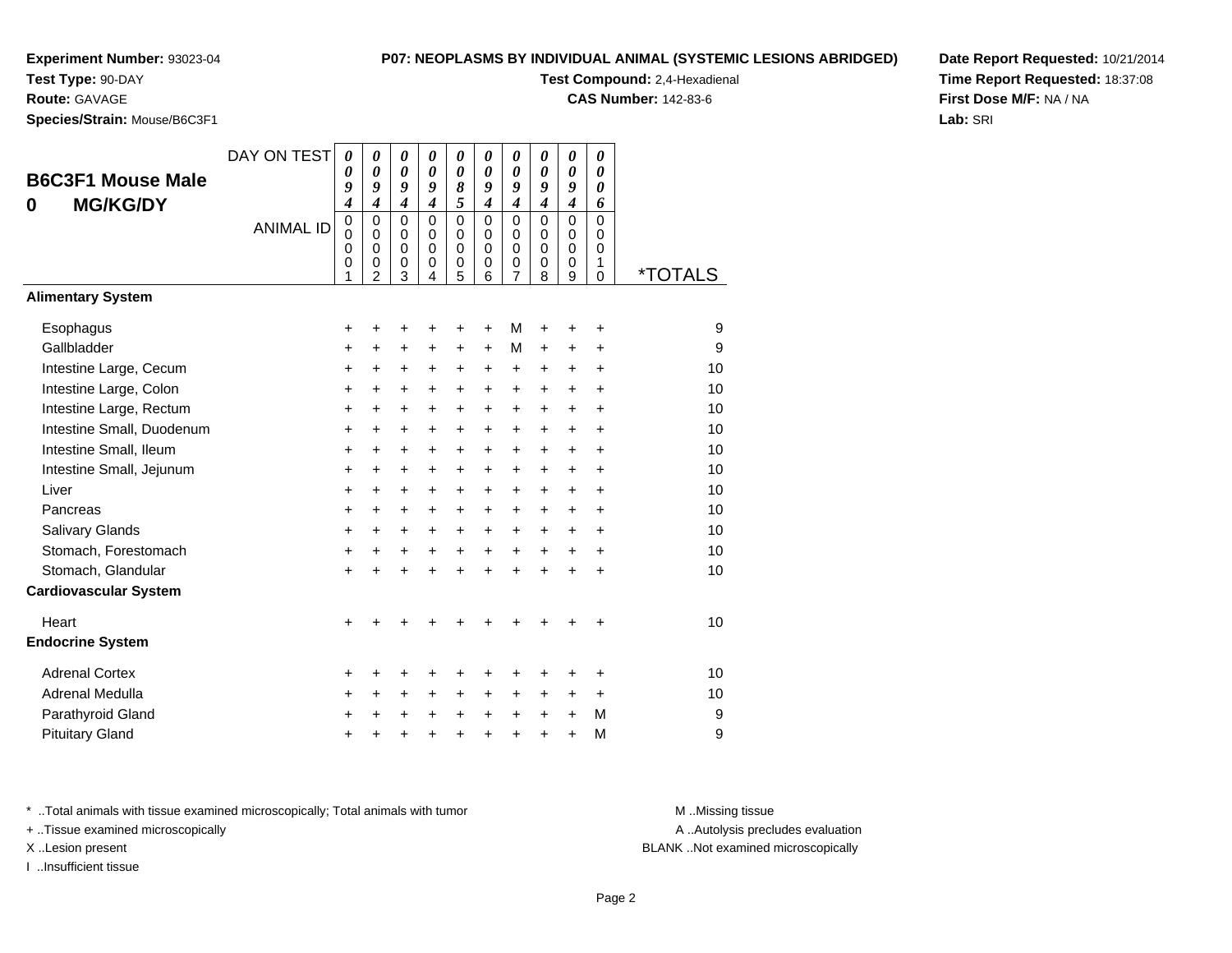#### **P07: NEOPLASMS BY INDIVIDUAL ANIMAL (SYSTEMIC LESIONS ABRIDGED)**

**Test Compound:** 2,4-Hexadienal **CAS Number:** 142-83-6

**Experiment Number:** 93023-04

**Test Type:** 90-DAY

**Route:** GAVAGE

**Species/Strain:** Mouse/B6C3F1

**Date Report Requested:** 10/21/2014**Time Report Requested:** 18:37:08**First Dose M/F:** NA / NA**Lab:** SRI

| 0                     | <b>B6C3F1 Mouse Male</b><br><b>MG/KG/DY</b> | DAY ON TEST<br><b>ANIMAL ID</b> | $\boldsymbol{\theta}$<br>$\boldsymbol{\theta}$<br>9<br>$\boldsymbol{4}$<br>$\mathbf 0$<br>$\mathbf 0$<br>$\mathbf 0$<br>$\mathbf 0$ | $\boldsymbol{\theta}$<br>$\boldsymbol{\theta}$<br>9<br>$\boldsymbol{4}$<br>$\mathbf 0$<br>$\mathbf 0$<br>$\mathbf 0$<br>$\mathbf 0$ | $\pmb{\theta}$<br>$\boldsymbol{\theta}$<br>9<br>$\boldsymbol{4}$<br>$\mathbf 0$<br>0<br>$\mathbf 0$<br>$\mathbf 0$ | $\boldsymbol{\theta}$<br>$\boldsymbol{\theta}$<br>9<br>$\boldsymbol{4}$<br>$\Omega$<br>0<br>$\Omega$<br>0 | $\boldsymbol{\theta}$<br>$\boldsymbol{\theta}$<br>8<br>5<br>$\pmb{0}$<br>$\mathbf 0$<br>$\mathbf 0$<br>$\mathbf 0$ | 0<br>0<br>9<br>$\boldsymbol{4}$<br>$\mathbf 0$<br>0<br>$\mathbf 0$<br>0 | $\pmb{\theta}$<br>0<br>9<br>$\boldsymbol{4}$<br>0<br>0<br>$\mathbf 0$<br>0 | 0<br>$\boldsymbol{\theta}$<br>9<br>$\boldsymbol{4}$<br>$\Omega$<br>0<br>$\mathbf 0$<br>0 | $\boldsymbol{\theta}$<br>$\boldsymbol{\theta}$<br>9<br>$\boldsymbol{4}$<br>$\mathbf 0$<br>0<br>$\mathbf 0$<br>$\mathbf 0$ | $\boldsymbol{\theta}$<br>0<br>0<br>6<br>$\mathbf 0$<br>0<br>$\mathbf 0$<br>1 |                       |
|-----------------------|---------------------------------------------|---------------------------------|-------------------------------------------------------------------------------------------------------------------------------------|-------------------------------------------------------------------------------------------------------------------------------------|--------------------------------------------------------------------------------------------------------------------|-----------------------------------------------------------------------------------------------------------|--------------------------------------------------------------------------------------------------------------------|-------------------------------------------------------------------------|----------------------------------------------------------------------------|------------------------------------------------------------------------------------------|---------------------------------------------------------------------------------------------------------------------------|------------------------------------------------------------------------------|-----------------------|
|                       |                                             |                                 | 1                                                                                                                                   | $\overline{2}$                                                                                                                      | 3                                                                                                                  | 4                                                                                                         | 5                                                                                                                  | 6                                                                       | $\overline{7}$                                                             | 8                                                                                        | 9                                                                                                                         | $\Omega$                                                                     | <i><b>*TOTALS</b></i> |
| <b>Thyroid Gland</b>  |                                             |                                 | $\ddot{}$                                                                                                                           | $\ddot{}$                                                                                                                           | $\ddot{}$                                                                                                          | $\ddot{}$                                                                                                 | $\ddot{}$                                                                                                          | $\ddot{}$                                                               | $\ddot{}$                                                                  | $\ddot{}$                                                                                | $\ddot{}$                                                                                                                 | $\ddot{}$                                                                    | 10                    |
|                       | <b>General Body System</b>                  |                                 |                                                                                                                                     |                                                                                                                                     |                                                                                                                    |                                                                                                           |                                                                                                                    |                                                                         |                                                                            |                                                                                          |                                                                                                                           |                                                                              |                       |
| <b>NONE</b>           |                                             |                                 |                                                                                                                                     |                                                                                                                                     |                                                                                                                    |                                                                                                           |                                                                                                                    |                                                                         |                                                                            |                                                                                          |                                                                                                                           |                                                                              |                       |
| <b>Genital System</b> |                                             |                                 |                                                                                                                                     |                                                                                                                                     |                                                                                                                    |                                                                                                           |                                                                                                                    |                                                                         |                                                                            |                                                                                          |                                                                                                                           |                                                                              |                       |
|                       | <b>Coagulating Gland</b>                    |                                 |                                                                                                                                     |                                                                                                                                     |                                                                                                                    |                                                                                                           |                                                                                                                    |                                                                         |                                                                            |                                                                                          |                                                                                                                           | +                                                                            | 1                     |
| Epididymis            |                                             |                                 | +                                                                                                                                   | +                                                                                                                                   | +                                                                                                                  | +                                                                                                         | +                                                                                                                  | +                                                                       | +                                                                          | +                                                                                        | +                                                                                                                         | ٠                                                                            | 10                    |
|                       | <b>Preputial Gland</b>                      |                                 | $\ddot{}$                                                                                                                           | $\ddot{}$                                                                                                                           | +                                                                                                                  | +                                                                                                         | $\ddot{}$                                                                                                          | +                                                                       | +                                                                          | +                                                                                        | +                                                                                                                         | $\ddot{}$                                                                    | 10                    |
| Prostate              |                                             |                                 | $\ddot{}$                                                                                                                           | $+$                                                                                                                                 | $\ddot{}$                                                                                                          | $\ddot{}$                                                                                                 | $\ddot{}$                                                                                                          | $\ddot{}$                                                               | $\ddot{}$                                                                  | $+$                                                                                      | $\ddot{}$                                                                                                                 | $\ddot{}$                                                                    | 10                    |
|                       | <b>Seminal Vesicle</b>                      |                                 | +                                                                                                                                   | $\ddot{}$                                                                                                                           | $\ddot{}$                                                                                                          | $\ddot{}$                                                                                                 | $\ddot{}$                                                                                                          | $\ddot{}$                                                               | $\ddot{}$                                                                  | $\ddot{}$                                                                                | $\ddot{}$                                                                                                                 | $\ddot{}$                                                                    | 10                    |
| <b>Testes</b>         |                                             |                                 | $\ddot{}$                                                                                                                           | $\ddot{}$                                                                                                                           | $\ddot{}$                                                                                                          | $\ddot{}$                                                                                                 | $\ddot{}$                                                                                                          | $\ddot{}$                                                               | $\ddot{}$                                                                  | $\ddot{}$                                                                                | $\ddot{}$                                                                                                                 | $\ddot{}$                                                                    | 10                    |
|                       | <b>Hematopoietic System</b>                 |                                 |                                                                                                                                     |                                                                                                                                     |                                                                                                                    |                                                                                                           |                                                                                                                    |                                                                         |                                                                            |                                                                                          |                                                                                                                           |                                                                              |                       |
| <b>Bone Marrow</b>    |                                             |                                 | +                                                                                                                                   | +                                                                                                                                   | +                                                                                                                  | +                                                                                                         | +                                                                                                                  |                                                                         | +                                                                          | +                                                                                        | +                                                                                                                         | ٠                                                                            | 10                    |
|                       | Lymph Node, Mandibular                      |                                 | $\ddot{}$                                                                                                                           | $\ddot{}$                                                                                                                           | $\ddot{}$                                                                                                          | $\ddot{}$                                                                                                 | $\ddot{}$                                                                                                          | $\ddot{}$                                                               | $\ddot{}$                                                                  | $\ddot{}$                                                                                | +                                                                                                                         | +                                                                            | 10                    |
|                       | Lymph Node, Mesenteric                      |                                 | $\ddot{}$                                                                                                                           | $\ddot{}$                                                                                                                           | $\ddot{}$                                                                                                          | $\ddot{}$                                                                                                 | $\ddot{}$                                                                                                          | $\ddot{}$                                                               | $\ddot{}$                                                                  | $\ddot{}$                                                                                | +                                                                                                                         | +                                                                            | 10                    |
| Spleen                |                                             |                                 | $\ddot{}$                                                                                                                           | +                                                                                                                                   | +                                                                                                                  | $\ddot{}$                                                                                                 | $+$                                                                                                                | $\ddot{}$                                                               | $\ddot{}$                                                                  | $\ddot{}$                                                                                | $\ddot{}$                                                                                                                 | $\ddot{}$                                                                    | 10                    |
| Thymus                |                                             |                                 | $\ddot{}$                                                                                                                           | ÷                                                                                                                                   | $\ddot{}$                                                                                                          | $\ddot{}$                                                                                                 | $\ddot{}$                                                                                                          | $\ddot{}$                                                               | $\ddot{}$                                                                  | $\ddot{}$                                                                                | $\ddot{}$                                                                                                                 | $\ddot{}$                                                                    | 10                    |
|                       | <b>Integumentary System</b>                 |                                 |                                                                                                                                     |                                                                                                                                     |                                                                                                                    |                                                                                                           |                                                                                                                    |                                                                         |                                                                            |                                                                                          |                                                                                                                           |                                                                              |                       |
|                       | <b>Mammary Gland</b>                        |                                 | M                                                                                                                                   | M                                                                                                                                   | M                                                                                                                  | M                                                                                                         | M                                                                                                                  | M                                                                       | M                                                                          | M                                                                                        | M                                                                                                                         | M                                                                            | $\mathbf 0$           |
| Skin                  |                                             |                                 | +                                                                                                                                   |                                                                                                                                     | +                                                                                                                  | +                                                                                                         | +                                                                                                                  | +                                                                       | +                                                                          | +                                                                                        | +                                                                                                                         | +                                                                            | 10                    |
|                       | <b>Musculoskeletal System</b>               |                                 |                                                                                                                                     |                                                                                                                                     |                                                                                                                    |                                                                                                           |                                                                                                                    |                                                                         |                                                                            |                                                                                          |                                                                                                                           |                                                                              |                       |

\* ..Total animals with tissue examined microscopically; Total animals with tumor **M** . Missing tissue M ..Missing tissue

+ ..Tissue examined microscopically

I ..Insufficient tissue

A ..Autolysis precludes evaluation

X ..Lesion present BLANK ..Not examined microscopically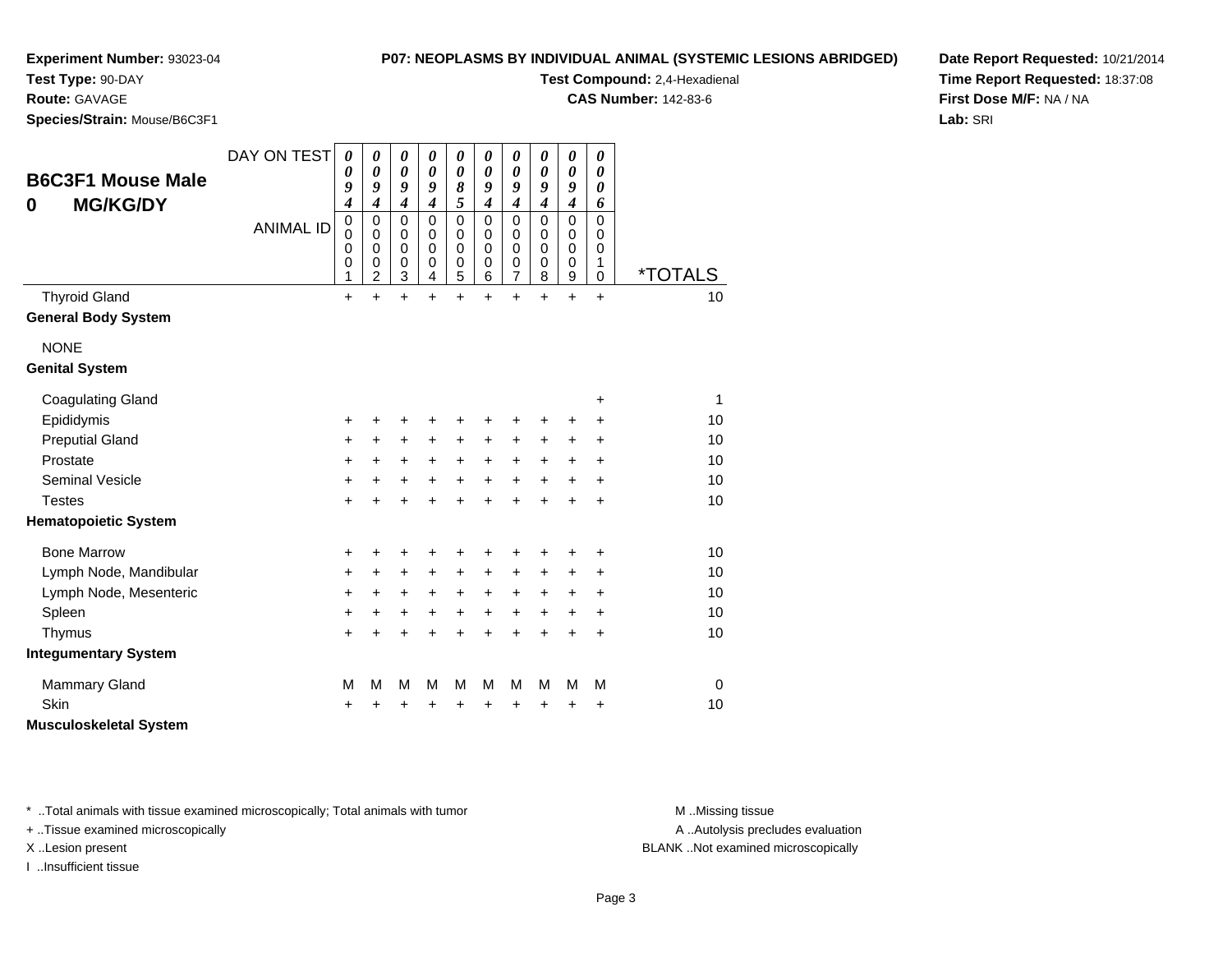### **P07: NEOPLASMS BY INDIVIDUAL ANIMAL (SYSTEMIC LESIC**

**Test Compound:** 2,4-Hexadienal **CAS Number:** 142-83-6

**Test Type:** 90-DAY

**Route:** GAVAGE

**Species/Strain:** Mouse/B6C3F1

| ONS ABRIDGED) | Date Report Requested: 10/21/2014      |
|---------------|----------------------------------------|
|               | <b>Time Report Requested: 18:37:08</b> |
|               | <b>First Dose M/F: NA / NA</b>         |
|               | Lab: SRI                               |

| <b>B6C3F1 Mouse Male</b><br><b>MG/KG/DY</b><br>0 | DAY ON TEST<br><b>ANIMAL ID</b> | $\boldsymbol{\theta}$<br>0<br>9<br>$\boldsymbol{4}$<br>$\pmb{0}$<br>0<br>0<br>0<br>1 | 0<br>$\boldsymbol{\theta}$<br>9<br>4<br>$\mathbf 0$<br>$\mathbf 0$<br>$\mathbf 0$<br>0<br>$\overline{2}$ | 0<br>0<br>9<br>$\boldsymbol{4}$<br>$\mathbf 0$<br>0<br>0<br>0<br>3 | 0<br>0<br>9<br>4<br>0<br>0<br>0<br>0<br>4 | 0<br>$\boldsymbol{\theta}$<br>8<br>5<br>$\mathbf 0$<br>0<br>$\mathbf 0$<br>0<br>5 | 0<br>$\boldsymbol{\theta}$<br>$\boldsymbol{g}$<br>4<br>$\mathbf 0$<br>0<br>$\mathbf 0$<br>0<br>6 | 0<br>0<br>$\boldsymbol{g}$<br>4<br>$\mathbf 0$<br>0<br>$\mathbf 0$<br>0<br>7 | 0<br>$\boldsymbol{\theta}$<br>$\boldsymbol{q}$<br>4<br>$\mathbf 0$<br>$\mathbf 0$<br>$\mathbf 0$<br>0<br>8 | 0<br>0<br>9<br>4<br>$\mathbf 0$<br>0<br>0<br>0<br>9 | 0<br>0<br>0<br>6<br>$\mathbf 0$<br>0<br>0<br>1<br>0 | <i><b>*TOTALS</b></i> |
|--------------------------------------------------|---------------------------------|--------------------------------------------------------------------------------------|----------------------------------------------------------------------------------------------------------|--------------------------------------------------------------------|-------------------------------------------|-----------------------------------------------------------------------------------|--------------------------------------------------------------------------------------------------|------------------------------------------------------------------------------|------------------------------------------------------------------------------------------------------------|-----------------------------------------------------|-----------------------------------------------------|-----------------------|
| Bone                                             |                                 | $\ddot{}$                                                                            | $\ddot{}$                                                                                                | $\ddot{}$                                                          | ÷                                         | ÷                                                                                 | $\ddot{}$                                                                                        | $\ddot{}$                                                                    | ÷                                                                                                          | $\ddot{}$                                           | $\ddot{}$                                           | 10                    |
| <b>Skeletal Muscle</b>                           |                                 |                                                                                      |                                                                                                          |                                                                    |                                           |                                                                                   |                                                                                                  |                                                                              |                                                                                                            |                                                     | +                                                   | 1                     |
| <b>Nervous System</b>                            |                                 |                                                                                      |                                                                                                          |                                                                    |                                           |                                                                                   |                                                                                                  |                                                                              |                                                                                                            |                                                     |                                                     |                       |
| <b>Brain</b>                                     |                                 | $\pm$                                                                                |                                                                                                          |                                                                    |                                           |                                                                                   |                                                                                                  |                                                                              |                                                                                                            | ┿                                                   | $\ddot{}$                                           | 10                    |
| <b>Respiratory System</b>                        |                                 |                                                                                      |                                                                                                          |                                                                    |                                           |                                                                                   |                                                                                                  |                                                                              |                                                                                                            |                                                     |                                                     |                       |
| Lung                                             |                                 | +                                                                                    |                                                                                                          |                                                                    |                                           |                                                                                   |                                                                                                  |                                                                              |                                                                                                            | +                                                   | +                                                   | 10                    |
| Nose                                             |                                 | $\ddot{}$                                                                            | +                                                                                                        | $\ddot{}$                                                          | $+$                                       | $\ddot{}$                                                                         | $+$                                                                                              | $+$                                                                          | $\ddot{}$                                                                                                  | $\ddot{}$                                           | $\ddot{}$                                           | 10                    |
| Trachea                                          |                                 | $\ddot{}$                                                                            |                                                                                                          | Ŧ.                                                                 |                                           | $\ddot{}$                                                                         | $\ddot{}$                                                                                        | $\ddot{}$                                                                    | $\ddot{}$                                                                                                  | $\ddot{}$                                           | +                                                   | 10                    |
| <b>Special Senses System</b>                     |                                 |                                                                                      |                                                                                                          |                                                                    |                                           |                                                                                   |                                                                                                  |                                                                              |                                                                                                            |                                                     |                                                     |                       |
| <b>NONE</b>                                      |                                 |                                                                                      |                                                                                                          |                                                                    |                                           |                                                                                   |                                                                                                  |                                                                              |                                                                                                            |                                                     |                                                     |                       |
| <b>Urinary System</b>                            |                                 |                                                                                      |                                                                                                          |                                                                    |                                           |                                                                                   |                                                                                                  |                                                                              |                                                                                                            |                                                     |                                                     |                       |
| Kidney                                           |                                 | +                                                                                    |                                                                                                          |                                                                    |                                           | +                                                                                 |                                                                                                  |                                                                              |                                                                                                            | +                                                   | +                                                   | 10                    |
| <b>Urinary Bladder</b>                           |                                 | $+$                                                                                  |                                                                                                          | $\ddot{}$                                                          | +                                         | +                                                                                 | $\ddot{}$                                                                                        | $\pm$                                                                        | $\ddot{}$                                                                                                  | +                                                   | $\ddot{}$                                           | 10                    |
| <b>SYSTEMIC LESIONS</b>                          |                                 |                                                                                      |                                                                                                          |                                                                    |                                           |                                                                                   |                                                                                                  |                                                                              |                                                                                                            |                                                     |                                                     |                       |
| Multiple Organ                                   |                                 | +                                                                                    |                                                                                                          |                                                                    |                                           |                                                                                   |                                                                                                  |                                                                              |                                                                                                            | ٠                                                   | +                                                   | 10                    |

\* ..Total animals with tissue examined microscopically; Total animals with tumor **M** . Missing tissue M ..Missing tissue

+ ..Tissue examined microscopically

I ..Insufficient tissue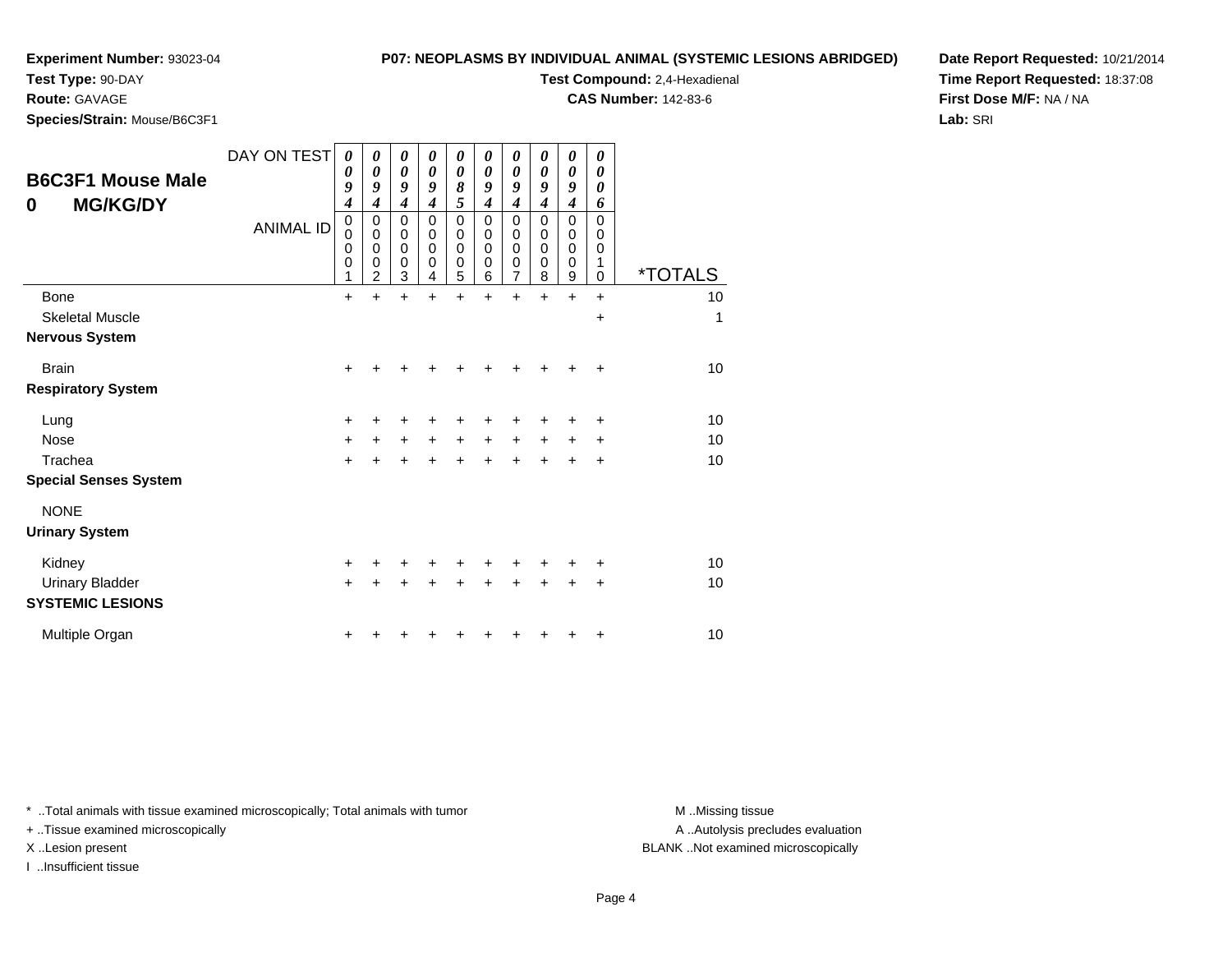#### **P07: NEOPLASMS BY INDIVIDUAL ANIMAL (SYSTEMIC LESIONS ABRIDGED)**

**Test Compound:** 2,4-Hexadienal

**CAS Number:** 142-83-6

**Date Report Requested:** 10/21/2014**Time Report Requested:** 18:37:08**First Dose M/F:** NA / NA**Lab:** SRI

**Test Type:** 90-DAY**Route:** GAVAGE**Species/Strain:** Mouse/B6C3F1

| <b>B6C3F1 Mouse Male</b><br>7.5<br><b>MG/KG/DY</b>   | DAY ON TEST<br><b>ANIMAL ID</b> | $\boldsymbol{\theta}$<br>0<br>9<br>$\boldsymbol{4}$<br>$\pmb{0}$<br>$\Omega$<br>0<br>1<br>1 | $\boldsymbol{\theta}$<br>$\boldsymbol{\theta}$<br>9<br>$\boldsymbol{4}$<br>$\pmb{0}$<br>$\mathbf 0$<br>$\pmb{0}$<br>1<br>$\overline{2}$ | 0<br>$\pmb{\theta}$<br>9<br>$\boldsymbol{4}$<br>$\mathbf 0$<br>$\mathbf 0$<br>$\mathbf 0$<br>$\mathbf{1}$<br>3 | $\boldsymbol{\theta}$<br>$\pmb{\theta}$<br>$\boldsymbol{g}$<br>$\boldsymbol{4}$<br>$\mathsf 0$<br>$\mathbf 0$<br>$\mathbf 0$<br>$\mathbf{1}$<br>$\overline{4}$ | 0<br>$\pmb{\theta}$<br>$\boldsymbol{g}$<br>$\boldsymbol{4}$<br>$\mathbf 0$<br>$\mathbf 0$<br>$\pmb{0}$<br>1<br>5 | 0<br>$\pmb{\theta}$<br>9<br>$\boldsymbol{4}$<br>$\mathbf 0$<br>0<br>$\pmb{0}$<br>1<br>6 | 0<br>$\pmb{\theta}$<br>9<br>$\boldsymbol{4}$<br>$\mathbf 0$<br>$\mathbf 0$<br>$\mathbf 0$<br>1<br>$\overline{7}$ | 0<br>$\boldsymbol{\theta}$<br>9<br>$\boldsymbol{4}$<br>$\mathbf 0$<br>0<br>$\mathbf 0$<br>1<br>8 | $\boldsymbol{\theta}$<br>$\pmb{\theta}$<br>9<br>$\boldsymbol{4}$<br>$\mathbf 0$<br>$\mathbf 0$<br>$\mathbf 0$<br>1<br>9 | 0<br>$\boldsymbol{\theta}$<br>9<br>$\boldsymbol{4}$<br>$\Omega$<br>0<br>$\mathbf 0$<br>$\overline{\mathbf{c}}$<br>$\mathbf 0$ | <i><b>*TOTALS</b></i> |
|------------------------------------------------------|---------------------------------|---------------------------------------------------------------------------------------------|-----------------------------------------------------------------------------------------------------------------------------------------|----------------------------------------------------------------------------------------------------------------|----------------------------------------------------------------------------------------------------------------------------------------------------------------|------------------------------------------------------------------------------------------------------------------|-----------------------------------------------------------------------------------------|------------------------------------------------------------------------------------------------------------------|--------------------------------------------------------------------------------------------------|-------------------------------------------------------------------------------------------------------------------------|-------------------------------------------------------------------------------------------------------------------------------|-----------------------|
| <b>Alimentary System</b>                             |                                 |                                                                                             |                                                                                                                                         |                                                                                                                |                                                                                                                                                                |                                                                                                                  |                                                                                         |                                                                                                                  |                                                                                                  |                                                                                                                         |                                                                                                                               |                       |
| Stomach, Forestomach<br><b>Cardiovascular System</b> |                                 | $\pm$                                                                                       | $\ddot{}$                                                                                                                               | +                                                                                                              | +                                                                                                                                                              | $\ddot{}$                                                                                                        | +                                                                                       | $\ddot{}$                                                                                                        | $\ddot{}$                                                                                        | $\ddot{}$                                                                                                               | $\ddot{}$                                                                                                                     | 10                    |
| <b>NONE</b><br><b>Endocrine System</b>               |                                 |                                                                                             |                                                                                                                                         |                                                                                                                |                                                                                                                                                                |                                                                                                                  |                                                                                         |                                                                                                                  |                                                                                                  |                                                                                                                         |                                                                                                                               |                       |
| <b>NONE</b><br><b>General Body System</b>            |                                 |                                                                                             |                                                                                                                                         |                                                                                                                |                                                                                                                                                                |                                                                                                                  |                                                                                         |                                                                                                                  |                                                                                                  |                                                                                                                         |                                                                                                                               |                       |
| <b>NONE</b><br><b>Genital System</b>                 |                                 |                                                                                             |                                                                                                                                         |                                                                                                                |                                                                                                                                                                |                                                                                                                  |                                                                                         |                                                                                                                  |                                                                                                  |                                                                                                                         |                                                                                                                               |                       |
| <b>NONE</b><br><b>Hematopoietic System</b>           |                                 |                                                                                             |                                                                                                                                         |                                                                                                                |                                                                                                                                                                |                                                                                                                  |                                                                                         |                                                                                                                  |                                                                                                  |                                                                                                                         |                                                                                                                               |                       |
| <b>NONE</b><br><b>Integumentary System</b>           |                                 |                                                                                             |                                                                                                                                         |                                                                                                                |                                                                                                                                                                |                                                                                                                  |                                                                                         |                                                                                                                  |                                                                                                  |                                                                                                                         |                                                                                                                               |                       |
| <b>NONE</b><br><b>Musculoskeletal System</b>         |                                 |                                                                                             |                                                                                                                                         |                                                                                                                |                                                                                                                                                                |                                                                                                                  |                                                                                         |                                                                                                                  |                                                                                                  |                                                                                                                         |                                                                                                                               |                       |
| <b>NONE</b><br><b>Nervous System</b>                 |                                 |                                                                                             |                                                                                                                                         |                                                                                                                |                                                                                                                                                                |                                                                                                                  |                                                                                         |                                                                                                                  |                                                                                                  |                                                                                                                         |                                                                                                                               |                       |
| <b>NONE</b>                                          |                                 |                                                                                             |                                                                                                                                         |                                                                                                                |                                                                                                                                                                |                                                                                                                  |                                                                                         |                                                                                                                  |                                                                                                  |                                                                                                                         |                                                                                                                               |                       |
|                                                      |                                 |                                                                                             |                                                                                                                                         |                                                                                                                |                                                                                                                                                                |                                                                                                                  |                                                                                         |                                                                                                                  |                                                                                                  |                                                                                                                         |                                                                                                                               |                       |

\* ..Total animals with tissue examined microscopically; Total animals with tumor **M** . Missing tissue M ..Missing tissue

+ ..Tissue examined microscopically

I ..Insufficient tissue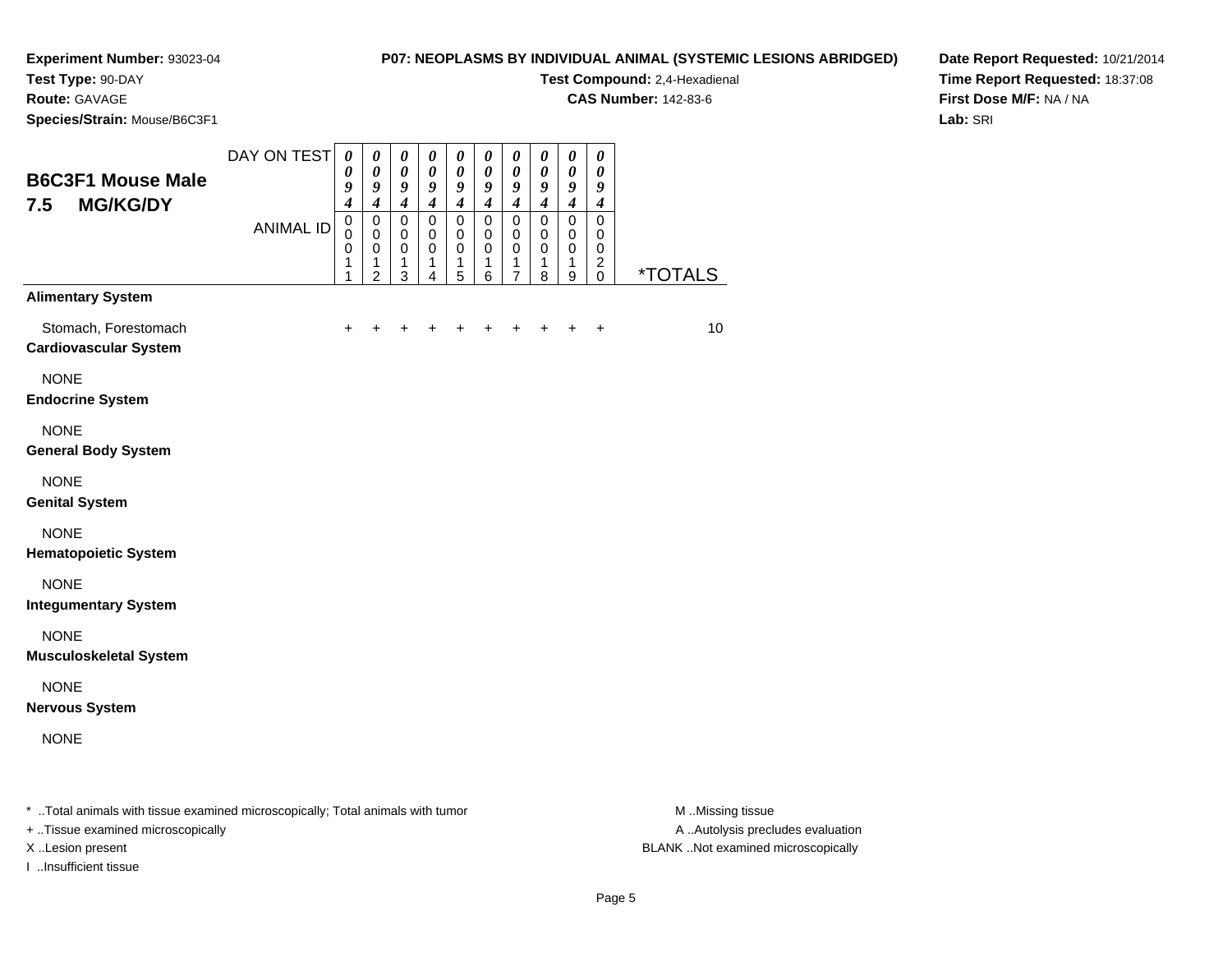### **P07: NEOPLASMS BY INDIVIDUAL ANIMAL (SYSTEMIC LESIONS ABRIDGED)**

**CAS Number:** 142-83-6

**Test Type:** 90-DAY

**Route:** GAVAGE

**Species/Strain:** Mouse/B6C3F1

**Test Compound:** 2,4-Hexadienal **Date Report Requested:** 10/21/2014**Time Report Requested:** 18:37:08**First Dose M/F:** NA / NA**Lab:** SRI

| <b>B6C3F1 Mouse Male</b><br><b>MG/KG/DY</b><br>7.5 | DAY ON TEST      | 0<br>0<br>9<br>$\boldsymbol{4}$      | 0<br>0<br>9<br>4           | 0<br>0<br>9<br>4           | 0<br>0<br>9<br>4 | 0<br>0<br>9<br>4                          | 0<br>0<br>9<br>4 | 0<br>0<br>9<br>$\boldsymbol{4}$ | 0<br>0<br>9<br>4 | 0<br>0<br>9<br>4 | 0<br>0<br>9<br>4      |                       |
|----------------------------------------------------|------------------|--------------------------------------|----------------------------|----------------------------|------------------|-------------------------------------------|------------------|---------------------------------|------------------|------------------|-----------------------|-----------------------|
|                                                    | <b>ANIMAL ID</b> | $\mathbf 0$<br>0<br>$\mathbf 0$<br>1 | 0<br>$\mathbf 0$<br>0<br>っ | 0<br>$\mathbf 0$<br>0<br>3 | 0<br>0<br>0      | 0<br>$\mathbf 0$<br>$\mathbf 0$<br>1<br>5 | 0<br>0<br>0<br>6 | 0<br>$\boldsymbol{0}$<br>0<br>7 | 0<br>0<br>0<br>8 | 0<br>0<br>0<br>9 | 0<br>0<br>0<br>2<br>0 | <i><b>*TOTALS</b></i> |
| <b>Respiratory System</b>                          |                  |                                      |                            |                            |                  |                                           |                  |                                 |                  |                  |                       |                       |
| Nose                                               |                  | $\ddot{}$                            |                            |                            |                  |                                           |                  |                                 |                  |                  | $\div$                | 10                    |
| <b>Special Senses System</b><br><b>NONE</b>        |                  |                                      |                            |                            |                  |                                           |                  |                                 |                  |                  |                       |                       |
| <b>Urinary System</b>                              |                  |                                      |                            |                            |                  |                                           |                  |                                 |                  |                  |                       |                       |
| <b>NONE</b><br><b>SYSTEMIC LESIONS</b>             |                  |                                      |                            |                            |                  |                                           |                  |                                 |                  |                  |                       |                       |
| Multiple Organ                                     |                  |                                      |                            |                            |                  |                                           |                  |                                 |                  |                  |                       | 10                    |

\* ..Total animals with tissue examined microscopically; Total animals with tumor **M** . Missing tissue M ..Missing tissue

+ ..Tissue examined microscopically

I ..Insufficient tissue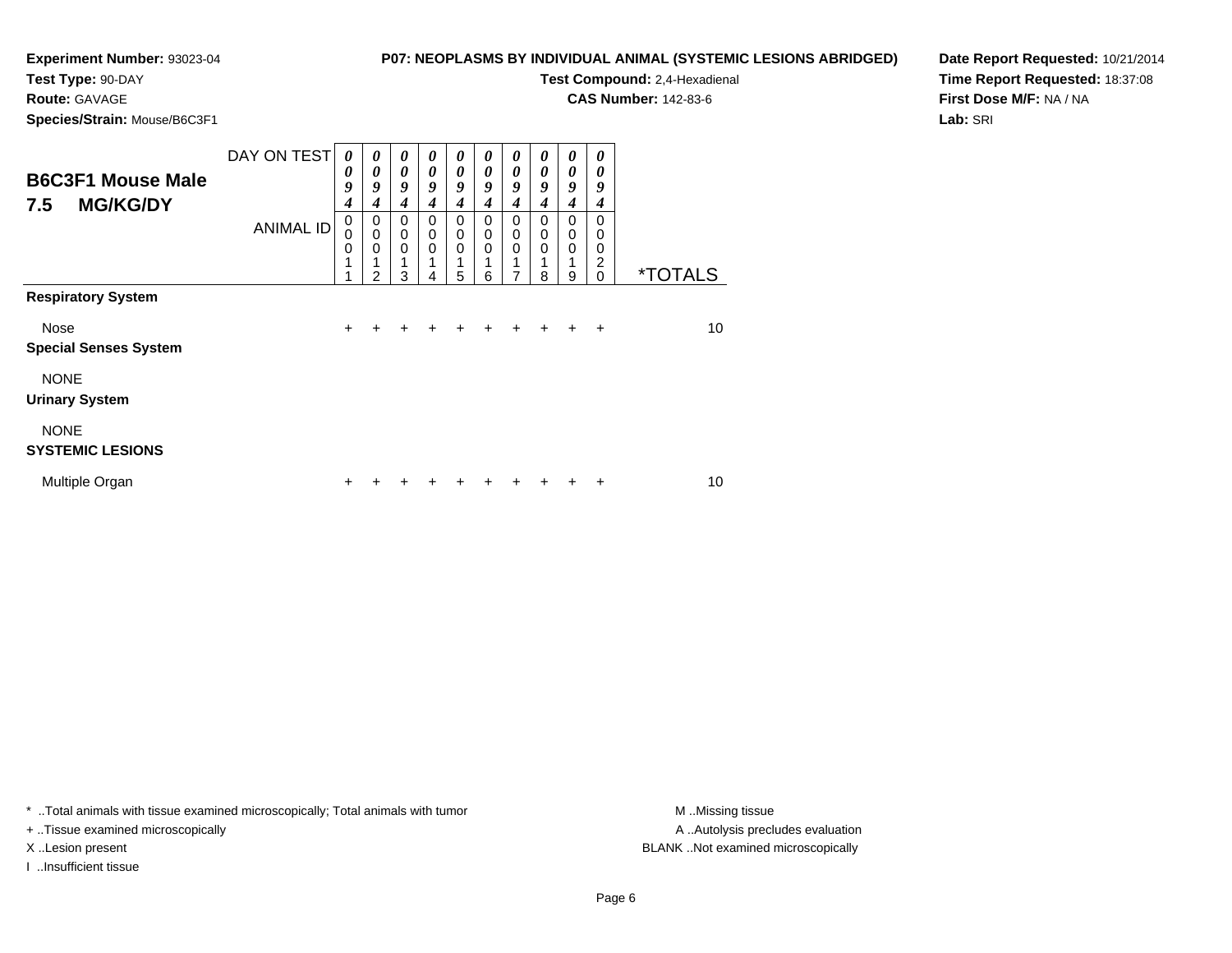# **Test Type:** 90-DAY

**Route:** GAVAGE

**Species/Strain:** Mouse/B6C3F1

#### **P07: NEOPLASMS BY INDIVIDUAL ANIMAL (SYSTEMIC LESIONS ABRIDGED)**

**Test Compound:** 2,4-Hexadienal

**CAS Number:** 142-83-6

**Date Report Requested:** 10/21/2014**Time Report Requested:** 18:37:08**First Dose M/F:** NA / NA**Lab:** SRI

| <b>B6C3F1 Mouse Male</b><br>15<br><b>MG/KG/DY</b>    | DAY ON TEST      | $\boldsymbol{\theta}$<br>0<br>9<br>$\boldsymbol{4}$            | 0<br>$\pmb{\theta}$<br>9<br>$\boldsymbol{4}$         | 0<br>$\boldsymbol{\theta}$<br>9<br>$\boldsymbol{4}$              | 0<br>$\pmb{\theta}$<br>9<br>$\boldsymbol{4}$               | 0<br>$\boldsymbol{\theta}$<br>9<br>$\boldsymbol{4}$           | $\boldsymbol{\theta}$<br>$\boldsymbol{\theta}$<br>9<br>$\boldsymbol{4}$ | $\boldsymbol{\theta}$<br>$\boldsymbol{\theta}$<br>9<br>$\boldsymbol{4}$       | $\boldsymbol{\theta}$<br>$\boldsymbol{\theta}$<br>9<br>$\boldsymbol{4}$ | $\boldsymbol{\theta}$<br>$\boldsymbol{\theta}$<br>$\boldsymbol{9}$<br>$\boldsymbol{4}$ | $\boldsymbol{\theta}$<br>$\boldsymbol{\theta}$<br>9<br>$\boldsymbol{4}$ |                       |
|------------------------------------------------------|------------------|----------------------------------------------------------------|------------------------------------------------------|------------------------------------------------------------------|------------------------------------------------------------|---------------------------------------------------------------|-------------------------------------------------------------------------|-------------------------------------------------------------------------------|-------------------------------------------------------------------------|----------------------------------------------------------------------------------------|-------------------------------------------------------------------------|-----------------------|
|                                                      | <b>ANIMAL ID</b> | $\mathbf 0$<br>$\mathbf 0$<br>$\,0\,$<br>$\boldsymbol{2}$<br>1 | $\mathbf 0$<br>$\pmb{0}$<br>$\,0\,$<br>$\frac{2}{2}$ | $\mathbf 0$<br>$\mathbf 0$<br>$\mathbf 0$<br>$\overline{c}$<br>3 | $\mathbf 0$<br>$\mathbf 0$<br>$\mathbf 0$<br>$\frac{2}{4}$ | $\Omega$<br>$\mathbf 0$<br>$\mathbf 0$<br>$\overline{c}$<br>5 | $\mathbf 0$<br>$\mathbf 0$<br>$\mathbf 0$<br>$\boldsymbol{2}$<br>6      | $\mathbf 0$<br>$\mathbf 0$<br>$\mathbf 0$<br>$\overline{c}$<br>$\overline{7}$ | $\mathsf 0$<br>$\mathbf 0$<br>$\pmb{0}$<br>$\overline{c}$<br>8          | $\mathbf 0$<br>$\mathbf 0$<br>0<br>$\overline{2}$<br>9                                 | $\mathbf 0$<br>$\mathbf 0$<br>0<br>$\sqrt{3}$<br>0                      | <i><b>*TOTALS</b></i> |
| <b>Alimentary System</b>                             |                  |                                                                |                                                      |                                                                  |                                                            |                                                               |                                                                         |                                                                               |                                                                         |                                                                                        |                                                                         |                       |
| Stomach, Forestomach<br><b>Cardiovascular System</b> |                  | +                                                              |                                                      |                                                                  |                                                            |                                                               |                                                                         |                                                                               |                                                                         | +                                                                                      | $\ddot{}$                                                               | 10                    |
| <b>NONE</b><br><b>Endocrine System</b>               |                  |                                                                |                                                      |                                                                  |                                                            |                                                               |                                                                         |                                                                               |                                                                         |                                                                                        |                                                                         |                       |
| <b>NONE</b><br><b>General Body System</b>            |                  |                                                                |                                                      |                                                                  |                                                            |                                                               |                                                                         |                                                                               |                                                                         |                                                                                        |                                                                         |                       |
| <b>NONE</b><br><b>Genital System</b>                 |                  |                                                                |                                                      |                                                                  |                                                            |                                                               |                                                                         |                                                                               |                                                                         |                                                                                        |                                                                         |                       |
| <b>NONE</b><br><b>Hematopoietic System</b>           |                  |                                                                |                                                      |                                                                  |                                                            |                                                               |                                                                         |                                                                               |                                                                         |                                                                                        |                                                                         |                       |
| <b>NONE</b><br><b>Integumentary System</b>           |                  |                                                                |                                                      |                                                                  |                                                            |                                                               |                                                                         |                                                                               |                                                                         |                                                                                        |                                                                         |                       |
| <b>NONE</b><br><b>Musculoskeletal System</b>         |                  |                                                                |                                                      |                                                                  |                                                            |                                                               |                                                                         |                                                                               |                                                                         |                                                                                        |                                                                         |                       |
| <b>NONE</b><br><b>Nervous System</b>                 |                  |                                                                |                                                      |                                                                  |                                                            |                                                               |                                                                         |                                                                               |                                                                         |                                                                                        |                                                                         |                       |
| <b>NONE</b>                                          |                  |                                                                |                                                      |                                                                  |                                                            |                                                               |                                                                         |                                                                               |                                                                         |                                                                                        |                                                                         |                       |
|                                                      |                  |                                                                |                                                      |                                                                  |                                                            |                                                               |                                                                         |                                                                               |                                                                         |                                                                                        |                                                                         |                       |

\* ..Total animals with tissue examined microscopically; Total animals with tumor **M** . Missing tissue M ..Missing tissue

+ ..Tissue examined microscopically

I ..Insufficient tissue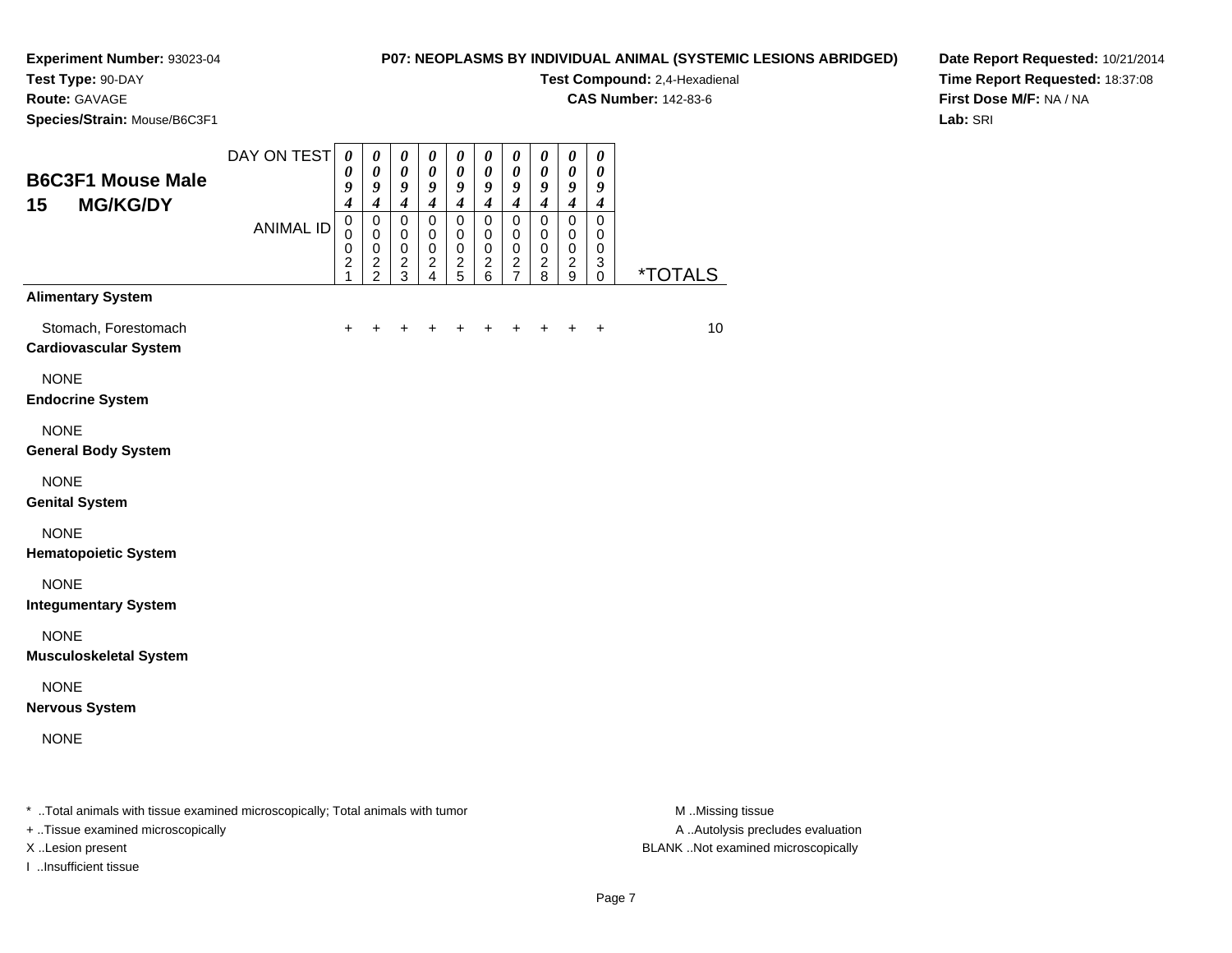## **P07: NEOPLASMS BY INDIVIDUAL ANIMAL (SYSTEMIC LESIONS ABRIDGED)**

**Test Type:** 90-DAY**Route:** GAVAGE

**Species/Strain:** Mouse/B6C3F1

**Test Compound:** 2,4-Hexadienal

**CAS Number:** 142-83-6

**Date Report Requested:** 10/21/2014**Time Report Requested:** 18:37:09**First Dose M/F:** NA / NA**Lab:** SRI

| <b>B6C3F1 Mouse Male</b><br><b>MG/KG/DY</b><br>15 | DAY ON TEST<br><b>ANIMAL ID</b> | 0<br>0<br>9<br>4<br>0<br>0<br>0<br>$\overline{c}$ | 0<br>0<br>9<br>4<br>0<br>$\mathbf 0$<br>0<br>$\overline{c}$ | 0<br>$\boldsymbol{\theta}$<br>9<br>4<br>$\mathbf 0$<br>$\mathbf 0$<br>$\mathbf 0$<br>$\overline{c}$ | 0<br>$\theta$<br>9<br>4<br>0<br>0<br>0<br>$\overline{c}$ | 0<br>$\boldsymbol{\theta}$<br>9<br>4<br>$\mathbf 0$<br>$\mathbf 0$<br>$\mathbf 0$ | 0<br>$\theta$<br>9<br>4<br>$\Omega$<br>0<br>0<br>$\overline{2}$ | 0<br>$\boldsymbol{\theta}$<br>9<br>4<br>$\Omega$<br>0<br>$\mathbf 0$<br>$\overline{c}$ | 0<br>0<br>9<br>4<br>0<br>0<br>0<br>$\overline{2}$ | 0<br>0<br>9<br>4<br>0<br>0<br>$\mathbf 0$<br>$\overline{c}$ | 0<br>0<br>9<br>4<br>$\Omega$<br>0<br>0<br>3 |                       |
|---------------------------------------------------|---------------------------------|---------------------------------------------------|-------------------------------------------------------------|-----------------------------------------------------------------------------------------------------|----------------------------------------------------------|-----------------------------------------------------------------------------------|-----------------------------------------------------------------|----------------------------------------------------------------------------------------|---------------------------------------------------|-------------------------------------------------------------|---------------------------------------------|-----------------------|
|                                                   |                                 |                                                   | $\mathfrak{p}$                                              | 3                                                                                                   | 4                                                        | $\frac{2}{5}$                                                                     | 6                                                               | $\overline{7}$                                                                         | 8                                                 | 9                                                           | $\Omega$                                    | <i><b>*TOTALS</b></i> |
| <b>Respiratory System</b>                         |                                 |                                                   |                                                             |                                                                                                     |                                                          |                                                                                   |                                                                 |                                                                                        |                                                   |                                                             |                                             |                       |
| Nose                                              |                                 | $\ddot{}$                                         | $\div$                                                      | $\div$                                                                                              | $\div$                                                   | ÷                                                                                 | $\div$                                                          | $\pm$                                                                                  | $+$                                               | ÷.                                                          | $\overline{+}$                              | 10                    |
| <b>Special Senses System</b>                      |                                 |                                                   |                                                             |                                                                                                     |                                                          |                                                                                   |                                                                 |                                                                                        |                                                   |                                                             |                                             |                       |
| <b>NONE</b><br><b>Urinary System</b>              |                                 |                                                   |                                                             |                                                                                                     |                                                          |                                                                                   |                                                                 |                                                                                        |                                                   |                                                             |                                             |                       |
| <b>NONE</b><br><b>SYSTEMIC LESIONS</b>            |                                 |                                                   |                                                             |                                                                                                     |                                                          |                                                                                   |                                                                 |                                                                                        |                                                   |                                                             |                                             |                       |
| Multiple Organ                                    |                                 | +                                                 |                                                             |                                                                                                     |                                                          |                                                                                   |                                                                 |                                                                                        |                                                   |                                                             | +                                           | 10                    |

\* ..Total animals with tissue examined microscopically; Total animals with tumor **M** . Missing tissue M ..Missing tissue

+ ..Tissue examined microscopically

I ..Insufficient tissue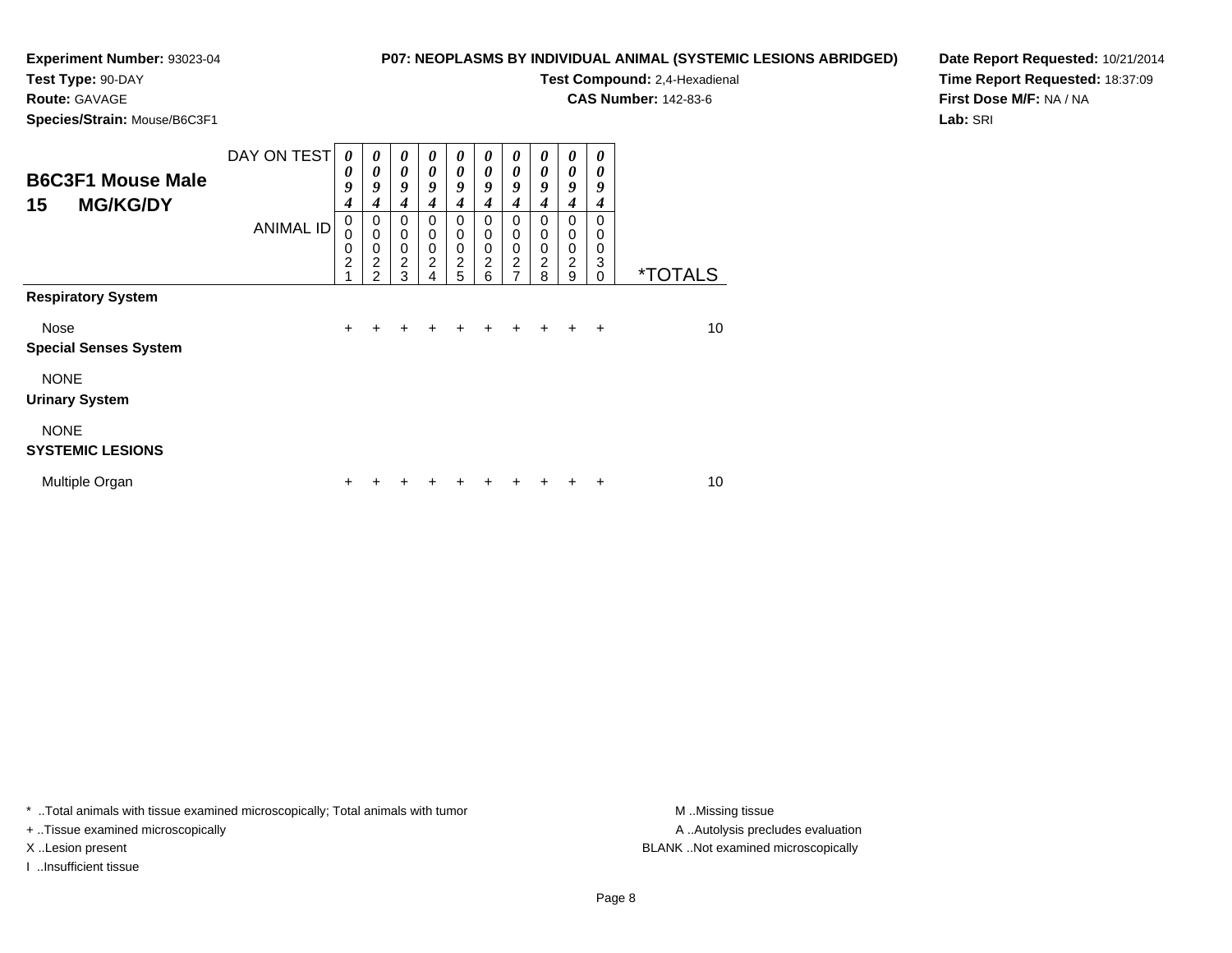### **P07: NEOPLASMS BY INDIVIDUAL ANIMAL (SYSTEMIC LESIONS ABRIDGED)**

**Test Compound:** 2,4-Hexadienal

**CAS Number:** 142-83-6

**Date Report Requested:** 10/21/2014**Time Report Requested:** 18:37:09**First Dose M/F:** NA / NA**Lab:** SRI

**Test Type:** 90-DAY**Route:** GAVAGE**Species/Strain:** Mouse/B6C3F1

| <b>B6C3F1 Mouse Male</b><br><b>MG/KG/DY</b><br>30                                | DAY ON TEST<br><b>ANIMAL ID</b> | $\boldsymbol{\theta}$<br>$\boldsymbol{\theta}$<br>9<br>$\overline{\boldsymbol{4}}$<br>$\pmb{0}$<br>$\mathbf 0$<br>$\pmb{0}$<br>3<br>1 | $\boldsymbol{\theta}$<br>$\pmb{\theta}$<br>9<br>$\boldsymbol{4}$<br>$\pmb{0}$<br>$\mathbf 0$<br>$\pmb{0}$<br>$\ensuremath{\mathsf{3}}$<br>$\overline{2}$ | 0<br>$\pmb{\theta}$<br>9<br>$\boldsymbol{4}$<br>$\pmb{0}$<br>$\mathbf 0$<br>$\pmb{0}$<br>$\mathbf{3}$<br>3 | $\pmb{\theta}$<br>$\pmb{\theta}$<br>9<br>$\boldsymbol{4}$<br>$\pmb{0}$<br>$\pmb{0}$<br>$\pmb{0}$<br>3<br>$\overline{4}$ | $\boldsymbol{\theta}$<br>$\pmb{\theta}$<br>9<br>$\boldsymbol{4}$<br>$\pmb{0}$<br>0<br>$\pmb{0}$<br>$\mathbf{3}$<br>5 | $\boldsymbol{\theta}$<br>$\pmb{\theta}$<br>9<br>$\boldsymbol{4}$<br>$\pmb{0}$<br>0<br>$\pmb{0}$<br>$\mathbf{3}$<br>6 | $\boldsymbol{\theta}$<br>$\pmb{\theta}$<br>$\boldsymbol{9}$<br>$\boldsymbol{4}$<br>$\pmb{0}$<br>0<br>$\pmb{0}$<br>$\sqrt{3}$<br>$\overline{7}$ | 0<br>$\pmb{\theta}$<br>9<br>$\boldsymbol{4}$<br>$\pmb{0}$<br>0<br>$\pmb{0}$<br>$\mathbf{3}$<br>8 | $\boldsymbol{\theta}$<br>$\pmb{\theta}$<br>$\boldsymbol{9}$<br>$\boldsymbol{4}$<br>$\pmb{0}$<br>0<br>$\pmb{0}$<br>$\overline{3}$<br>$\boldsymbol{9}$ | $\boldsymbol{\theta}$<br>$\boldsymbol{\theta}$<br>9<br>$\boldsymbol{4}$<br>$\pmb{0}$<br>0<br>$\,0\,$<br>$\overline{4}$<br>$\mathbf 0$ | <i><b>*TOTALS</b></i> |
|----------------------------------------------------------------------------------|---------------------------------|---------------------------------------------------------------------------------------------------------------------------------------|----------------------------------------------------------------------------------------------------------------------------------------------------------|------------------------------------------------------------------------------------------------------------|-------------------------------------------------------------------------------------------------------------------------|----------------------------------------------------------------------------------------------------------------------|----------------------------------------------------------------------------------------------------------------------|------------------------------------------------------------------------------------------------------------------------------------------------|--------------------------------------------------------------------------------------------------|------------------------------------------------------------------------------------------------------------------------------------------------------|---------------------------------------------------------------------------------------------------------------------------------------|-----------------------|
| <b>Alimentary System</b><br>Stomach, Forestomach<br><b>Cardiovascular System</b> |                                 | $\ddot{}$                                                                                                                             |                                                                                                                                                          |                                                                                                            |                                                                                                                         |                                                                                                                      | +                                                                                                                    | +                                                                                                                                              | +                                                                                                | $\ddot{}$                                                                                                                                            | $\ddot{}$                                                                                                                             | 10                    |
| <b>NONE</b><br><b>Endocrine System</b>                                           |                                 |                                                                                                                                       |                                                                                                                                                          |                                                                                                            |                                                                                                                         |                                                                                                                      |                                                                                                                      |                                                                                                                                                |                                                                                                  |                                                                                                                                                      |                                                                                                                                       |                       |
| <b>NONE</b><br><b>General Body System</b>                                        |                                 |                                                                                                                                       |                                                                                                                                                          |                                                                                                            |                                                                                                                         |                                                                                                                      |                                                                                                                      |                                                                                                                                                |                                                                                                  |                                                                                                                                                      |                                                                                                                                       |                       |
| <b>NONE</b><br><b>Genital System</b>                                             |                                 |                                                                                                                                       |                                                                                                                                                          |                                                                                                            |                                                                                                                         |                                                                                                                      |                                                                                                                      |                                                                                                                                                |                                                                                                  |                                                                                                                                                      |                                                                                                                                       |                       |
| <b>NONE</b><br><b>Hematopoietic System</b>                                       |                                 |                                                                                                                                       |                                                                                                                                                          |                                                                                                            |                                                                                                                         |                                                                                                                      |                                                                                                                      |                                                                                                                                                |                                                                                                  |                                                                                                                                                      |                                                                                                                                       |                       |
| <b>NONE</b><br><b>Integumentary System</b>                                       |                                 |                                                                                                                                       |                                                                                                                                                          |                                                                                                            |                                                                                                                         |                                                                                                                      |                                                                                                                      |                                                                                                                                                |                                                                                                  |                                                                                                                                                      |                                                                                                                                       |                       |
| <b>NONE</b><br><b>Musculoskeletal System</b>                                     |                                 |                                                                                                                                       |                                                                                                                                                          |                                                                                                            |                                                                                                                         |                                                                                                                      |                                                                                                                      |                                                                                                                                                |                                                                                                  |                                                                                                                                                      |                                                                                                                                       |                       |
| <b>NONE</b><br><b>Nervous System</b>                                             |                                 |                                                                                                                                       |                                                                                                                                                          |                                                                                                            |                                                                                                                         |                                                                                                                      |                                                                                                                      |                                                                                                                                                |                                                                                                  |                                                                                                                                                      |                                                                                                                                       |                       |
| <b>NONE</b>                                                                      |                                 |                                                                                                                                       |                                                                                                                                                          |                                                                                                            |                                                                                                                         |                                                                                                                      |                                                                                                                      |                                                                                                                                                |                                                                                                  |                                                                                                                                                      |                                                                                                                                       |                       |
|                                                                                  |                                 |                                                                                                                                       |                                                                                                                                                          |                                                                                                            |                                                                                                                         |                                                                                                                      |                                                                                                                      |                                                                                                                                                |                                                                                                  |                                                                                                                                                      |                                                                                                                                       |                       |

\* ..Total animals with tissue examined microscopically; Total animals with tumor **M** . Missing tissue M ..Missing tissue

+ ..Tissue examined microscopically

I ..Insufficient tissue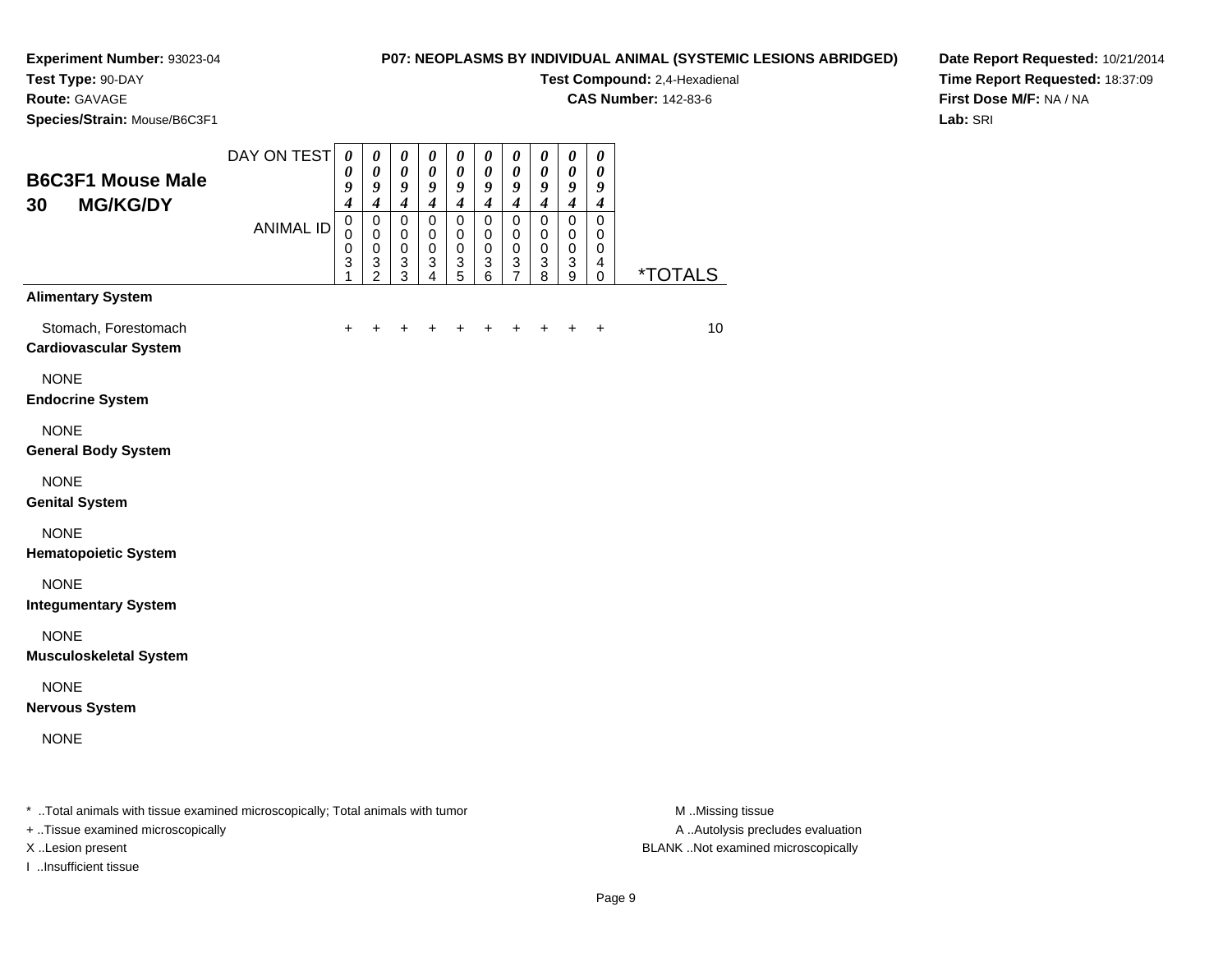#### **P07: NEOPLASMS BY INDIVIDUAL ANIMAL (SYSTEMIC LESIONS ABRIDGED)**

**Test Compound:** 2,4-Hexadienal **CAS Number:** 142-83-6

**Test Type:** 90-DAY**Route:** GAVAGE

**Species/Strain:** Mouse/B6C3F1

**Date Report Requested:** 10/21/2014**Time Report Requested:** 18:37:09**First Dose M/F:** NA / NA**Lab:** SRI

| <b>B6C3F1 Mouse Male</b><br><b>MG/KG/DY</b><br>30 | DAY ON TEST<br><b>ANIMAL ID</b> | 0<br>0<br>9<br>$\boldsymbol{4}$<br>0<br>$\Omega$<br>0 | 0<br>0<br>9<br>4<br>0<br>0<br>0 | $\boldsymbol{\theta}$<br>$\boldsymbol{\theta}$<br>9<br>4<br>0<br>$\mathbf 0$<br>$\mathbf 0$ | 0<br>0<br>9<br>4<br>0<br>0<br>$\mathbf 0$ | 0<br>$\boldsymbol{\theta}$<br>9<br>$\boldsymbol{4}$<br>$\mathbf 0$<br>0<br>$\pmb{0}$ | 0<br>0<br>9<br>4<br>$\Omega$<br>0<br>0 | 0<br>$\boldsymbol{\theta}$<br>9<br>4<br>0<br>0<br>$\pmb{0}$ | 0<br>0<br>9<br>4<br>0<br>0<br>0 | 0<br>0<br>9<br>4<br>0<br>0<br>0 | $\theta$<br>0<br>9<br>4<br>0<br>0<br>0 |                       |
|---------------------------------------------------|---------------------------------|-------------------------------------------------------|---------------------------------|---------------------------------------------------------------------------------------------|-------------------------------------------|--------------------------------------------------------------------------------------|----------------------------------------|-------------------------------------------------------------|---------------------------------|---------------------------------|----------------------------------------|-----------------------|
|                                                   |                                 | 3                                                     | 3<br>2                          | 3<br>3                                                                                      | 3<br>4                                    | 3<br>5                                                                               | 3<br>6                                 | 3<br>$\overline{7}$                                         | 3<br>8                          | 3<br>9                          | 4<br>$\Omega$                          | <i><b>*TOTALS</b></i> |
| <b>Respiratory System</b>                         |                                 |                                                       |                                 |                                                                                             |                                           |                                                                                      |                                        |                                                             |                                 |                                 |                                        |                       |
| Nose<br><b>Special Senses System</b>              |                                 | $\ddot{}$                                             | ÷                               | $\div$                                                                                      | +                                         | $\div$                                                                               |                                        |                                                             |                                 |                                 | $\div$                                 | 10                    |
| <b>NONE</b><br><b>Urinary System</b>              |                                 |                                                       |                                 |                                                                                             |                                           |                                                                                      |                                        |                                                             |                                 |                                 |                                        |                       |
| <b>NONE</b><br><b>SYSTEMIC LESIONS</b>            |                                 |                                                       |                                 |                                                                                             |                                           |                                                                                      |                                        |                                                             |                                 |                                 |                                        |                       |
| Multiple Organ                                    |                                 | ٠                                                     |                                 |                                                                                             |                                           |                                                                                      |                                        |                                                             |                                 |                                 | +                                      | 10                    |

\* ..Total animals with tissue examined microscopically; Total animals with tumor **M** . Missing tissue M ..Missing tissue

+ ..Tissue examined microscopically

I ..Insufficient tissue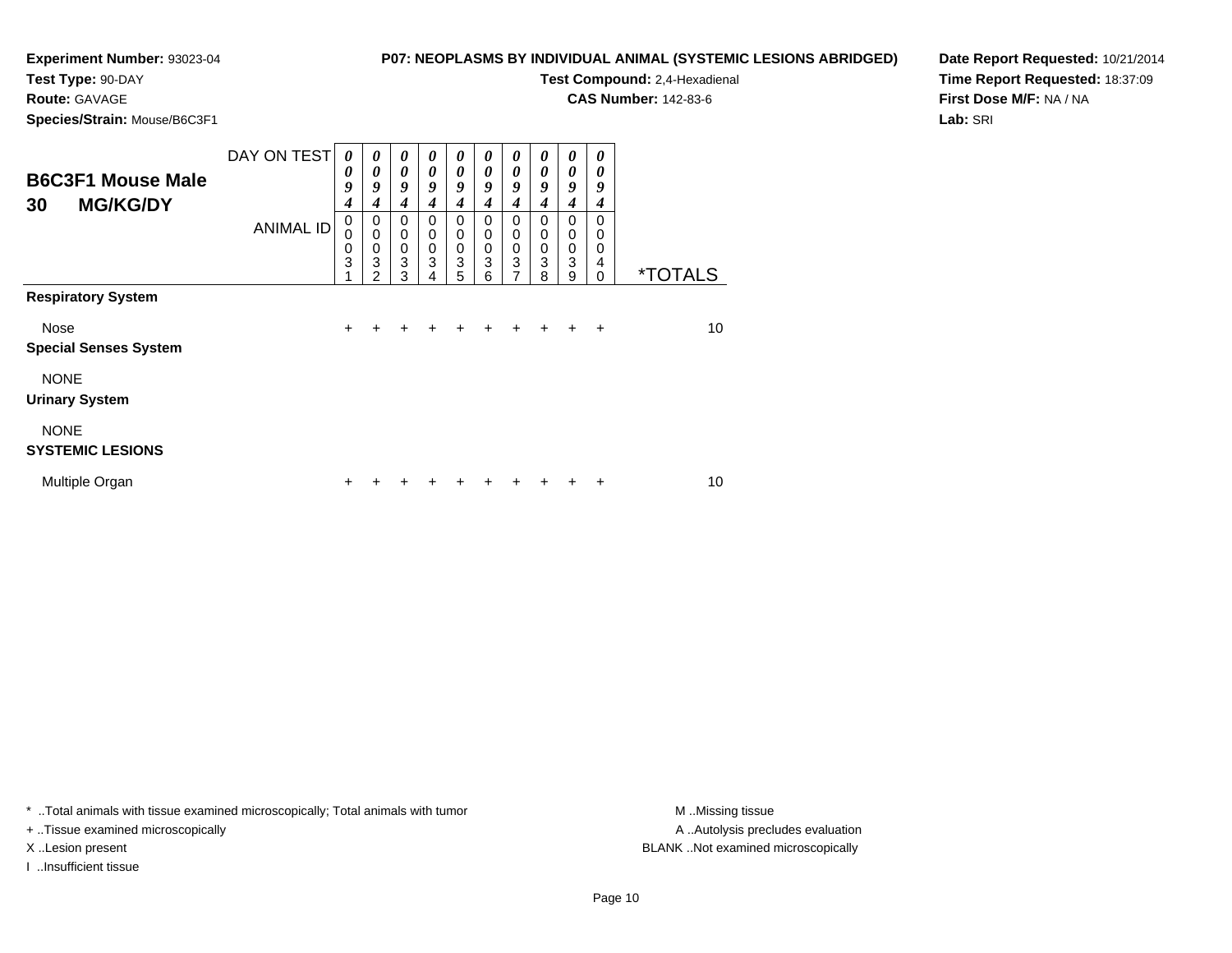**Test Type:** 90-DAY

**Route:** GAVAGE

**Species/Strain:** Mouse/B6C3F1

**Test Compound:** 2,4-Hexadienal

**CAS Number:** 142-83-6

**Date Report Requested:** 10/21/2014**Time Report Requested:** 18:37:09**First Dose M/F:** NA / NA**Lab:** SRI

| <b>B6C3F1 Mouse Male</b><br><b>MG/KG/DY</b><br>60                                        | DAY ON TEST      | $\boldsymbol{\theta}$<br>0<br>9<br>4    | 0<br>$\boldsymbol{\theta}$<br>9<br>$\overline{\boldsymbol{4}}$ | 0<br>0<br>9<br>$\boldsymbol{4}$ | 0<br>0<br>9<br>$\boldsymbol{4}$                      | 0<br>0<br>9<br>$\boldsymbol{4}$ | 0<br>0<br>0<br>$\boldsymbol{4}$           | $\boldsymbol{\theta}$<br>0<br>9<br>$\boldsymbol{4}$ | 0<br>0<br>9<br>$\boldsymbol{4}$           | $\boldsymbol{\theta}$<br>0<br>9<br>$\boldsymbol{4}$ | 0<br>0<br>9<br>4                |                            |
|------------------------------------------------------------------------------------------|------------------|-----------------------------------------|----------------------------------------------------------------|---------------------------------|------------------------------------------------------|---------------------------------|-------------------------------------------|-----------------------------------------------------|-------------------------------------------|-----------------------------------------------------|---------------------------------|----------------------------|
|                                                                                          | <b>ANIMAL ID</b> | $\pmb{0}$<br>$\mathbf 0$<br>0<br>4<br>1 | $\mathbf 0$<br>0<br>$\mathbf 0$<br>4<br>$\overline{2}$         | 0<br>0<br>0<br>4<br>3           | $\pmb{0}$<br>0<br>$\mathbf 0$<br>4<br>$\overline{4}$ | $\mathbf 0$<br>0<br>0<br>4<br>5 | $\mathbf 0$<br>0<br>$\mathbf 0$<br>4<br>6 | 0<br>0<br>0<br>4<br>$\overline{7}$                  | $\mathbf 0$<br>$\mathbf 0$<br>0<br>4<br>8 | 0<br>0<br>0<br>4<br>9                               | $\mathbf 0$<br>0<br>0<br>5<br>0 | <i><b>*TOTALS</b></i>      |
| <b>Alimentary System</b>                                                                 |                  |                                         |                                                                |                                 |                                                      |                                 |                                           |                                                     |                                           |                                                     |                                 |                            |
| Esophagus<br>Gallbladder<br>Intestine Large, Cecum<br>Intestine Large, Colon             |                  |                                         |                                                                |                                 |                                                      |                                 | $\ddot{}$<br>A<br>$\ddot{}$<br>+          |                                                     |                                           |                                                     |                                 | 1<br>0<br>1<br>1           |
| Intestine Large, Rectum<br>Intestine Small, Duodenum<br>Intestine Small, Ileum           |                  |                                         |                                                                |                                 |                                                      |                                 | +<br>A<br>A<br>A                          |                                                     |                                           |                                                     |                                 | 1<br>$\Omega$<br>0<br>0    |
| Intestine Small, Jejunum<br>Liver<br>Pancreas<br>Salivary Glands<br>Stomach, Forestomach |                  | +                                       |                                                                |                                 |                                                      | ÷                               | +<br>+<br>+<br>A                          | +                                                   |                                           |                                                     | +                               | 1<br>1<br>1<br>9           |
| Stomach, Glandular<br><b>Cardiovascular System</b>                                       |                  |                                         |                                                                |                                 |                                                      |                                 | $\ddot{}$                                 |                                                     |                                           |                                                     |                                 | 1                          |
| Heart<br><b>Endocrine System</b>                                                         |                  |                                         |                                                                |                                 |                                                      |                                 | +                                         |                                                     |                                           |                                                     |                                 | 1                          |
| <b>Adrenal Cortex</b><br>Adrenal Medulla<br>Parathyroid Gland<br><b>Pituitary Gland</b>  |                  |                                         |                                                                |                                 |                                                      |                                 | +<br>M<br>M                               |                                                     |                                           |                                                     |                                 | 1<br>0<br>$\mathbf 0$<br>0 |

\* ..Total animals with tissue examined microscopically; Total animals with tumor **M** ..Missing tissue M ..Missing tissue

+ ..Tissue examined microscopically

I ..Insufficient tissue

A ..Autolysis precludes evaluation

X ..Lesion present BLANK ..Not examined microscopically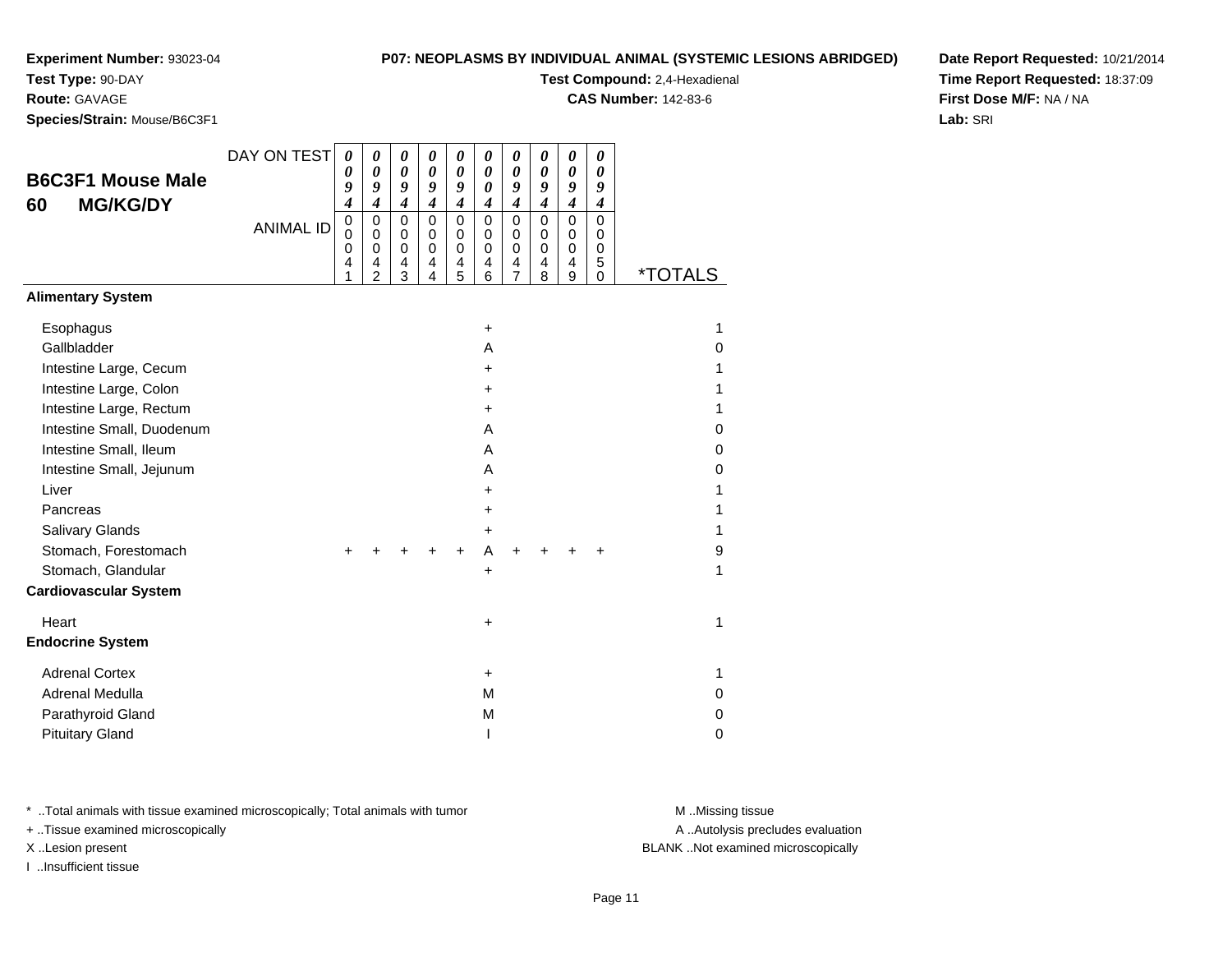### **Experiment Number:** 93023-04**Test Type:** 90-DAY

#### **P07: NEOPLASMS BY INDIVIDUAL ANIMAL (SYSTEMIC LESIONS ABRIDGED)**

**Test Compound:** 2,4-Hexadienal

**CAS Number:** 142-83-6

**Species/Strain:** Mouse/B6C3F1

**Route:** GAVAGE

**Date Report Requested:** 10/21/2014**Time Report Requested:** 18:37:09**First Dose M/F:** NA / NA**Lab:** SRI

|                               | DAY ON TEST      | 0                | 0                          | 0                          | 0                          | $\boldsymbol{\theta}$ | 0                                              | 0                          | 0                | 0                | 0      |                       |  |
|-------------------------------|------------------|------------------|----------------------------|----------------------------|----------------------------|-----------------------|------------------------------------------------|----------------------------|------------------|------------------|--------|-----------------------|--|
| <b>B6C3F1 Mouse Male</b>      |                  | 0<br>9           | $\boldsymbol{\theta}$<br>9 | $\boldsymbol{\theta}$<br>9 | $\pmb{\theta}$<br>9        | 0<br>9                | $\boldsymbol{\theta}$<br>$\boldsymbol{\theta}$ | $\boldsymbol{\theta}$<br>9 | 0<br>9           | 0<br>9           | 0<br>9 |                       |  |
| <b>MG/KG/DY</b><br>60         |                  | 4                | $\boldsymbol{4}$           | $\boldsymbol{4}$           | $\boldsymbol{4}$           | $\boldsymbol{4}$      | 4                                              | 4                          | $\boldsymbol{4}$ | $\boldsymbol{4}$ | 4      |                       |  |
|                               | <b>ANIMAL ID</b> | 0<br>$\mathbf 0$ | $\pmb{0}$<br>$\mathbf 0$   | $\pmb{0}$<br>0             | $\mathbf 0$<br>$\mathbf 0$ | $\mathbf 0$<br>0      | $\pmb{0}$<br>0                                 | $\mathbf 0$<br>0           | $\pmb{0}$<br>0   | 0<br>0           | 0<br>0 |                       |  |
|                               |                  | 0                | $\mathbf 0$                | $\pmb{0}$                  | 0                          | 0                     | $\pmb{0}$                                      | 0                          | 0                | 0                | 0      |                       |  |
|                               |                  | 4<br>1           | 4<br>$\overline{2}$        | 4<br>3                     | 4<br>4                     | 4<br>5                | 4<br>$\,6$                                     | 4<br>$\overline{7}$        | 4<br>8           | 4<br>9           | 5<br>0 | <i><b>*TOTALS</b></i> |  |
| <b>Thyroid Gland</b>          |                  |                  |                            |                            |                            |                       | $\ddot{}$                                      |                            |                  |                  |        |                       |  |
| <b>General Body System</b>    |                  |                  |                            |                            |                            |                       |                                                |                            |                  |                  |        |                       |  |
| <b>NONE</b>                   |                  |                  |                            |                            |                            |                       |                                                |                            |                  |                  |        |                       |  |
| <b>Genital System</b>         |                  |                  |                            |                            |                            |                       |                                                |                            |                  |                  |        |                       |  |
| Epididymis                    |                  |                  |                            |                            |                            |                       | $\ddot{}$                                      |                            |                  |                  |        | 1                     |  |
| <b>Preputial Gland</b>        |                  |                  |                            |                            |                            |                       | +                                              |                            |                  |                  |        | 1                     |  |
| Prostate                      |                  |                  |                            |                            |                            |                       | $\ddot{}$                                      |                            |                  |                  |        | 1                     |  |
| <b>Seminal Vesicle</b>        |                  |                  |                            |                            |                            |                       | +                                              |                            |                  |                  |        | 1                     |  |
| <b>Testes</b>                 |                  |                  |                            |                            |                            |                       | $+$                                            | $\ddot{}$                  |                  |                  |        | 2                     |  |
| <b>Hematopoietic System</b>   |                  |                  |                            |                            |                            |                       |                                                |                            |                  |                  |        |                       |  |
| <b>Bone Marrow</b>            |                  |                  |                            |                            |                            |                       | $\ddot{}$                                      |                            |                  |                  |        | 1                     |  |
| Lymph Node, Mandibular        |                  |                  |                            |                            |                            |                       | $\ddot{}$                                      |                            |                  |                  |        | 1                     |  |
| Lymph Node, Mesenteric        |                  |                  |                            |                            |                            |                       | +                                              |                            |                  |                  |        | 1                     |  |
| Spleen                        |                  |                  |                            |                            |                            |                       | +                                              |                            |                  |                  |        | 1                     |  |
| Thymus                        |                  |                  |                            |                            |                            |                       | +                                              |                            |                  |                  |        | 1                     |  |
| <b>Integumentary System</b>   |                  |                  |                            |                            |                            |                       |                                                |                            |                  |                  |        |                       |  |
| <b>Mammary Gland</b>          |                  |                  |                            |                            |                            |                       | M                                              |                            |                  |                  |        | 0                     |  |
| Skin                          |                  |                  |                            |                            |                            |                       | +                                              |                            |                  |                  |        | 1                     |  |
| <b>Musculoskeletal System</b> |                  |                  |                            |                            |                            |                       |                                                |                            |                  |                  |        |                       |  |
| <b>Bone</b>                   |                  |                  |                            |                            |                            |                       | +                                              |                            |                  |                  |        | 1                     |  |

\* ..Total animals with tissue examined microscopically; Total animals with tumor **M** . Missing tissue M ..Missing tissue

+ ..Tissue examined microscopically

I ..Insufficient tissue

A ..Autolysis precludes evaluation

X ..Lesion present BLANK ..Not examined microscopically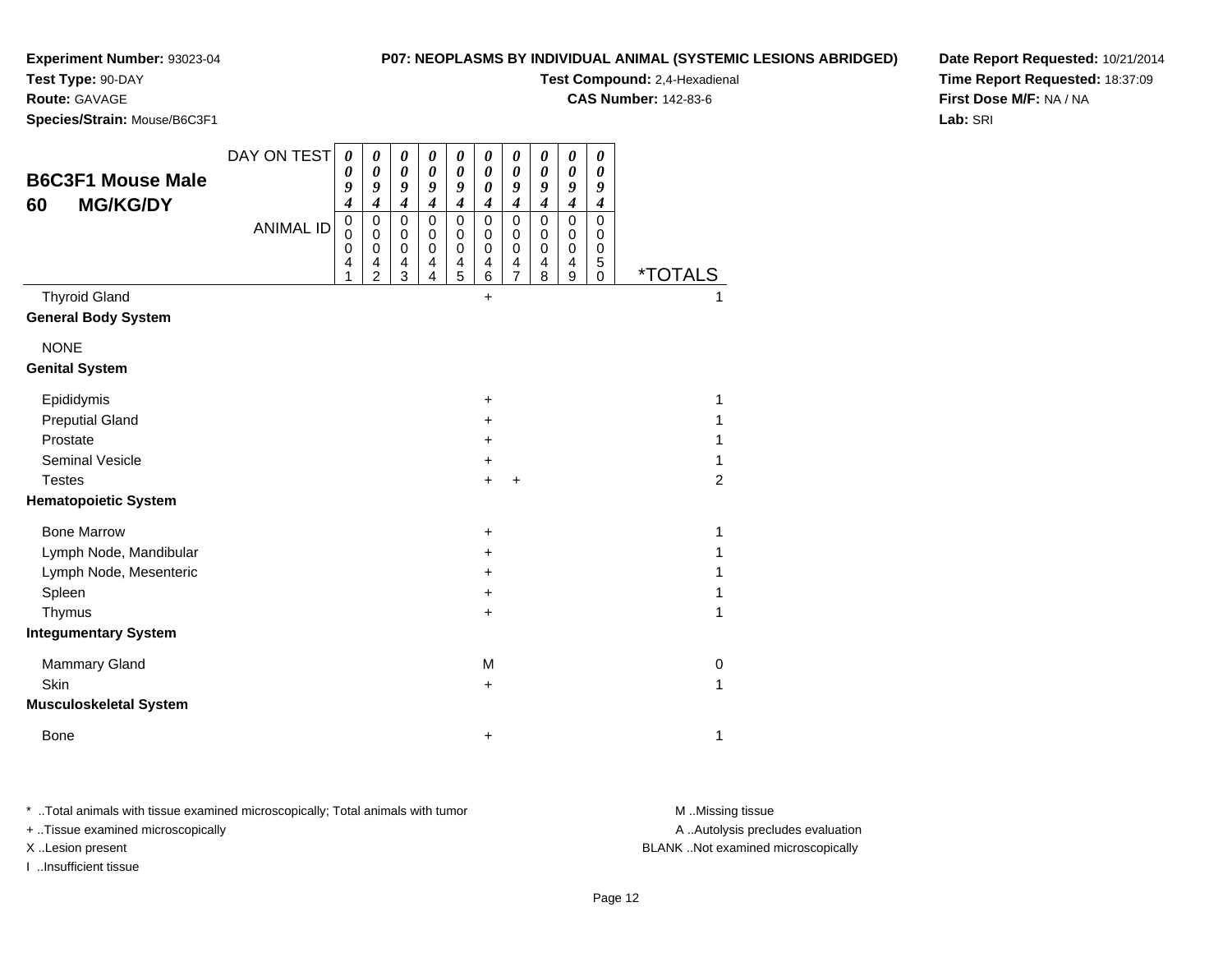#### **P07: NEOPLASMS BY INDIVIDUAL ANIMAL (SYSTEMIC LESIONS ABRIDGED)**

**Test Compound:** 2,4-Hexadienal **CAS Number:** 142-83-6

**Test Type:** 90-DAY

**Route:** GAVAGE

**Species/Strain:** Mouse/B6C3F1

**Date Report Requested:** 10/21/2014**Time Report Requested:** 18:37:09**First Dose M/F:** NA / NA**Lab:** SRI

| <b>B6C3F1 Mouse Male</b><br><b>MG/KG/DY</b><br>60 | DAY ON TEST<br><b>ANIMAL ID</b> | 0<br>0<br>9<br>4<br>0<br>$\mathbf 0$<br>0<br>$\overline{\mathbf{4}}$<br>1 | 0<br>0<br>9<br>$\boldsymbol{4}$<br>$\pmb{0}$<br>$\pmb{0}$<br>$\pmb{0}$<br>4<br>$\overline{2}$ | 0<br>0<br>9<br>$\boldsymbol{4}$<br>$\mathbf 0$<br>$\mathbf 0$<br>$\mathbf 0$<br>4<br>3 | 0<br>0<br>9<br>4<br>0<br>$\mathbf 0$<br>$\mathbf 0$<br>4<br>4 | $\boldsymbol{\theta}$<br>0<br>9<br>$\boldsymbol{4}$<br>0<br>0<br>0<br>4<br>5 | 0<br>$\boldsymbol{\theta}$<br>0<br>$\boldsymbol{4}$<br>0<br>$\pmb{0}$<br>0<br>4<br>6 | 0<br>0<br>9<br>$\boldsymbol{4}$<br>$\mathbf 0$<br>0<br>$\mathbf 0$<br>4<br>$\overline{7}$ | 0<br>0<br>9<br>4<br>$\mathbf 0$<br>$\mathbf 0$<br>0<br>4<br>8 | 0<br>0<br>9<br>$\overline{\boldsymbol{4}}$<br>0<br>0<br>$\mathbf 0$<br>4<br>9 | 0<br>0<br>9<br>4<br>$\Omega$<br>0<br>0<br>5<br>$\Omega$ | <i><b>*TOTALS</b></i> |
|---------------------------------------------------|---------------------------------|---------------------------------------------------------------------------|-----------------------------------------------------------------------------------------------|----------------------------------------------------------------------------------------|---------------------------------------------------------------|------------------------------------------------------------------------------|--------------------------------------------------------------------------------------|-------------------------------------------------------------------------------------------|---------------------------------------------------------------|-------------------------------------------------------------------------------|---------------------------------------------------------|-----------------------|
| <b>Nervous System</b>                             |                                 |                                                                           |                                                                                               |                                                                                        |                                                               |                                                                              |                                                                                      |                                                                                           |                                                               |                                                                               |                                                         |                       |
| <b>Brain</b><br><b>Respiratory System</b>         |                                 |                                                                           |                                                                                               |                                                                                        |                                                               |                                                                              | $\ddot{}$                                                                            |                                                                                           |                                                               |                                                                               |                                                         | 1                     |
| Lung                                              |                                 |                                                                           |                                                                                               |                                                                                        |                                                               |                                                                              | +                                                                                    |                                                                                           |                                                               |                                                                               |                                                         | 1                     |
| <b>Nose</b>                                       |                                 |                                                                           |                                                                                               |                                                                                        |                                                               |                                                                              |                                                                                      |                                                                                           |                                                               |                                                                               |                                                         | 10                    |
| Pleura                                            |                                 |                                                                           |                                                                                               |                                                                                        |                                                               |                                                                              | $\ddot{}$                                                                            |                                                                                           |                                                               |                                                                               |                                                         | 1                     |
| Trachea                                           |                                 |                                                                           |                                                                                               |                                                                                        |                                                               |                                                                              | +                                                                                    |                                                                                           |                                                               |                                                                               |                                                         | 1                     |
| <b>Special Senses System</b>                      |                                 |                                                                           |                                                                                               |                                                                                        |                                                               |                                                                              |                                                                                      |                                                                                           |                                                               |                                                                               |                                                         |                       |
| <b>NONE</b>                                       |                                 |                                                                           |                                                                                               |                                                                                        |                                                               |                                                                              |                                                                                      |                                                                                           |                                                               |                                                                               |                                                         |                       |
| <b>Urinary System</b>                             |                                 |                                                                           |                                                                                               |                                                                                        |                                                               |                                                                              |                                                                                      |                                                                                           |                                                               |                                                                               |                                                         |                       |
| Kidney                                            |                                 |                                                                           |                                                                                               |                                                                                        |                                                               |                                                                              | $\ddot{}$                                                                            |                                                                                           |                                                               |                                                                               |                                                         | 1                     |
| <b>Urinary Bladder</b>                            |                                 |                                                                           |                                                                                               |                                                                                        |                                                               |                                                                              | +                                                                                    |                                                                                           |                                                               |                                                                               |                                                         | 1                     |
| <b>SYSTEMIC LESIONS</b>                           |                                 |                                                                           |                                                                                               |                                                                                        |                                                               |                                                                              |                                                                                      |                                                                                           |                                                               |                                                                               |                                                         |                       |
| Multiple Organ                                    |                                 |                                                                           |                                                                                               |                                                                                        |                                                               |                                                                              |                                                                                      |                                                                                           |                                                               |                                                                               |                                                         | 10                    |

\* ..Total animals with tissue examined microscopically; Total animals with tumor **M** . Missing tissue M ..Missing tissue

+ ..Tissue examined microscopically

I ..Insufficient tissue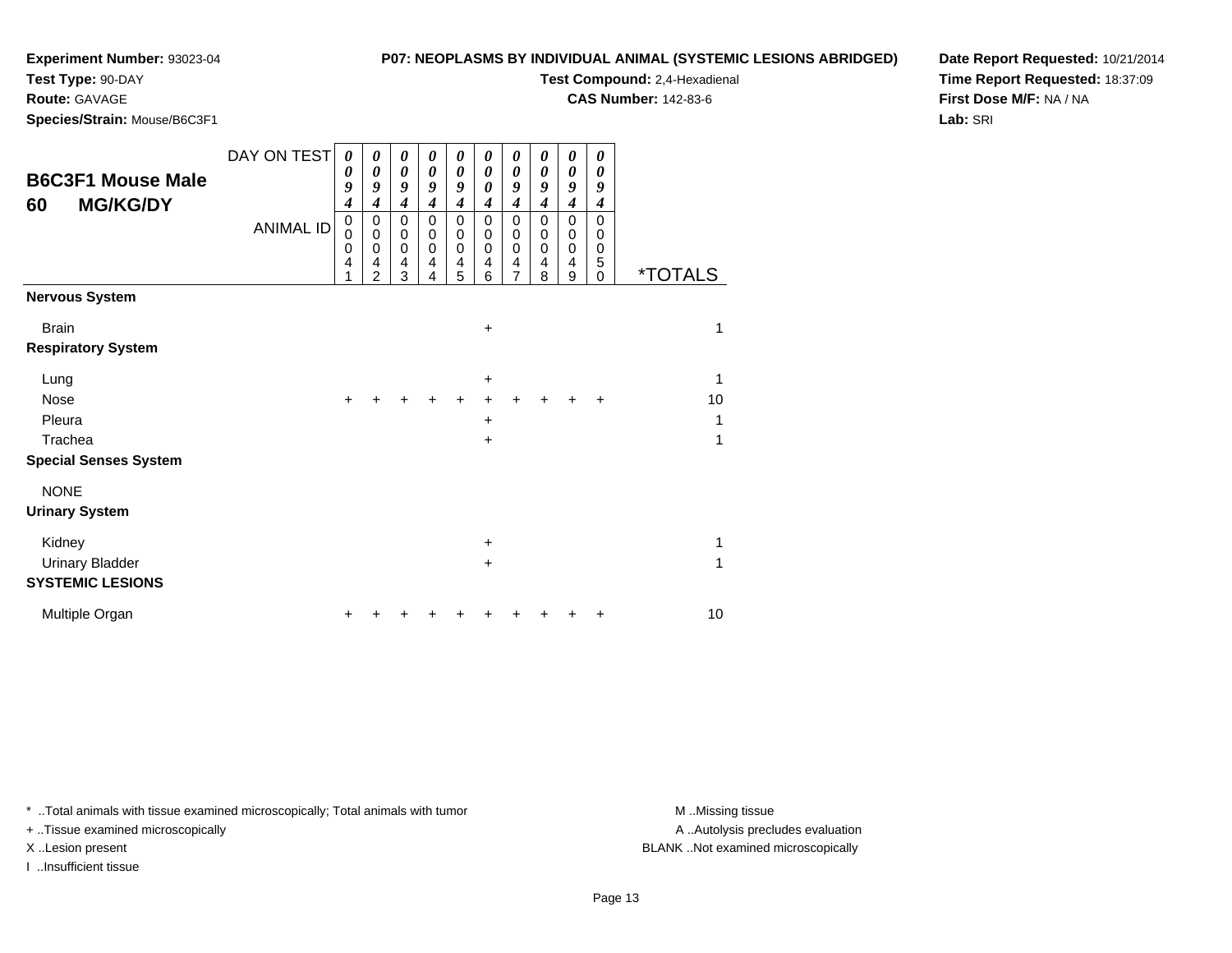# **P07: NEOPLASMS BY INDIVIDUAL ANIMAL**

**Test Type:** 90-DAY

**Route:** GAVAGE

**Species/Strain:** Mouse/B6C3F1

| NDIVIDUAL ANIMAL (SYSTEMIC LESIONS ABRIDGED) | Date Repo         |
|----------------------------------------------|-------------------|
| <b>Test Compound: 2.4-Hexadienal</b>         | <b>Time Repo</b>  |
| <b>CAS Number: 142-83-6</b>                  | <b>First Dose</b> |

**Date Report Requested:** 10/21/2014**Time Report Requested:** 18:37:09**M/F:** NA / NA **Lab:** SRI

| <b>B6C3F1 Mouse Male</b><br><b>MG/KG/DY</b><br>120                                                                                                                                                                                                         | DAY ON TEST<br><b>ANIMAL ID</b> | 0<br>0<br>9<br>$\overline{\boldsymbol{4}}$<br>$\mathbf 0$<br>$\mathbf 0$<br>0<br>5<br>1                                          | 0<br>$\boldsymbol{\theta}$<br>9<br>$\overline{\boldsymbol{4}}$<br>$\pmb{0}$<br>$\mathbf 0$<br>$\mathbf 0$<br>5<br>$\overline{2}$ | 0<br>$\boldsymbol{\theta}$<br>9<br>$\overline{\boldsymbol{4}}$<br>0<br>$\mathbf 0$<br>$\mathbf 0$<br>5<br>$\overline{3}$ | 0<br>$\boldsymbol{\theta}$<br>9<br>$\overline{\boldsymbol{4}}$<br>$\mathbf 0$<br>$\Omega$<br>$\Omega$<br>5<br>4                  | 0<br>$\boldsymbol{\theta}$<br>9<br>$\boldsymbol{4}$<br>$\pmb{0}$<br>$\pmb{0}$<br>$\mathbf 0$<br>5<br>5                           | 0<br>$\boldsymbol{\theta}$<br>9<br>$\overline{4}$<br>0<br>$\mathbf 0$<br>$\mathbf 0$<br>5<br>6 | 0<br>0<br>9<br>$\overline{\boldsymbol{4}}$<br>0<br>$\mathbf 0$<br>0<br>5<br>$\overline{7}$                                 | 0<br>$\boldsymbol{\theta}$<br>9<br>$\boldsymbol{4}$<br>$\mathbf 0$<br>$\Omega$<br>$\Omega$<br>5<br>8                               | $\boldsymbol{\theta}$<br>$\boldsymbol{\theta}$<br>9<br>$\boldsymbol{4}$<br>$\mathbf 0$<br>0<br>$\mathbf 0$<br>5<br>9       | 0<br>0<br>9<br>$\boldsymbol{4}$<br>$\mathbf 0$<br>0<br>$\mathbf 0$<br>6<br>$\Omega$                                                              | <i><b>*TOTALS</b></i>                                               |
|------------------------------------------------------------------------------------------------------------------------------------------------------------------------------------------------------------------------------------------------------------|---------------------------------|----------------------------------------------------------------------------------------------------------------------------------|----------------------------------------------------------------------------------------------------------------------------------|--------------------------------------------------------------------------------------------------------------------------|----------------------------------------------------------------------------------------------------------------------------------|----------------------------------------------------------------------------------------------------------------------------------|------------------------------------------------------------------------------------------------|----------------------------------------------------------------------------------------------------------------------------|------------------------------------------------------------------------------------------------------------------------------------|----------------------------------------------------------------------------------------------------------------------------|--------------------------------------------------------------------------------------------------------------------------------------------------|---------------------------------------------------------------------|
| <b>Alimentary System</b>                                                                                                                                                                                                                                   |                                 |                                                                                                                                  |                                                                                                                                  |                                                                                                                          |                                                                                                                                  |                                                                                                                                  |                                                                                                |                                                                                                                            |                                                                                                                                    |                                                                                                                            |                                                                                                                                                  |                                                                     |
| Esophagus<br>Gallbladder<br>Intestine Large, Cecum<br>Intestine Large, Colon<br>Intestine Large, Rectum<br>Intestine Small, Duodenum<br>Intestine Small, Ileum<br>Intestine Small, Jejunum<br>Liver<br>Pancreas<br>Salivary Glands<br>Stomach, Forestomach |                                 | +<br>$\ddot{}$<br>+<br>$\ddot{}$<br>$\ddot{}$<br>+<br>$\ddot{}$<br>$\ddot{}$<br>$\ddot{}$<br>$\ddot{}$<br>$\ddot{}$<br>$\ddot{}$ | +<br>+<br>$\ddot{}$<br>$\ddot{}$<br>$\ddot{}$<br>$\ddot{}$<br>$\ddot{}$<br>$\ddot{}$<br>$\ddot{}$<br>+<br>$\ddot{}$<br>$\ddot{}$ | +<br>+<br>+<br>+<br>$\ddot{}$<br>$\ddot{}$<br>+<br>$\ddot{}$<br>$\ddot{}$<br>$\ddot{}$<br>$\ddot{}$<br>+                 | +<br>+<br>+<br>$\ddot{}$<br>$\ddot{}$<br>$\ddot{}$<br>$\ddot{}$<br>$\ddot{}$<br>$\ddot{}$<br>$\ddot{}$<br>$\ddot{}$<br>$\ddot{}$ | +<br>+<br>+<br>$\ddot{}$<br>$\ddot{}$<br>$\ddot{}$<br>$\ddot{}$<br>$\ddot{}$<br>$\ddot{}$<br>$\ddot{}$<br>$\ddot{}$<br>$\ddot{}$ | +<br>$+$<br>+<br>$+$<br>$+$<br>$+$<br>$\ddot{}$<br>$+$<br>$+$<br>$+$<br>$+$<br>$+$             | +<br>M<br>+<br>$\ddot{}$<br>$\ddot{}$<br>$\ddot{}$<br>$\ddot{}$<br>$+$<br>$\ddot{}$<br>$\ddot{}$<br>$\ddot{}$<br>$\ddot{}$ | +<br>$\ddot{}$<br>+<br>$\ddot{}$<br>$\ddot{}$<br>$\ddot{}$<br>$\ddot{}$<br>$\ddot{}$<br>$\ddot{}$<br>$\ddot{}$<br>$\ddot{}$<br>$+$ | +<br>+<br>+<br>$\ddot{}$<br>$\ddot{}$<br>$\ddot{}$<br>$+$<br>$\ddot{}$<br>$\ddot{}$<br>$\ddot{}$<br>$\ddot{}$<br>$\ddot{}$ | +<br>$\ddot{}$<br>$\ddot{}$<br>$\ddot{}$<br>$\ddot{}$<br>$\ddot{}$<br>$\ddot{}$<br>$\ddot{}$<br>$\ddot{}$<br>$\ddot{}$<br>$\ddot{}$<br>$\ddot{}$ | 10<br>9<br>10<br>10<br>10<br>10<br>10<br>10<br>10<br>10<br>10<br>10 |
| Stomach, Glandular                                                                                                                                                                                                                                         |                                 | $\ddot{}$                                                                                                                        | Ŧ.                                                                                                                               | $\ddot{}$                                                                                                                | $\ddot{}$                                                                                                                        | $\ddot{}$                                                                                                                        | $\ddot{}$                                                                                      | $\ddot{}$                                                                                                                  | $\ddot{}$                                                                                                                          | $\ddot{}$                                                                                                                  | $\ddot{}$                                                                                                                                        | 10                                                                  |
| <b>Cardiovascular System</b>                                                                                                                                                                                                                               |                                 |                                                                                                                                  |                                                                                                                                  |                                                                                                                          |                                                                                                                                  |                                                                                                                                  |                                                                                                |                                                                                                                            |                                                                                                                                    |                                                                                                                            |                                                                                                                                                  |                                                                     |
| Heart<br><b>Endocrine System</b>                                                                                                                                                                                                                           |                                 | +                                                                                                                                |                                                                                                                                  |                                                                                                                          |                                                                                                                                  |                                                                                                                                  |                                                                                                |                                                                                                                            |                                                                                                                                    |                                                                                                                            |                                                                                                                                                  | 10                                                                  |
| <b>Adrenal Cortex</b><br><b>Adrenal Medulla</b><br>Parathyroid Gland<br><b>Pituitary Gland</b>                                                                                                                                                             |                                 | +<br>$\ddot{}$<br>$\ddot{}$<br>$\ddot{}$                                                                                         | +<br>$\ddot{}$<br>+                                                                                                              | +<br>+<br>+<br>$\ddot{}$                                                                                                 | +<br>$\ddot{}$<br>$\pm$<br>$\ddot{}$                                                                                             | +<br>$\ddot{}$<br>$\ddot{}$<br>M                                                                                                 | ٠<br>$+$<br>$+$<br>$\ddot{}$                                                                   | +<br>$\ddot{}$<br>$\ddot{}$<br>$\ddot{}$                                                                                   | ٠<br>$\ddot{}$<br>$\ddot{}$<br>$\ddot{}$                                                                                           | $\ddot{}$<br>$\ddot{}$<br>$\ddot{}$                                                                                        | ÷<br>$\ddot{}$<br>M<br>$\ddot{}$                                                                                                                 | 10<br>10<br>9<br>9                                                  |

\* ..Total animals with tissue examined microscopically; Total animals with tumor **M** ..Missing tissue M ..Missing tissue

+ ..Tissue examined microscopically

I ..Insufficient tissue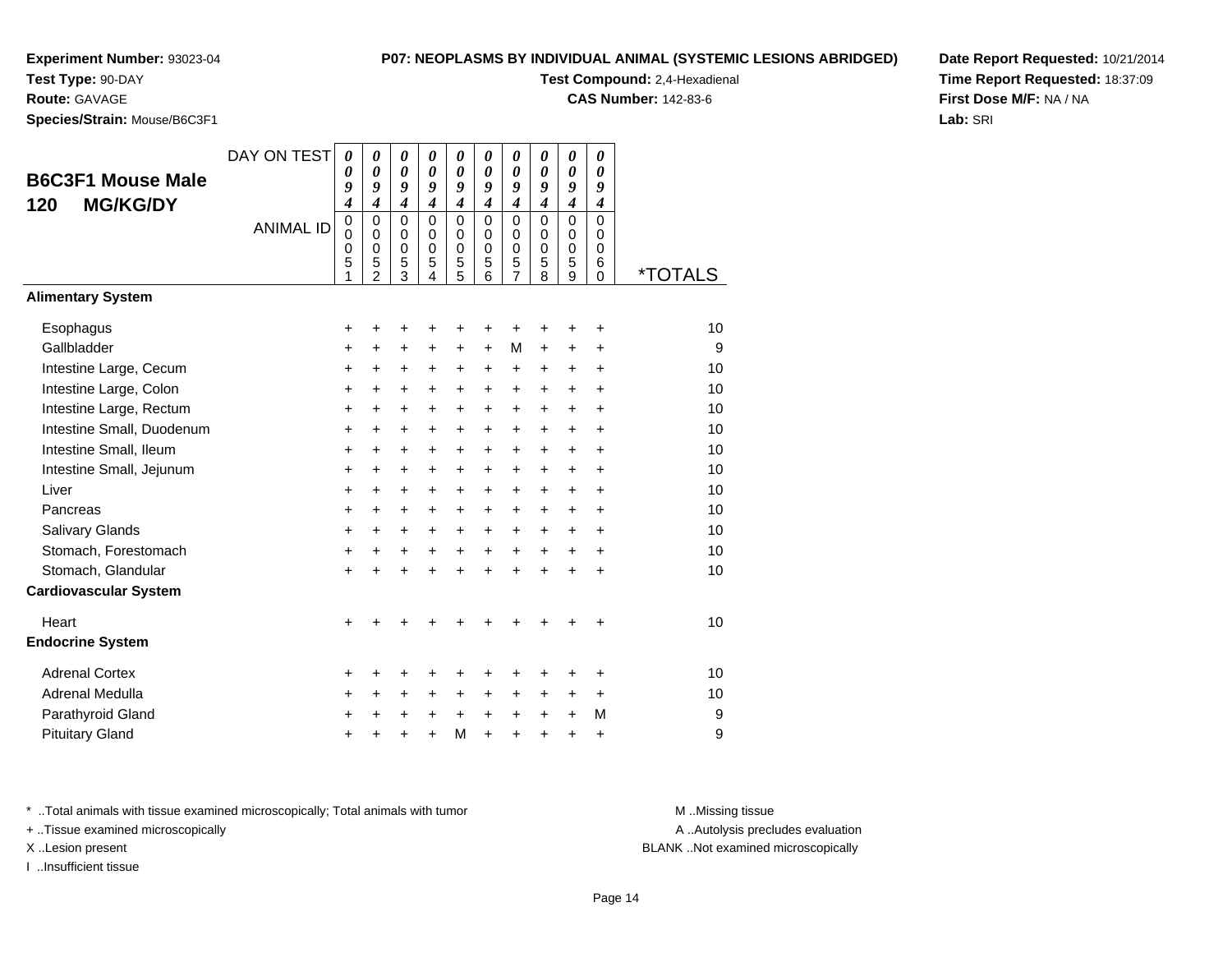#### **P07: NEOPLASMS BY INDIVIDUAL ANIMAL (SYSTEMIC LESIONS ABRIDGED)**

**Test Compound:** 2,4-Hexadienal **CAS Number:** 142-83-6

**Experiment Number:** 93023-04

**Test Type:** 90-DAY

**Route:** GAVAGE

**Species/Strain:** Mouse/B6C3F1

**Date Report Requested:** 10/21/2014**Time Report Requested:** 18:37:09**First Dose M/F:** NA / NA**Lab:** SRI

| <b>B6C3F1 Mouse Male</b><br><b>MG/KG/DY</b><br>120 | DAY ON TEST      | $\boldsymbol{\theta}$<br>$\boldsymbol{\theta}$<br>9<br>4 | 0<br>$\boldsymbol{\theta}$<br>9<br>$\boldsymbol{4}$  | 0<br>$\boldsymbol{\theta}$<br>9<br>$\boldsymbol{4}$                        | 0<br>0<br>9<br>$\boldsymbol{4}$ | 0<br>0<br>9<br>$\boldsymbol{4}$             | 0<br>0<br>9<br>$\boldsymbol{4}$                   | 0<br>0<br>9<br>$\boldsymbol{4}$        | 0<br>0<br>9<br>$\boldsymbol{4}$        | $\boldsymbol{\theta}$<br>$\boldsymbol{\theta}$<br>9<br>$\boldsymbol{4}$ | 0<br>0<br>9<br>4                                 |                       |
|----------------------------------------------------|------------------|----------------------------------------------------------|------------------------------------------------------|----------------------------------------------------------------------------|---------------------------------|---------------------------------------------|---------------------------------------------------|----------------------------------------|----------------------------------------|-------------------------------------------------------------------------|--------------------------------------------------|-----------------------|
|                                                    | <b>ANIMAL ID</b> | $\mathbf 0$<br>$\mathbf 0$<br>$\pmb{0}$<br>5<br>1        | $\mathbf 0$<br>0<br>$\pmb{0}$<br>5<br>$\overline{2}$ | $\mathbf 0$<br>$\mathbf 0$<br>$\mathbf 0$<br>$\mathbf 5$<br>$\mathfrak{S}$ | $\Omega$<br>0<br>0<br>5<br>4    | $\Omega$<br>0<br>$\pmb{0}$<br>$\frac{5}{5}$ | $\mathbf 0$<br>0<br>$\pmb{0}$<br>$\mathbf 5$<br>6 | $\mathbf 0$<br>0<br>0<br>$\frac{5}{7}$ | $\Omega$<br>0<br>$\mathbf 0$<br>5<br>8 | $\mathbf 0$<br>0<br>$\mathbf 0$<br>5<br>$\boldsymbol{9}$                | $\Omega$<br>0<br>$\mathbf 0$<br>6<br>$\mathbf 0$ | <i><b>*TOTALS</b></i> |
| <b>Thyroid Gland</b>                               |                  | $\ddot{}$                                                | $\ddot{}$                                            | $\ddot{}$                                                                  | $\ddot{}$                       | $\ddot{}$                                   | $\ddot{}$                                         | $\ddot{}$                              | $\ddot{}$                              | $+$                                                                     | M                                                | 9                     |
| <b>General Body System</b>                         |                  |                                                          |                                                      |                                                                            |                                 |                                             |                                                   |                                        |                                        |                                                                         |                                                  |                       |
| <b>NONE</b>                                        |                  |                                                          |                                                      |                                                                            |                                 |                                             |                                                   |                                        |                                        |                                                                         |                                                  |                       |
| <b>Genital System</b>                              |                  |                                                          |                                                      |                                                                            |                                 |                                             |                                                   |                                        |                                        |                                                                         |                                                  |                       |
| Epididymis                                         |                  | $\ddot{}$                                                |                                                      | ٠                                                                          | ٠                               | +                                           | +                                                 | +                                      | ٠                                      | ٠                                                                       | ÷                                                | 10                    |
| <b>Preputial Gland</b>                             |                  | +                                                        | $\ddot{}$                                            | $\ddot{}$                                                                  | $\ddot{}$                       | +                                           | +                                                 | $\ddot{}$                              | +                                      | +                                                                       | $\ddot{}$                                        | 10                    |
| Prostate                                           |                  | +                                                        | +                                                    | +                                                                          | $\ddot{}$                       | $\ddot{}$                                   | $\ddot{}$                                         | $\ddot{}$                              | $\ddot{}$                              | +                                                                       | +                                                | 10                    |
| Seminal Vesicle                                    |                  | +                                                        | $\ddot{}$                                            | $\ddot{}$                                                                  | $\ddot{}$                       | $\ddot{}$                                   | $\ddot{}$                                         | $\ddot{}$                              | $\ddot{}$                              | $\ddot{}$                                                               | $\ddot{}$                                        | 10                    |
| <b>Testes</b>                                      |                  | $\ddot{}$                                                |                                                      | ÷                                                                          | ÷                               | $\ddot{}$                                   | $\ddot{}$                                         | $\ddot{}$                              | ÷                                      | $\ddot{}$                                                               | $\ddot{}$                                        | 10                    |
| <b>Hematopoietic System</b>                        |                  |                                                          |                                                      |                                                                            |                                 |                                             |                                                   |                                        |                                        |                                                                         |                                                  |                       |
| <b>Bone Marrow</b>                                 |                  | +                                                        | +                                                    | +                                                                          | +                               | +                                           | +                                                 | +                                      | +                                      | ٠                                                                       | ÷                                                | 10                    |
| Lymph Node, Mandibular                             |                  | +                                                        | $\pm$                                                | +                                                                          | $\ddot{}$                       | +                                           | $\ddot{}$                                         | $\ddot{}$                              | +                                      | +                                                                       | $\ddot{}$                                        | 10                    |
| Lymph Node, Mesenteric                             |                  | +                                                        | +                                                    | +                                                                          | +                               | +                                           | +                                                 | $\ddot{}$                              | +                                      | +                                                                       | +                                                | 10                    |
| Spleen                                             |                  | +                                                        | +                                                    | +                                                                          | +                               | +                                           | $\ddot{}$                                         | $\ddot{}$                              | +                                      | +                                                                       | $\ddot{}$                                        | 10                    |
| Thymus                                             |                  | $\ddot{}$                                                |                                                      | +                                                                          | $\ddot{}$                       | $\ddot{}$                                   | $\ddot{}$                                         | $\ddot{}$                              | $\ddot{}$                              | +                                                                       | $\ddot{}$                                        | 10                    |
| <b>Integumentary System</b>                        |                  |                                                          |                                                      |                                                                            |                                 |                                             |                                                   |                                        |                                        |                                                                         |                                                  |                       |
| <b>Mammary Gland</b>                               |                  | M                                                        | M                                                    | M                                                                          | M                               | M                                           | м                                                 | м                                      | м                                      | M                                                                       | M                                                | $\Omega$              |
| Skin                                               |                  | $\ddot{}$                                                |                                                      | +                                                                          |                                 | +                                           |                                                   | +                                      | +                                      | ÷                                                                       | $\ddot{}$                                        | 10                    |
| <b>Musculoskeletal System</b>                      |                  |                                                          |                                                      |                                                                            |                                 |                                             |                                                   |                                        |                                        |                                                                         |                                                  |                       |
| <b>Bone</b>                                        |                  | +                                                        |                                                      |                                                                            |                                 | ٠                                           |                                                   |                                        | +                                      | +                                                                       | +                                                | 10                    |

\* ..Total animals with tissue examined microscopically; Total animals with tumor **M** . Missing tissue M ..Missing tissue

+ ..Tissue examined microscopically

I ..Insufficient tissue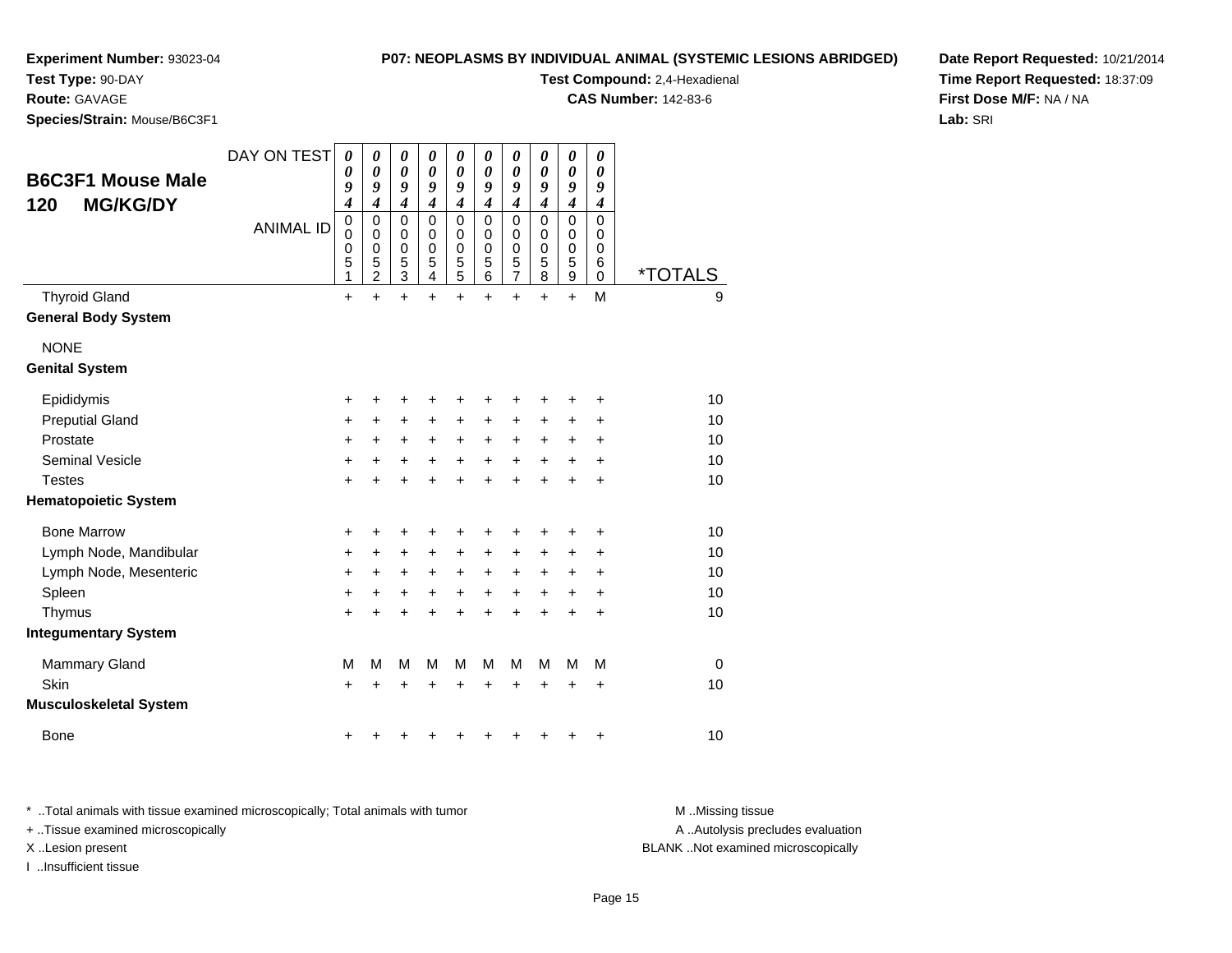#### **P07: NEOPLASMS BY INDIVIDUAL ANIMAL (SYSTEMIC LESIONS ABRIDGED)**

**Test Compound:** 2,4-Hexadienal **CAS Number:** 142-83-6

**Test Type:** 90-DAY

### **Route:** GAVAGE

**Species/Strain:** Mouse/B6C3F1

**Date Report Requested:** 10/21/2014**Time Report Requested:** 18:37:09**First Dose M/F:** NA / NA**Lab:** SRI

| <b>B6C3F1 Mouse Male</b><br><b>MG/KG/DY</b><br>120 | DAY ON TEST<br><b>ANIMAL ID</b> | 0<br>$\boldsymbol{\theta}$<br>9<br>4<br>$\mathbf 0$<br>0<br>$\mathbf 0$<br>5 | $\boldsymbol{\theta}$<br>$\boldsymbol{\theta}$<br>9<br>$\boldsymbol{4}$<br>0<br>$\mathbf 0$<br>$\mathbf 0$<br>5<br>$\mathfrak{p}$ | 0<br>$\boldsymbol{\theta}$<br>9<br>$\boldsymbol{4}$<br>$\mathbf 0$<br>0<br>$\mathbf 0$<br>5<br>3 | 0<br>$\boldsymbol{\theta}$<br>9<br>$\boldsymbol{4}$<br>$\mathbf 0$<br>$\mathbf 0$<br>$\mathbf 0$<br>$\sqrt{5}$<br>4 | 0<br>0<br>9<br>$\boldsymbol{4}$<br>$\mathbf 0$<br>$\mathbf 0$<br>$\mathbf 0$<br>5<br>5 | 0<br>0<br>9<br>4<br>0<br>$\Omega$<br>0<br>5<br>6 | 0<br>0<br>9<br>$\boldsymbol{4}$<br>$\mathbf 0$<br>0<br>$\pmb{0}$<br>5<br>7 | 0<br>$\boldsymbol{\theta}$<br>9<br>$\boldsymbol{4}$<br>0<br>0<br>$\pmb{0}$<br>5<br>8 | 0<br>0<br>9<br>$\overline{\boldsymbol{4}}$<br>$\mathbf 0$<br>$\boldsymbol{0}$<br>$\pmb{0}$<br>5<br>9 | 0<br>0<br>9<br>4<br>0<br>0<br>0<br>6<br>$\Omega$ | <i><b>*TOTALS</b></i>      |
|----------------------------------------------------|---------------------------------|------------------------------------------------------------------------------|-----------------------------------------------------------------------------------------------------------------------------------|--------------------------------------------------------------------------------------------------|---------------------------------------------------------------------------------------------------------------------|----------------------------------------------------------------------------------------|--------------------------------------------------|----------------------------------------------------------------------------|--------------------------------------------------------------------------------------|------------------------------------------------------------------------------------------------------|--------------------------------------------------|----------------------------|
| <b>Nervous System</b>                              |                                 |                                                                              |                                                                                                                                   |                                                                                                  |                                                                                                                     |                                                                                        |                                                  |                                                                            |                                                                                      |                                                                                                      |                                                  |                            |
| <b>Brain</b>                                       |                                 | +                                                                            |                                                                                                                                   |                                                                                                  |                                                                                                                     |                                                                                        |                                                  |                                                                            |                                                                                      |                                                                                                      | ÷                                                | 10                         |
| <b>Respiratory System</b>                          |                                 |                                                                              |                                                                                                                                   |                                                                                                  |                                                                                                                     |                                                                                        |                                                  |                                                                            |                                                                                      |                                                                                                      |                                                  |                            |
| Lung                                               |                                 | +                                                                            | +                                                                                                                                 | M                                                                                                | ÷                                                                                                                   | +                                                                                      | +                                                | +                                                                          |                                                                                      | +                                                                                                    | ÷                                                | 9                          |
| <b>Nose</b>                                        |                                 | +                                                                            | $\ddot{}$                                                                                                                         | $\ddot{}$                                                                                        | $+$                                                                                                                 | $\ddot{}$                                                                              | $+$                                              | $+$                                                                        | $+$                                                                                  | $\ddot{}$                                                                                            | $\ddot{}$                                        | 10                         |
| Trachea                                            |                                 | $\ddot{}$                                                                    |                                                                                                                                   | $\ddot{}$                                                                                        | +                                                                                                                   | $\ddot{}$                                                                              | $\ddot{}$                                        | $\ddot{}$                                                                  | $\div$                                                                               | +                                                                                                    | +                                                | 10                         |
| <b>Special Senses System</b>                       |                                 |                                                                              |                                                                                                                                   |                                                                                                  |                                                                                                                     |                                                                                        |                                                  |                                                                            |                                                                                      |                                                                                                      |                                                  |                            |
| <b>NONE</b>                                        |                                 |                                                                              |                                                                                                                                   |                                                                                                  |                                                                                                                     |                                                                                        |                                                  |                                                                            |                                                                                      |                                                                                                      |                                                  |                            |
| <b>Urinary System</b>                              |                                 |                                                                              |                                                                                                                                   |                                                                                                  |                                                                                                                     |                                                                                        |                                                  |                                                                            |                                                                                      |                                                                                                      |                                                  |                            |
| Kidney                                             |                                 | +                                                                            |                                                                                                                                   |                                                                                                  |                                                                                                                     | +                                                                                      |                                                  |                                                                            |                                                                                      |                                                                                                      | +                                                | 10                         |
| <b>Urinary Bladder</b>                             |                                 | $\ddot{}$                                                                    |                                                                                                                                   |                                                                                                  |                                                                                                                     | $\ddot{}$                                                                              | $\ddot{}$                                        | $\ddot{}$                                                                  | $\ddot{}$                                                                            | $\ddot{}$                                                                                            | $\ddot{}$                                        | 10                         |
| <b>SYSTEMIC LESIONS</b>                            |                                 |                                                                              |                                                                                                                                   |                                                                                                  |                                                                                                                     |                                                                                        |                                                  |                                                                            |                                                                                      |                                                                                                      |                                                  |                            |
| Multiple Organ                                     |                                 | +                                                                            |                                                                                                                                   |                                                                                                  |                                                                                                                     |                                                                                        |                                                  |                                                                            |                                                                                      |                                                                                                      |                                                  | 10                         |
|                                                    |                                 |                                                                              |                                                                                                                                   |                                                                                                  |                                                                                                                     |                                                                                        |                                                  |                                                                            |                                                                                      |                                                                                                      |                                                  | ***<br>***END OF MALE DATA |

\* ..Total animals with tissue examined microscopically; Total animals with tumor **M** . Missing tissue M ..Missing tissue

+ ..Tissue examined microscopically

I ..Insufficient tissue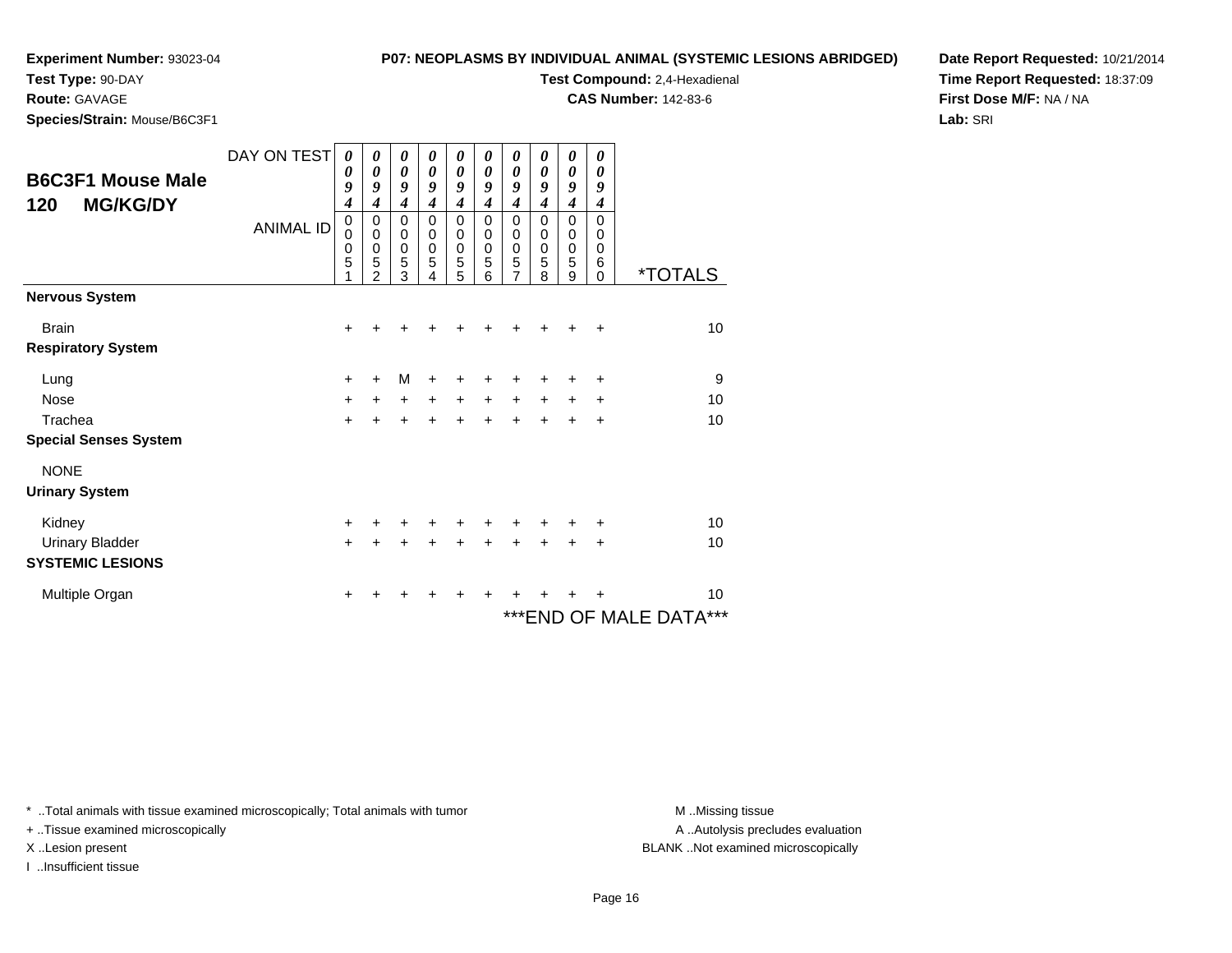**Test Type:** 90-DAY

**Route:** GAVAGE

**Species/Strain:** Mouse/B6C3F1

#### **P07: NEOPLASMS BY INDIVIDUAL ANIMAL (SYSTEMIC LESIONS ABRIDGED)**

**Test Compound:** 2,4-Hexadienal

**CAS Number:** 142-83-6

**Date Report Requested:** 10/21/2014**Time Report Requested:** 18:37:09**First Dose M/F:** NA / NA**Lab:** SRI

| <b>B6C3F1 Mouse Female</b><br><b>MG/KG/DY</b><br>0<br><b>Alimentary System</b> | DAY ON TEST<br><b>ANIMAL ID</b> | 0<br>0<br>9<br>4<br>$\mathsf 0$<br>$\mathbf 0$<br>0<br>6<br>1 | 0<br>$\boldsymbol{\theta}$<br>9<br>$\boldsymbol{4}$<br>$\Omega$<br>$\mathbf 0$<br>$\mathbf 0$<br>6<br>$\overline{2}$ | 0<br>$\boldsymbol{\theta}$<br>9<br>$\boldsymbol{4}$<br>$\mathbf 0$<br>0<br>$\pmb{0}$<br>6<br>3 | 0<br>$\boldsymbol{\theta}$<br>9<br>$\boldsymbol{4}$<br>$\Omega$<br>$\mathbf 0$<br>$\mathbf 0$<br>6<br>$\overline{4}$ | 0<br>0<br>9<br>$\boldsymbol{4}$<br>$\mathbf 0$<br>$\mathbf 0$<br>0<br>6<br>5 | 0<br>0<br>9<br>$\boldsymbol{4}$<br>$\Omega$<br>$\mathbf 0$<br>$\mathbf 0$<br>6<br>6 | 0<br>0<br>9<br>$\boldsymbol{4}$<br>$\mathbf 0$<br>$\mathbf 0$<br>0<br>6<br>$\overline{7}$ | 0<br>0<br>9<br>$\boldsymbol{4}$<br>$\mathbf 0$<br>$\mathbf 0$<br>0<br>6<br>8 | 0<br>$\pmb{\theta}$<br>9<br>$\boldsymbol{4}$<br>$\mathbf 0$<br>$\mathbf 0$<br>0<br>6<br>9 | 0<br>0<br>9<br>4<br>$\mathbf 0$<br>$\mathbf 0$<br>0<br>$\overline{7}$<br>$\Omega$ | <i><b>*TOTALS</b></i> |
|--------------------------------------------------------------------------------|---------------------------------|---------------------------------------------------------------|----------------------------------------------------------------------------------------------------------------------|------------------------------------------------------------------------------------------------|----------------------------------------------------------------------------------------------------------------------|------------------------------------------------------------------------------|-------------------------------------------------------------------------------------|-------------------------------------------------------------------------------------------|------------------------------------------------------------------------------|-------------------------------------------------------------------------------------------|-----------------------------------------------------------------------------------|-----------------------|
|                                                                                |                                 |                                                               |                                                                                                                      |                                                                                                |                                                                                                                      |                                                                              |                                                                                     |                                                                                           |                                                                              |                                                                                           |                                                                                   |                       |
| Esophagus                                                                      |                                 | +                                                             | $\ddot{}$                                                                                                            | M                                                                                              | +                                                                                                                    | +                                                                            | +                                                                                   | +                                                                                         | +                                                                            | +                                                                                         | +                                                                                 | 9                     |
| Gallbladder                                                                    |                                 | M                                                             | $\ddot{}$                                                                                                            | +                                                                                              | +                                                                                                                    | +                                                                            | +                                                                                   | +                                                                                         | +                                                                            | +                                                                                         | $\ddot{}$                                                                         | 9                     |
| Intestine Large, Cecum                                                         |                                 | +                                                             | +                                                                                                                    | +                                                                                              | +                                                                                                                    | +                                                                            | +                                                                                   | +                                                                                         | $\ddot{}$                                                                    | $\pm$                                                                                     | +                                                                                 | 10                    |
| Intestine Large, Colon                                                         |                                 | +                                                             | $\ddot{}$                                                                                                            | $\ddot{}$                                                                                      | $\ddot{}$                                                                                                            | $\ddot{}$                                                                    | +                                                                                   | +                                                                                         | +                                                                            | $\ddot{}$                                                                                 | $\ddot{}$                                                                         | 10                    |
| Intestine Large, Rectum                                                        |                                 | +                                                             | +                                                                                                                    | +                                                                                              | +                                                                                                                    | +                                                                            | +                                                                                   | +                                                                                         | $\ddot{}$                                                                    | $+$                                                                                       | +                                                                                 | 10                    |
| Intestine Small, Duodenum                                                      |                                 | +                                                             | $\ddot{}$                                                                                                            | +                                                                                              | +                                                                                                                    | +                                                                            | +                                                                                   | +                                                                                         | $\ddot{}$                                                                    | $+$                                                                                       | $\ddot{}$                                                                         | 10                    |
| Intestine Small, Ileum                                                         |                                 | +                                                             | +                                                                                                                    | $\ddot{}$                                                                                      | $\ddot{}$                                                                                                            | +                                                                            | +                                                                                   | +                                                                                         | $\ddot{}$                                                                    | $+$                                                                                       | +                                                                                 | 10                    |
| Intestine Small, Jejunum                                                       |                                 | +                                                             | $\ddot{}$                                                                                                            | $\ddot{}$                                                                                      | +                                                                                                                    | +                                                                            | +                                                                                   | +                                                                                         | $\ddot{}$                                                                    | $\ddot{}$                                                                                 | +                                                                                 | 10                    |
| Liver                                                                          |                                 | +                                                             | +                                                                                                                    | +                                                                                              | +                                                                                                                    | +                                                                            | +                                                                                   | +                                                                                         | +                                                                            | +                                                                                         | +                                                                                 | 10                    |
| Pancreas                                                                       |                                 | +                                                             | $\ddot{}$                                                                                                            | +                                                                                              | +                                                                                                                    | +                                                                            | +                                                                                   | +                                                                                         | +                                                                            | $\ddot{}$                                                                                 | $\ddot{}$                                                                         | 10                    |
| Salivary Glands                                                                |                                 | +                                                             | +                                                                                                                    | $\ddot{}$                                                                                      | $\ddot{}$                                                                                                            | +                                                                            | +                                                                                   | +                                                                                         | +                                                                            | $\ddot{}$                                                                                 | $\ddot{}$                                                                         | 10                    |
| Stomach, Forestomach                                                           |                                 | $\ddot{}$                                                     | $\ddot{}$                                                                                                            | +                                                                                              | $\ddot{}$                                                                                                            | $\ddot{}$                                                                    | $\ddot{}$                                                                           | $\ddot{}$                                                                                 | $\ddot{}$                                                                    | $\ddot{}$                                                                                 | $\ddot{}$                                                                         | 10                    |
| Stomach, Glandular                                                             |                                 | $\ddot{}$                                                     | $\ddot{}$                                                                                                            | $\ddot{}$                                                                                      | $\ddot{}$                                                                                                            | $\ddot{}$                                                                    | $\ddot{}$                                                                           | $\ddot{}$                                                                                 | $\ddot{}$                                                                    | $\ddot{}$                                                                                 | $\ddot{}$                                                                         | 10                    |
| <b>Cardiovascular System</b>                                                   |                                 |                                                               |                                                                                                                      |                                                                                                |                                                                                                                      |                                                                              |                                                                                     |                                                                                           |                                                                              |                                                                                           |                                                                                   |                       |
| Heart                                                                          |                                 | $\ddot{}$                                                     |                                                                                                                      |                                                                                                |                                                                                                                      |                                                                              |                                                                                     |                                                                                           |                                                                              | +                                                                                         | +                                                                                 | 10                    |
| <b>Endocrine System</b>                                                        |                                 |                                                               |                                                                                                                      |                                                                                                |                                                                                                                      |                                                                              |                                                                                     |                                                                                           |                                                                              |                                                                                           |                                                                                   |                       |
| <b>Adrenal Cortex</b>                                                          |                                 | +                                                             | ٠                                                                                                                    | +                                                                                              | ٠                                                                                                                    | +                                                                            | +                                                                                   | +                                                                                         |                                                                              | ٠                                                                                         | ٠                                                                                 | 10                    |
| Adrenal Medulla                                                                |                                 | +                                                             | $\ddot{}$                                                                                                            | $\ddot{}$                                                                                      | $\ddot{}$                                                                                                            | +                                                                            | +                                                                                   | +                                                                                         | $\ddot{}$                                                                    | $\ddot{}$                                                                                 | +                                                                                 | 10                    |
| Parathyroid Gland                                                              |                                 | $\ddot{}$                                                     | $\ddot{}$                                                                                                            | M                                                                                              | $\ddot{}$                                                                                                            | $\ddot{}$                                                                    | $\ddot{}$                                                                           | $\ddot{}$                                                                                 | $\ddot{}$                                                                    | $\ddot{}$                                                                                 | $\ddot{}$                                                                         | 9                     |
| <b>Pituitary Gland</b>                                                         |                                 | M                                                             | $\ddot{}$                                                                                                            | $\ddot{}$                                                                                      | $\ddot{}$                                                                                                            | +                                                                            | +                                                                                   | +                                                                                         | $\ddot{}$                                                                    | $\ddot{}$                                                                                 | +                                                                                 | 9                     |

\* ..Total animals with tissue examined microscopically; Total animals with tumor **M** . Missing tissue M ..Missing tissue

+ ..Tissue examined microscopically

I ..Insufficient tissue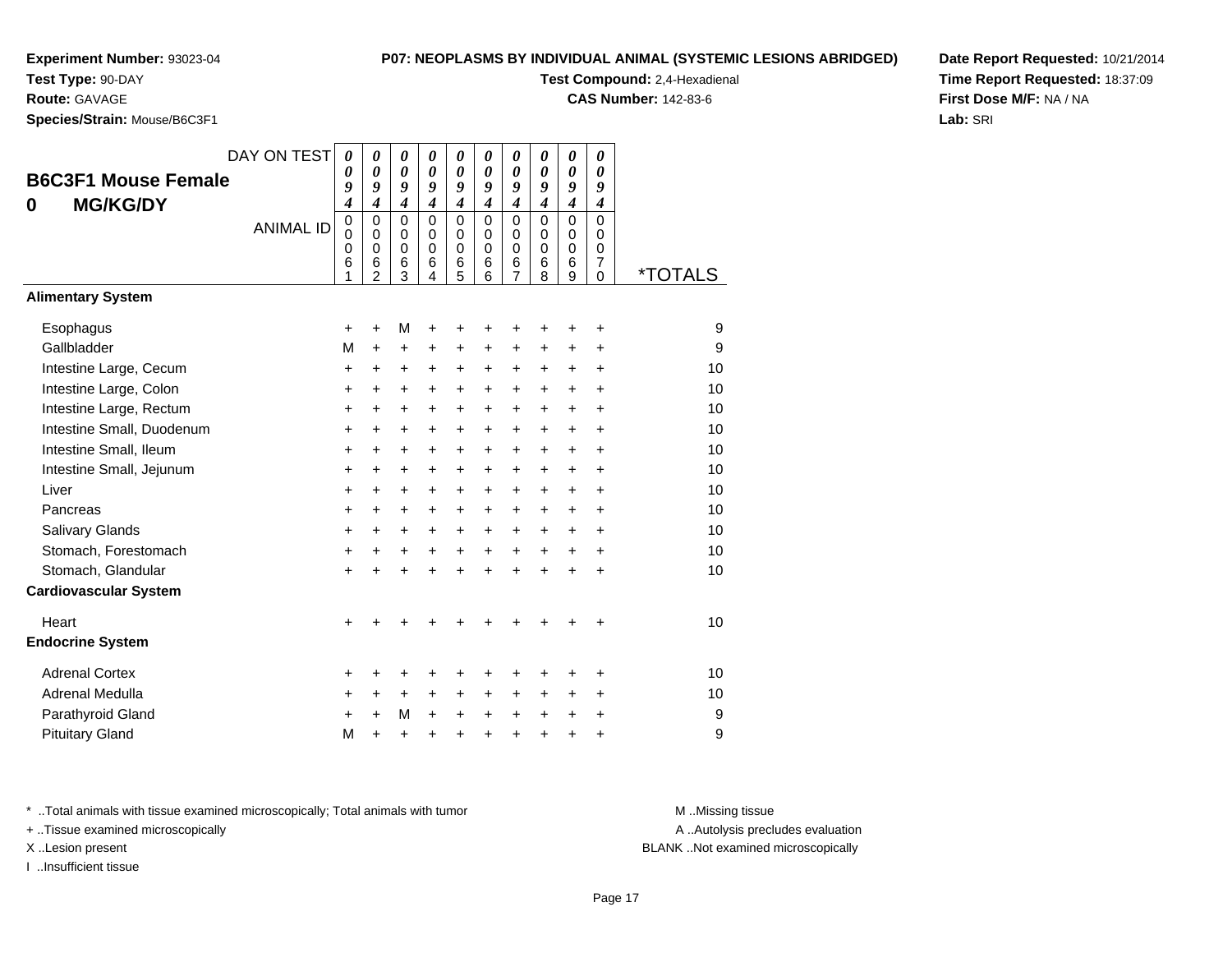#### **P07: NEOPLASMS BY INDIVIDUAL ANIMAL (SYSTEMIC LESIONS ABRIDGED)**

**Test Compound:** 2,4-Hexadienal **CAS Number:** 142-83-6

**Experiment Number:** 93023-04

**Test Type:** 90-DAY

**Route:** GAVAGE

**Species/Strain:** Mouse/B6C3F1

**Date Report Requested:** 10/21/2014**Time Report Requested:** 18:37:09**First Dose M/F:** NA / NA**Lab:** SRI

| <b>B6C3F1 Mouse Female</b>    | DAY ON TEST      | $\boldsymbol{\theta}$<br>0<br>9                               | 0<br>0<br>9                                                                | 0<br>0<br>9                                         | 0<br>0<br>9                                                   | 0<br>$\boldsymbol{\theta}$<br>9                               | 0<br>$\boldsymbol{\theta}$<br>9                                         | $\boldsymbol{\theta}$<br>0<br>9                                             | $\boldsymbol{\theta}$<br>$\boldsymbol{\theta}$<br>9                     | $\boldsymbol{\theta}$<br>$\boldsymbol{\theta}$<br>9                     | $\boldsymbol{\theta}$<br>$\boldsymbol{\theta}$<br>9 |                       |
|-------------------------------|------------------|---------------------------------------------------------------|----------------------------------------------------------------------------|-----------------------------------------------------|---------------------------------------------------------------|---------------------------------------------------------------|-------------------------------------------------------------------------|-----------------------------------------------------------------------------|-------------------------------------------------------------------------|-------------------------------------------------------------------------|-----------------------------------------------------|-----------------------|
| <b>MG/KG/DY</b><br>0          | <b>ANIMAL ID</b> | $\boldsymbol{4}$<br>$\mathbf 0$<br>$\mathbf 0$<br>0<br>6<br>1 | $\boldsymbol{4}$<br>$\mathbf 0$<br>$\mathbf 0$<br>0<br>6<br>$\overline{2}$ | $\boldsymbol{4}$<br>0<br>$\mathbf 0$<br>0<br>6<br>3 | $\boldsymbol{4}$<br>0<br>$\mathbf 0$<br>$\mathbf 0$<br>6<br>4 | $\boldsymbol{4}$<br>$\mathbf 0$<br>$\mathbf 0$<br>0<br>6<br>5 | $\boldsymbol{4}$<br>$\mathbf 0$<br>$\mathbf 0$<br>$\mathbf 0$<br>6<br>6 | $\boldsymbol{4}$<br>$\mathbf 0$<br>$\mathbf 0$<br>$\mathbf 0$<br>$\,6$<br>7 | $\boldsymbol{4}$<br>$\mathbf 0$<br>$\mathbf 0$<br>$\mathbf 0$<br>6<br>8 | $\boldsymbol{4}$<br>$\mathbf 0$<br>$\mathbf 0$<br>$\mathbf 0$<br>6<br>9 | 4<br>0<br>0<br>0<br>7<br>0                          | <i><b>*TOTALS</b></i> |
| <b>Thyroid Gland</b>          |                  | $\ddot{}$                                                     | $\ddot{}$                                                                  | $\ddot{}$                                           | $\ddot{}$                                                     | $\ddot{}$                                                     | $+$                                                                     | $\ddot{}$                                                                   | $\ddot{}$                                                               | $\ddot{}$                                                               | $\ddot{}$                                           | 10                    |
| <b>General Body System</b>    |                  |                                                               |                                                                            |                                                     |                                                               |                                                               |                                                                         |                                                                             |                                                                         |                                                                         |                                                     |                       |
| <b>NONE</b>                   |                  |                                                               |                                                                            |                                                     |                                                               |                                                               |                                                                         |                                                                             |                                                                         |                                                                         |                                                     |                       |
| <b>Genital System</b>         |                  |                                                               |                                                                            |                                                     |                                                               |                                                               |                                                                         |                                                                             |                                                                         |                                                                         |                                                     |                       |
| <b>Clitoral Gland</b>         |                  | +                                                             | +                                                                          | +                                                   |                                                               |                                                               |                                                                         | +                                                                           | +                                                                       |                                                                         | +                                                   | 10                    |
| Ovary                         |                  | $\ddot{}$                                                     | +                                                                          | $\ddot{}$                                           | $\ddot{}$                                                     | $\ddot{}$                                                     | $\ddot{}$                                                               | $\ddot{}$                                                                   | $\ddot{}$                                                               | $\ddot{}$                                                               | +                                                   | 10                    |
| <b>Uterus</b>                 |                  | $+$                                                           | $\ddot{}$                                                                  | $+$                                                 | $\ddot{}$                                                     | $\ddot{}$                                                     | $\ddot{}$                                                               | $+$                                                                         | $\ddot{}$                                                               | $\ddot{}$                                                               | +                                                   | 10                    |
| <b>Hematopoietic System</b>   |                  |                                                               |                                                                            |                                                     |                                                               |                                                               |                                                                         |                                                                             |                                                                         |                                                                         |                                                     |                       |
| <b>Bone Marrow</b>            |                  | +                                                             | +                                                                          | ٠                                                   |                                                               |                                                               |                                                                         | +                                                                           | ٠                                                                       | +                                                                       | +                                                   | 10                    |
| Lymph Node, Mandibular        |                  | $+$                                                           | $\ddot{}$                                                                  | $+$                                                 | $\ddot{}$                                                     | $\ddot{}$                                                     | $+$                                                                     | $\ddot{}$                                                                   | $\ddot{}$                                                               | $\ddot{}$                                                               | +                                                   | 10                    |
| Lymph Node, Mesenteric        |                  | $\ddot{}$                                                     | $\ddot{}$                                                                  | $+$                                                 | $+$                                                           | $+$                                                           | $+$                                                                     | $+$                                                                         | $\ddot{}$                                                               | $+$                                                                     | $\ddot{}$                                           | 10                    |
| Spleen                        |                  | $+$                                                           | $\ddot{}$                                                                  | $+$                                                 | $+$                                                           | $\ddot{}$                                                     | $+$                                                                     | $\ddot{}$                                                                   | $\ddot{}$                                                               | $+$                                                                     | $\ddot{}$                                           | 10                    |
| Thymus                        |                  | $\ddot{}$                                                     | $\ddot{}$                                                                  | $\ddot{}$                                           | ÷                                                             | $\ddot{}$                                                     | $\ddot{}$                                                               | $\ddot{}$                                                                   | $\ddot{}$                                                               | $\ddot{}$                                                               | $\ddot{}$                                           | 10                    |
| <b>Integumentary System</b>   |                  |                                                               |                                                                            |                                                     |                                                               |                                                               |                                                                         |                                                                             |                                                                         |                                                                         |                                                     |                       |
| <b>Mammary Gland</b>          |                  | +                                                             | +                                                                          | $\pm$                                               | +                                                             | +                                                             | $\ddot{}$                                                               | +                                                                           | +                                                                       | +                                                                       | +                                                   | 10                    |
| Skin                          |                  | $+$                                                           | $\ddot{}$                                                                  | $+$                                                 | $\ddot{}$                                                     | $\ddot{}$                                                     | $+$                                                                     | $\ddot{}$                                                                   | $\ddot{}$                                                               | $+$                                                                     | $\ddot{}$                                           | 10                    |
| <b>Musculoskeletal System</b> |                  |                                                               |                                                                            |                                                     |                                                               |                                                               |                                                                         |                                                                             |                                                                         |                                                                         |                                                     |                       |
| <b>Bone</b>                   |                  | +                                                             |                                                                            |                                                     |                                                               |                                                               |                                                                         |                                                                             |                                                                         |                                                                         | +                                                   | 10                    |
| <b>Nervous System</b>         |                  |                                                               |                                                                            |                                                     |                                                               |                                                               |                                                                         |                                                                             |                                                                         |                                                                         |                                                     |                       |

\* ..Total animals with tissue examined microscopically; Total animals with tumor **M** . Missing tissue M ..Missing tissue

+ ..Tissue examined microscopically

I ..Insufficient tissue

A ..Autolysis precludes evaluation

X ..Lesion present BLANK ..Not examined microscopically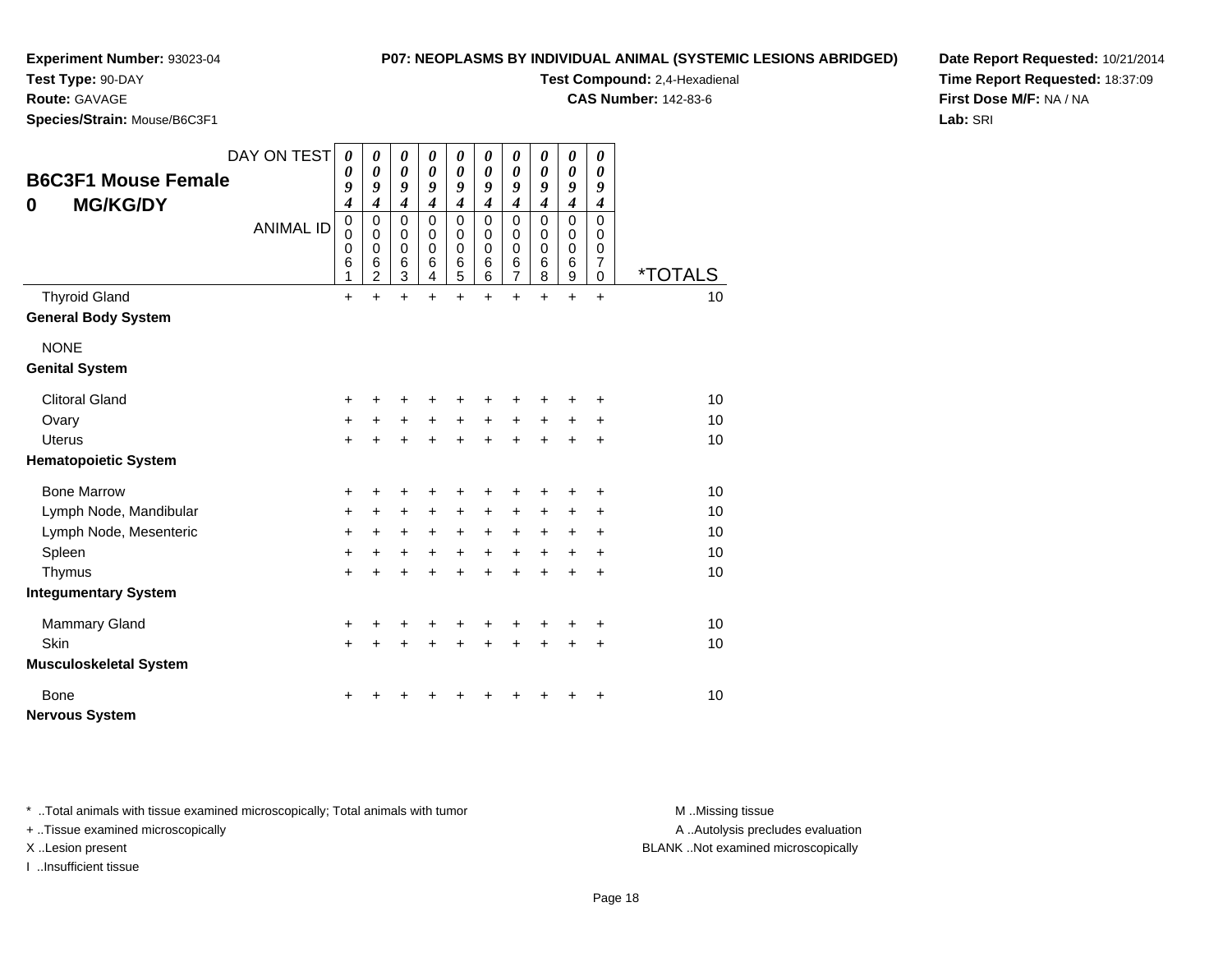**Test Type:** 90-DAY

**Route:** GAVAGE

**Species/Strain:** Mouse/B6C3F1

#### **P07: NEOPLASMS BY INDIVIDUAL ANIMAL (SYSTEMIC LESIONS ABRIDGED)**

**Test Compound:** 2,4-Hexadienal

**CAS Number:** 142-83-6

**Date Report Requested:** 10/21/2014**Time Report Requested:** 18:37:09**First Dose M/F:** NA / NA**Lab:** SRI

| 0            | <b>B6C3F1 Mouse Female</b><br><b>MG/KG/DY</b> | DAY ON TEST<br><b>ANIMAL ID</b> | 0<br>0<br>9<br>4<br>$\mathbf 0$<br>0<br>0<br>$\,6$<br>1 | $\boldsymbol{\theta}$<br>0<br>9<br>4<br>0<br>$\mathbf 0$<br>$\mathbf 0$<br>$\,6$<br>$\overline{2}$ | $\boldsymbol{\theta}$<br>$\boldsymbol{\theta}$<br>9<br>$\boldsymbol{4}$<br>0<br>$\mathbf 0$<br>$\mathbf 0$<br>$\,6$<br>3 | 0<br>0<br>9<br>4<br>0<br>0<br>0<br>$\,6$<br>4 | 0<br>0<br>9<br>$\boldsymbol{4}$<br>0<br>0<br>$\mathbf 0$<br>6<br>5 | $\boldsymbol{\theta}$<br>0<br>9<br>4<br>$\mathbf 0$<br>$\mathbf 0$<br>$\mathbf 0$<br>$6\phantom{1}6$<br>6 | 0<br>0<br>9<br>4<br>$\mathbf 0$<br>$\mathbf 0$<br>$\pmb{0}$<br>$\,6$<br>$\overline{7}$ | 0<br>0<br>9<br>4<br>0<br>0<br>$\mathbf 0$<br>$\,6$<br>8 | 0<br>0<br>9<br>4<br>0<br>0<br>0<br>6<br>9 | 0<br>0<br>9<br>4<br>0<br>0<br>0<br>7<br>0 | <i><b>*TOTALS</b></i> |
|--------------|-----------------------------------------------|---------------------------------|---------------------------------------------------------|----------------------------------------------------------------------------------------------------|--------------------------------------------------------------------------------------------------------------------------|-----------------------------------------------|--------------------------------------------------------------------|-----------------------------------------------------------------------------------------------------------|----------------------------------------------------------------------------------------|---------------------------------------------------------|-------------------------------------------|-------------------------------------------|-----------------------|
| <b>Brain</b> |                                               |                                 | +                                                       |                                                                                                    | +                                                                                                                        |                                               | +                                                                  | ÷                                                                                                         | $\ddot{}$                                                                              | +                                                       | $\ddot{}$                                 | +                                         | 10                    |
|              | <b>Respiratory System</b>                     |                                 |                                                         |                                                                                                    |                                                                                                                          |                                               |                                                                    |                                                                                                           |                                                                                        |                                                         |                                           |                                           |                       |
| Lung         |                                               |                                 | $\ddot{}$                                               |                                                                                                    |                                                                                                                          |                                               |                                                                    |                                                                                                           |                                                                                        |                                                         |                                           | ٠                                         | 10                    |
| <b>Nose</b>  |                                               |                                 | +                                                       | $\ddot{}$                                                                                          | $\ddot{}$                                                                                                                | $\ddot{}$                                     | $\ddot{}$                                                          | $\ddot{}$                                                                                                 | $\ddot{}$                                                                              | $\ddot{}$                                               | $\ddot{}$                                 | ÷                                         | 10                    |
|              | Trachea                                       |                                 | $\ddot{}$                                               |                                                                                                    | $\ddot{}$                                                                                                                |                                               |                                                                    |                                                                                                           |                                                                                        |                                                         | +                                         | $\ddot{}$                                 | 10                    |
|              | <b>Special Senses System</b>                  |                                 |                                                         |                                                                                                    |                                                                                                                          |                                               |                                                                    |                                                                                                           |                                                                                        |                                                         |                                           |                                           |                       |
|              | <b>NONE</b>                                   |                                 |                                                         |                                                                                                    |                                                                                                                          |                                               |                                                                    |                                                                                                           |                                                                                        |                                                         |                                           |                                           |                       |
|              | <b>Urinary System</b>                         |                                 |                                                         |                                                                                                    |                                                                                                                          |                                               |                                                                    |                                                                                                           |                                                                                        |                                                         |                                           |                                           |                       |
|              | Kidney                                        |                                 | +                                                       |                                                                                                    |                                                                                                                          |                                               |                                                                    |                                                                                                           |                                                                                        |                                                         |                                           | ٠                                         | 10                    |
|              | <b>Urinary Bladder</b>                        |                                 | $\ddot{}$                                               |                                                                                                    |                                                                                                                          |                                               | +                                                                  |                                                                                                           | +                                                                                      |                                                         | +                                         | +                                         | 10                    |
|              | <b>SYSTEMIC LESIONS</b>                       |                                 |                                                         |                                                                                                    |                                                                                                                          |                                               |                                                                    |                                                                                                           |                                                                                        |                                                         |                                           |                                           |                       |
|              | Multiple Organ                                |                                 |                                                         |                                                                                                    |                                                                                                                          |                                               |                                                                    |                                                                                                           |                                                                                        |                                                         |                                           | +                                         | 10                    |

\* ..Total animals with tissue examined microscopically; Total animals with tumor **M** . Missing tissue M ..Missing tissue

+ ..Tissue examined microscopically

I ..Insufficient tissue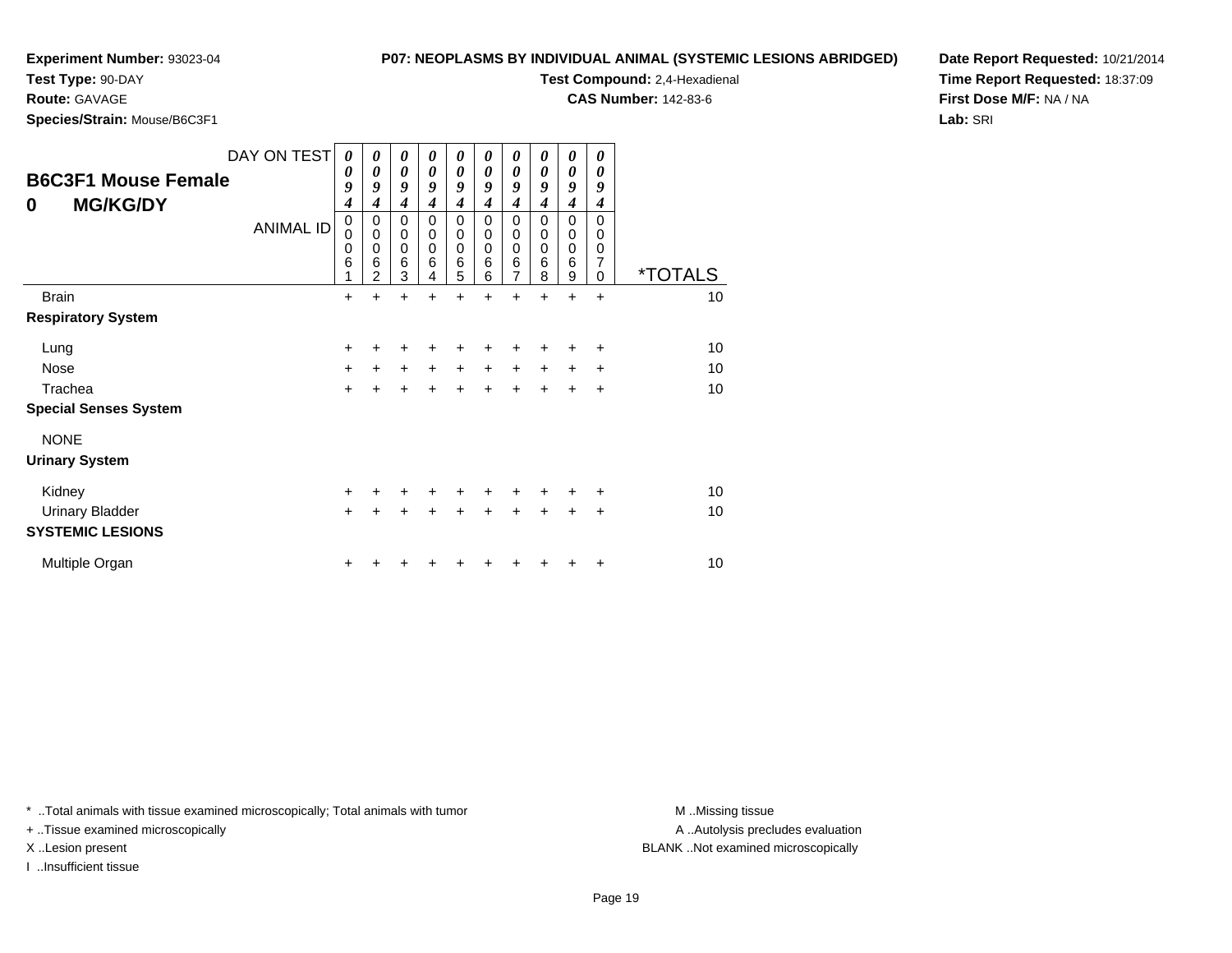#### **P07: NEOPLASMS BY INDIVIDUAL ANIMAL (SYSTEMIC LESIONS ABRIDGED)**

**Test Compound:** 2,4-Hexadienal

**CAS Number:** 142-83-6

**Date Report Requested:** 10/21/2014**Time Report Requested:** 18:37:09**First Dose M/F:** NA / NA**Lab:** SRI

**Test Type:** 90-DAY**Route:** GAVAGE**Species/Strain:** Mouse/B6C3F1

| <b>B6C3F1 Mouse Female</b><br><b>MG/KG/DY</b><br>7.5 | DAY ON TEST<br><b>ANIMAL ID</b> | $\pmb{\theta}$<br>0<br>9<br>$\overline{\boldsymbol{4}}$<br>$\mathbf 0$<br>$\mathsf 0$<br>$\frac{0}{7}$<br>1 | $\pmb{\theta}$<br>$\boldsymbol{\theta}$<br>9<br>$\boldsymbol{4}$<br>$\mathbf 0$<br>$\pmb{0}$<br>$\begin{array}{c} 0 \\ 7 \end{array}$<br>$\overline{2}$ | 0<br>$\boldsymbol{\theta}$<br>9<br>$\boldsymbol{4}$<br>0<br>0<br>$\pmb{0}$<br>$\overline{7}$<br>3 | $\pmb{\theta}$<br>$\boldsymbol{\theta}$<br>9<br>$\boldsymbol{4}$<br>$\mathsf 0$<br>0<br>$\pmb{0}$<br>$\overline{7}$<br>4 | $\boldsymbol{\theta}$<br>$\boldsymbol{\theta}$<br>9<br>$\boldsymbol{4}$<br>$\mathbf 0$<br>$\mathbf 0$<br>$\mathbf 0$<br>$\overline{7}$<br>5 | $\boldsymbol{\theta}$<br>$\boldsymbol{\theta}$<br>9<br>$\boldsymbol{4}$<br>$\pmb{0}$<br>0<br>$\mathbf 0$<br>$\overline{7}$<br>6 | $\boldsymbol{\theta}$<br>$\boldsymbol{\theta}$<br>9<br>$\boldsymbol{4}$<br>$\mathbf 0$<br>$\mathbf 0$<br>$\pmb{0}$<br>$\overline{7}$<br>$\overline{7}$ | $\boldsymbol{\theta}$<br>$\boldsymbol{\theta}$<br>9<br>$\boldsymbol{4}$<br>$\mathsf 0$<br>$\mathbf 0$<br>$\pmb{0}$<br>$\overline{7}$<br>8 | $\boldsymbol{\theta}$<br>$\boldsymbol{\theta}$<br>$\boldsymbol{9}$<br>$\boldsymbol{4}$<br>$\mathsf 0$<br>$\mathbf 0$<br>$\mathbf 0$<br>$\overline{7}$<br>9 | 0<br>$\boldsymbol{\theta}$<br>9<br>$\boldsymbol{4}$<br>$\mathbf 0$<br>$\mathbf 0$<br>$\mathbf 0$<br>$\bf8$<br>0 | <i><b>*TOTALS</b></i> |
|------------------------------------------------------|---------------------------------|-------------------------------------------------------------------------------------------------------------|---------------------------------------------------------------------------------------------------------------------------------------------------------|---------------------------------------------------------------------------------------------------|--------------------------------------------------------------------------------------------------------------------------|---------------------------------------------------------------------------------------------------------------------------------------------|---------------------------------------------------------------------------------------------------------------------------------|--------------------------------------------------------------------------------------------------------------------------------------------------------|-------------------------------------------------------------------------------------------------------------------------------------------|------------------------------------------------------------------------------------------------------------------------------------------------------------|-----------------------------------------------------------------------------------------------------------------|-----------------------|
| <b>Alimentary System</b>                             |                                 |                                                                                                             |                                                                                                                                                         |                                                                                                   |                                                                                                                          |                                                                                                                                             |                                                                                                                                 |                                                                                                                                                        |                                                                                                                                           |                                                                                                                                                            |                                                                                                                 |                       |
| Stomach, Forestomach<br><b>Cardiovascular System</b> |                                 | $\pm$                                                                                                       | +                                                                                                                                                       |                                                                                                   | +                                                                                                                        | ٠                                                                                                                                           |                                                                                                                                 | +                                                                                                                                                      | $\pm$                                                                                                                                     | $\ddot{}$                                                                                                                                                  | $\ddot{}$                                                                                                       | 10                    |
| <b>NONE</b><br><b>Endocrine System</b>               |                                 |                                                                                                             |                                                                                                                                                         |                                                                                                   |                                                                                                                          |                                                                                                                                             |                                                                                                                                 |                                                                                                                                                        |                                                                                                                                           |                                                                                                                                                            |                                                                                                                 |                       |
| <b>NONE</b><br><b>General Body System</b>            |                                 |                                                                                                             |                                                                                                                                                         |                                                                                                   |                                                                                                                          |                                                                                                                                             |                                                                                                                                 |                                                                                                                                                        |                                                                                                                                           |                                                                                                                                                            |                                                                                                                 |                       |
| <b>NONE</b><br><b>Genital System</b>                 |                                 |                                                                                                             |                                                                                                                                                         |                                                                                                   |                                                                                                                          |                                                                                                                                             |                                                                                                                                 |                                                                                                                                                        |                                                                                                                                           |                                                                                                                                                            |                                                                                                                 |                       |
| <b>NONE</b><br><b>Hematopoietic System</b>           |                                 |                                                                                                             |                                                                                                                                                         |                                                                                                   |                                                                                                                          |                                                                                                                                             |                                                                                                                                 |                                                                                                                                                        |                                                                                                                                           |                                                                                                                                                            |                                                                                                                 |                       |
| <b>NONE</b><br><b>Integumentary System</b>           |                                 |                                                                                                             |                                                                                                                                                         |                                                                                                   |                                                                                                                          |                                                                                                                                             |                                                                                                                                 |                                                                                                                                                        |                                                                                                                                           |                                                                                                                                                            |                                                                                                                 |                       |
| <b>NONE</b><br><b>Musculoskeletal System</b>         |                                 |                                                                                                             |                                                                                                                                                         |                                                                                                   |                                                                                                                          |                                                                                                                                             |                                                                                                                                 |                                                                                                                                                        |                                                                                                                                           |                                                                                                                                                            |                                                                                                                 |                       |
| <b>NONE</b><br><b>Nervous System</b>                 |                                 |                                                                                                             |                                                                                                                                                         |                                                                                                   |                                                                                                                          |                                                                                                                                             |                                                                                                                                 |                                                                                                                                                        |                                                                                                                                           |                                                                                                                                                            |                                                                                                                 |                       |
| <b>NONE</b>                                          |                                 |                                                                                                             |                                                                                                                                                         |                                                                                                   |                                                                                                                          |                                                                                                                                             |                                                                                                                                 |                                                                                                                                                        |                                                                                                                                           |                                                                                                                                                            |                                                                                                                 |                       |
|                                                      |                                 |                                                                                                             |                                                                                                                                                         |                                                                                                   |                                                                                                                          |                                                                                                                                             |                                                                                                                                 |                                                                                                                                                        |                                                                                                                                           |                                                                                                                                                            |                                                                                                                 |                       |

\* ..Total animals with tissue examined microscopically; Total animals with tumor **M** . Missing tissue M ..Missing tissue

+ ..Tissue examined microscopically

I ..Insufficient tissue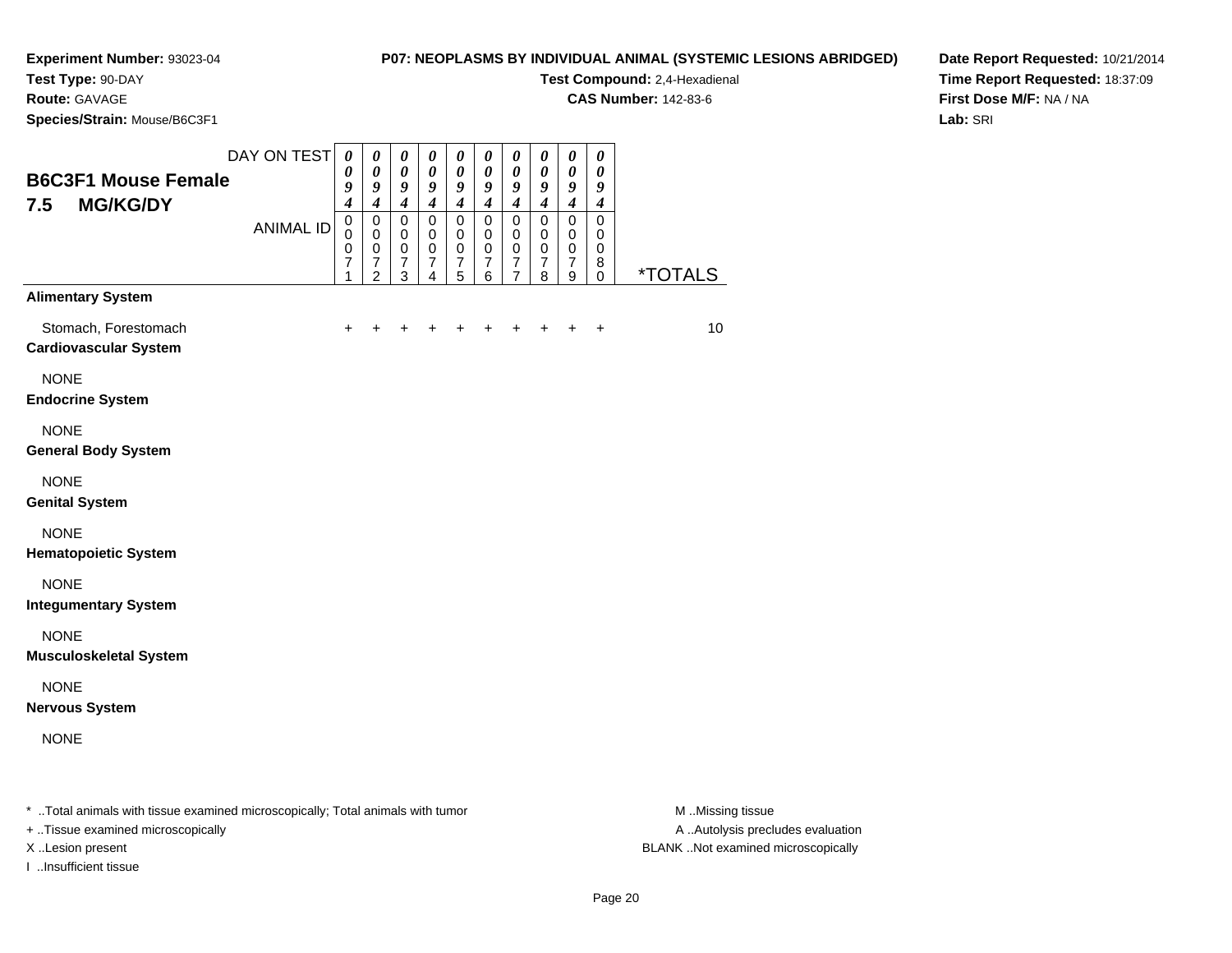**Test Type:** 90-DAY

# **Route:** GAVAGE

**Species/Strain:** Mouse/B6C3F1

**P07: NEOPLASMS BY INDIVIDUAL ANIMAL (SYSTEMIC LESIONS ABRIDGED)**

**Test Compound:** 2,4-Hexadienal

**CAS Number:** 142-83-6

**Date Report Requested:** 10/21/2014**Time Report Requested:** 18:37:09**First Dose M/F:** NA / NA**Lab:** SRI

| <b>B6C3F1 Mouse Female</b><br><b>MG/KG/DY</b><br>7.5 | DAY ON TEST      | 0<br>0<br>9<br>4 | $\boldsymbol{\theta}$<br>0<br>9<br>4 | $\boldsymbol{\theta}$<br>$\boldsymbol{\theta}$<br>9<br>4 | $\boldsymbol{\theta}$<br>$\boldsymbol{\theta}$<br>9<br>4 | $\boldsymbol{\theta}$<br>$\boldsymbol{\theta}$<br>9<br>4 | 0<br>$\boldsymbol{\theta}$<br>9<br>4             | 0<br>$\boldsymbol{\theta}$<br>9<br>$\boldsymbol{4}$ | 0<br>0<br>9<br>4                                              | 0<br>0<br>9<br>4                                    | 0<br>0<br>9<br>4                           |                       |
|------------------------------------------------------|------------------|------------------|--------------------------------------|----------------------------------------------------------|----------------------------------------------------------|----------------------------------------------------------|--------------------------------------------------|-----------------------------------------------------|---------------------------------------------------------------|-----------------------------------------------------|--------------------------------------------|-----------------------|
|                                                      | <b>ANIMAL ID</b> | 0<br>0<br>0<br>7 | 0<br>$\mathbf 0$<br>0<br>7<br>2      | $\mathbf 0$<br>$\mathbf 0$<br>$\mathbf 0$<br>7<br>3      | 0<br>$\mathbf 0$<br>$\mathbf 0$<br>7<br>4                | 0<br>$\mathbf 0$<br>$\mathbf 0$<br>7<br>5                | $\Omega$<br>$\mathbf 0$<br>$\mathbf 0$<br>7<br>6 | $\Omega$<br>$\mathbf 0$<br>$\mathbf 0$<br>7<br>7    | $\Omega$<br>$\mathbf 0$<br>$\mathbf 0$<br>$\overline{7}$<br>8 | $\Omega$<br>$\mathbf 0$<br>0<br>$\overline{7}$<br>9 | $\Omega$<br>0<br>$\Omega$<br>8<br>$\Omega$ | <i><b>*TOTALS</b></i> |
| <b>Respiratory System</b>                            |                  |                  |                                      |                                                          |                                                          |                                                          |                                                  |                                                     |                                                               |                                                     |                                            |                       |
| Nose<br><b>Special Senses System</b>                 |                  | $\ddot{}$        | ٠                                    | ٠                                                        | ٠                                                        | ٠                                                        | ÷                                                | ٠                                                   | ÷                                                             | ÷                                                   | $\ddot{}$                                  | 10                    |
| <b>NONE</b><br><b>Urinary System</b>                 |                  |                  |                                      |                                                          |                                                          |                                                          |                                                  |                                                     |                                                               |                                                     |                                            |                       |
| <b>NONE</b><br><b>SYSTEMIC LESIONS</b>               |                  |                  |                                      |                                                          |                                                          |                                                          |                                                  |                                                     |                                                               |                                                     |                                            |                       |
| Multiple Organ                                       |                  | ÷                |                                      |                                                          |                                                          |                                                          |                                                  |                                                     |                                                               |                                                     | +                                          | 10                    |

\* ..Total animals with tissue examined microscopically; Total animals with tumor **M** . Missing tissue M ..Missing tissue

+ ..Tissue examined microscopically

I ..Insufficient tissue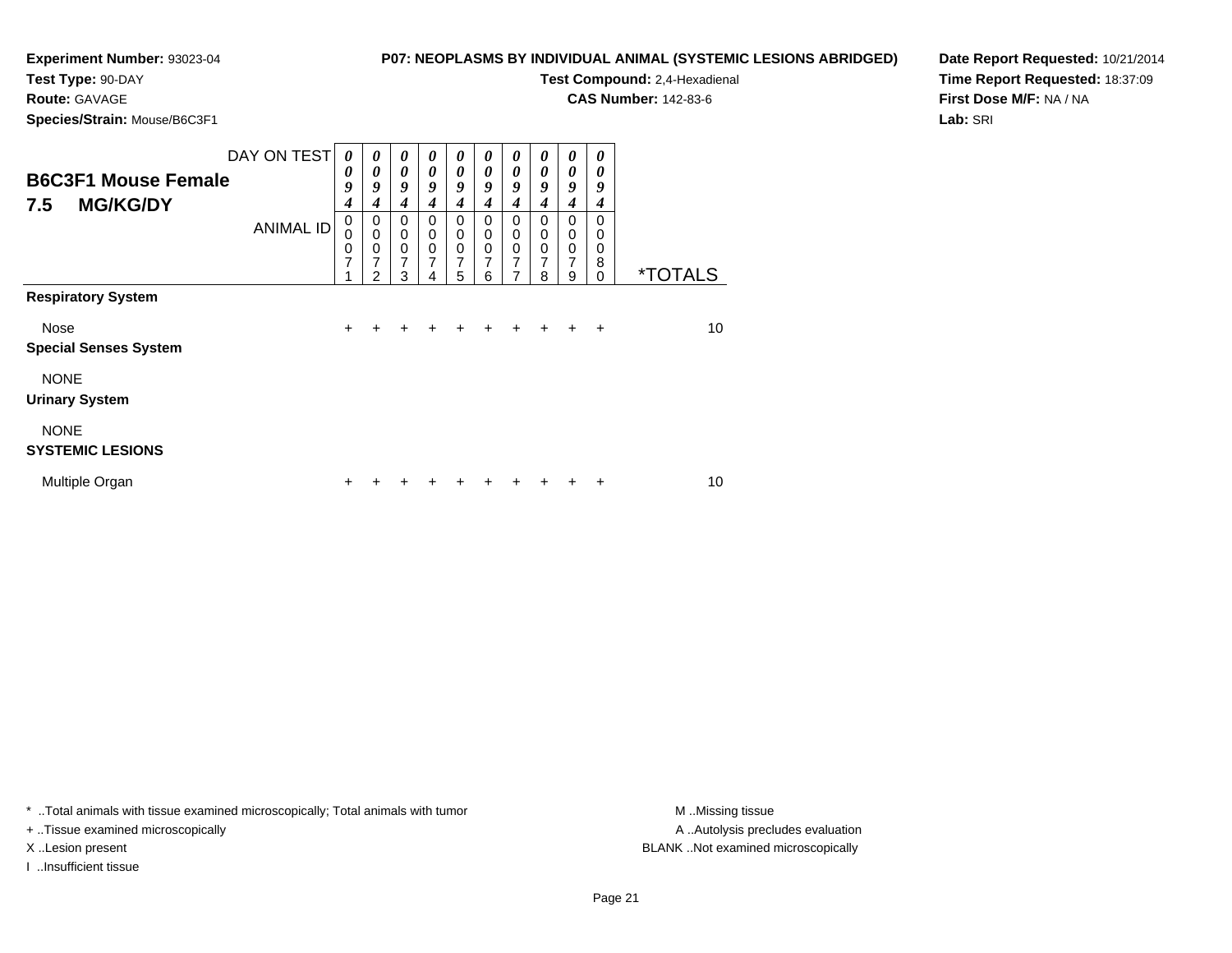## **P07: NEOPLASMS BY INDIVIDUAL ANIMAL (SYSTEMIC LESIONS ABRIDGED)**

**Test Compound:** 2,4-Hexadienal

**CAS Number:** 142-83-6

**Date Report Requested:** 10/21/2014**Time Report Requested:** 18:37:09**First Dose M/F:** NA / NA**Lab:** SRI

**Test Type:** 90-DAY**Route:** GAVAGE **Species/Strain:** Mouse/B6C3F1**B6C3F1 Mouse Female15 MG/KG/DY**

| <b>B6C3F1 Mouse Female</b>                           | DAY ON TEST      | 0<br>0                                    | 0<br>0                                                         | 0<br>$\boldsymbol{\theta}$                                   | $\boldsymbol{\theta}$<br>$\boldsymbol{\theta}$ | 0<br>$\boldsymbol{\theta}$                         | 0<br>0                        | 0<br>0                                     | 0<br>0                        | 0<br>0                                               | 0<br>0                        |                       |
|------------------------------------------------------|------------------|-------------------------------------------|----------------------------------------------------------------|--------------------------------------------------------------|------------------------------------------------|----------------------------------------------------|-------------------------------|--------------------------------------------|-------------------------------|------------------------------------------------------|-------------------------------|-----------------------|
| <b>MG/KG/DY</b><br>15                                |                  | 9<br>$\boldsymbol{4}$                     | 9<br>$\boldsymbol{4}$                                          | 9<br>$\boldsymbol{4}$                                        | 9<br>$\boldsymbol{4}$                          | 9<br>$\boldsymbol{4}$                              | 9<br>$\boldsymbol{4}$         | 9<br>$\boldsymbol{4}$                      | 9<br>$\boldsymbol{4}$         | 9<br>$\boldsymbol{4}$                                | 9<br>$\boldsymbol{4}$         |                       |
|                                                      | <b>ANIMAL ID</b> | $\mathsf 0$<br>$\mathsf 0$<br>0<br>8<br>1 | $\pmb{0}$<br>$\mathbf 0$<br>$\mathbf 0$<br>8<br>$\overline{2}$ | $\pmb{0}$<br>$\mathbf 0$<br>$\pmb{0}$<br>8<br>$\overline{3}$ | $\pmb{0}$<br>$\mathbf 0$<br>0<br>8<br>4        | $\pmb{0}$<br>0<br>$\pmb{0}$<br>8<br>$\overline{5}$ | $\pmb{0}$<br>0<br>0<br>8<br>6 | $\pmb{0}$<br>0<br>0<br>8<br>$\overline{7}$ | $\pmb{0}$<br>0<br>0<br>8<br>8 | $\pmb{0}$<br>0<br>$\mathbf 0$<br>8<br>$\overline{9}$ | $\pmb{0}$<br>0<br>0<br>9<br>0 | <i><b>*TOTALS</b></i> |
| <b>Alimentary System</b>                             |                  |                                           |                                                                |                                                              |                                                |                                                    |                               |                                            |                               |                                                      |                               |                       |
| Stomach, Forestomach<br><b>Cardiovascular System</b> |                  | $\ddot{}$                                 | +                                                              | ٠                                                            | +                                              | +                                                  |                               | +                                          |                               |                                                      | $\ddot{}$                     | 10                    |
| <b>NONE</b><br><b>Endocrine System</b>               |                  |                                           |                                                                |                                                              |                                                |                                                    |                               |                                            |                               |                                                      |                               |                       |
| <b>NONE</b><br><b>General Body System</b>            |                  |                                           |                                                                |                                                              |                                                |                                                    |                               |                                            |                               |                                                      |                               |                       |
| <b>NONE</b><br><b>Genital System</b>                 |                  |                                           |                                                                |                                                              |                                                |                                                    |                               |                                            |                               |                                                      |                               |                       |
| <b>NONE</b><br><b>Hematopoietic System</b>           |                  |                                           |                                                                |                                                              |                                                |                                                    |                               |                                            |                               |                                                      |                               |                       |
| <b>NONE</b><br><b>Integumentary System</b>           |                  |                                           |                                                                |                                                              |                                                |                                                    |                               |                                            |                               |                                                      |                               |                       |
| <b>NONE</b><br><b>Musculoskeletal System</b>         |                  |                                           |                                                                |                                                              |                                                |                                                    |                               |                                            |                               |                                                      |                               |                       |
| <b>NONE</b><br><b>Nervous System</b>                 |                  |                                           |                                                                |                                                              |                                                |                                                    |                               |                                            |                               |                                                      |                               |                       |
| <b>NONE</b>                                          |                  |                                           |                                                                |                                                              |                                                |                                                    |                               |                                            |                               |                                                      |                               |                       |
|                                                      |                  |                                           |                                                                |                                                              |                                                |                                                    |                               |                                            |                               |                                                      |                               |                       |

\* ..Total animals with tissue examined microscopically; Total animals with tumor **M** . Missing tissue M ..Missing tissue

+ ..Tissue examined microscopically

I ..Insufficient tissue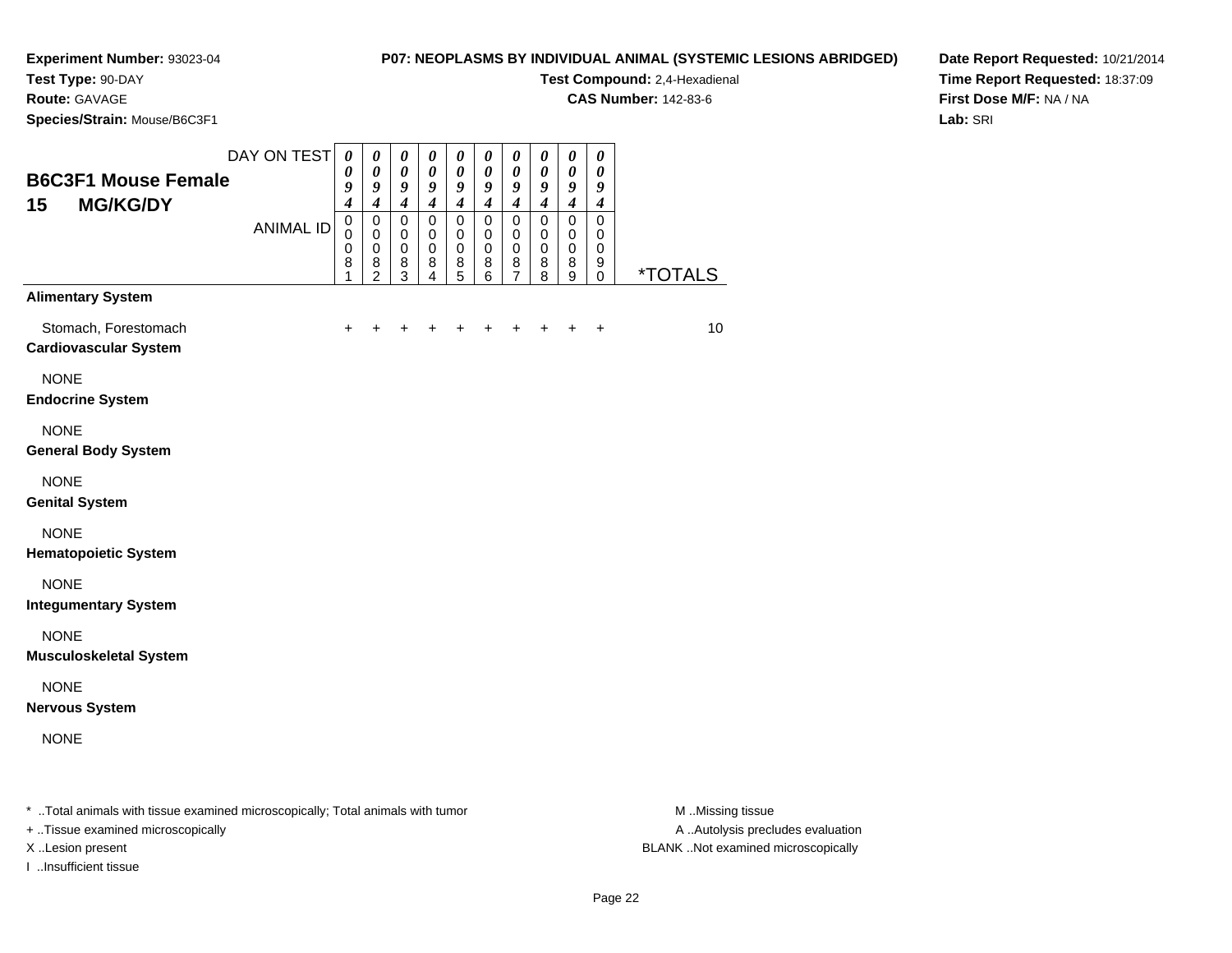# **P07: NEOPLASMS BY INDIVIDUAL ANIMAL (SYSTEMIC LESIONS ABRIDGED)**

**Test Type:** 90-DAY

## **Route:** GAVAGE

**Species/Strain:** Mouse/B6C3F1

| ASMS BY INDIVIDUAL ANIMAL (SYSTEMIC LESIONS ABRIDGEI |
|------------------------------------------------------|
| <b>Test Compound: 2,4-Hexadienal</b>                 |

**CAS Number:** 142-83-6

**Date Report Requested:** 10/21/2014**Time Report Requested:** 18:37:09**First Dose M/F:** NA / NA**Lab:** SRI

| <b>B6C3F1 Mouse Female</b><br>15<br><b>MG/KG/DY</b> | DAY ON TEST      | 0<br>0<br>9<br>4 | 0<br>0<br>9<br>4                                       | $\boldsymbol{\theta}$<br>$\boldsymbol{\theta}$<br>9<br>4 | 0<br>0<br>9<br>4                          | $\boldsymbol{\theta}$<br>$\boldsymbol{\theta}$<br>9<br>4 | 0<br>$\boldsymbol{\theta}$<br>9<br>4      | $\boldsymbol{\theta}$<br>$\boldsymbol{\theta}$<br>9<br>4 | 0<br>$\boldsymbol{\theta}$<br>9<br>4 | 0<br>0<br>9<br>4                             | 0<br>0<br>9<br>4                    |                       |
|-----------------------------------------------------|------------------|------------------|--------------------------------------------------------|----------------------------------------------------------|-------------------------------------------|----------------------------------------------------------|-------------------------------------------|----------------------------------------------------------|--------------------------------------|----------------------------------------------|-------------------------------------|-----------------------|
|                                                     | <b>ANIMAL ID</b> | 0<br>0<br>0<br>8 | 0<br>$\mathbf 0$<br>$\mathbf 0$<br>8<br>$\mathfrak{p}$ | 0<br>$\mathbf 0$<br>$\mathbf 0$<br>8<br>3                | 0<br>$\mathbf 0$<br>$\mathbf 0$<br>8<br>4 | 0<br>$\mathbf 0$<br>$\mathbf 0$<br>8<br>5                | 0<br>$\mathbf 0$<br>$\mathbf 0$<br>8<br>6 | $\Omega$<br>$\mathbf 0$<br>$\mathbf 0$<br>8<br>7         | $\Omega$<br>0<br>0<br>8<br>8         | $\Omega$<br>$\pmb{0}$<br>$\pmb{0}$<br>8<br>9 | $\Omega$<br>0<br>0<br>9<br>$\Omega$ | <i><b>*TOTALS</b></i> |
| <b>Respiratory System</b>                           |                  |                  |                                                        |                                                          |                                           |                                                          |                                           |                                                          |                                      |                                              |                                     |                       |
| Nose<br><b>Special Senses System</b>                |                  | $\ddot{}$        | +                                                      | ÷                                                        | ٠                                         | ٠                                                        | ٠                                         | ÷                                                        | $\div$                               | $\pm$                                        | ÷                                   | 10                    |
| <b>NONE</b><br><b>Urinary System</b>                |                  |                  |                                                        |                                                          |                                           |                                                          |                                           |                                                          |                                      |                                              |                                     |                       |
| <b>NONE</b><br><b>SYSTEMIC LESIONS</b>              |                  |                  |                                                        |                                                          |                                           |                                                          |                                           |                                                          |                                      |                                              |                                     |                       |
| Multiple Organ                                      |                  | ÷                |                                                        |                                                          |                                           |                                                          |                                           |                                                          |                                      |                                              | ٠                                   | 10                    |

\* ..Total animals with tissue examined microscopically; Total animals with tumor **M** . Missing tissue M ..Missing tissue

+ ..Tissue examined microscopically

I ..Insufficient tissue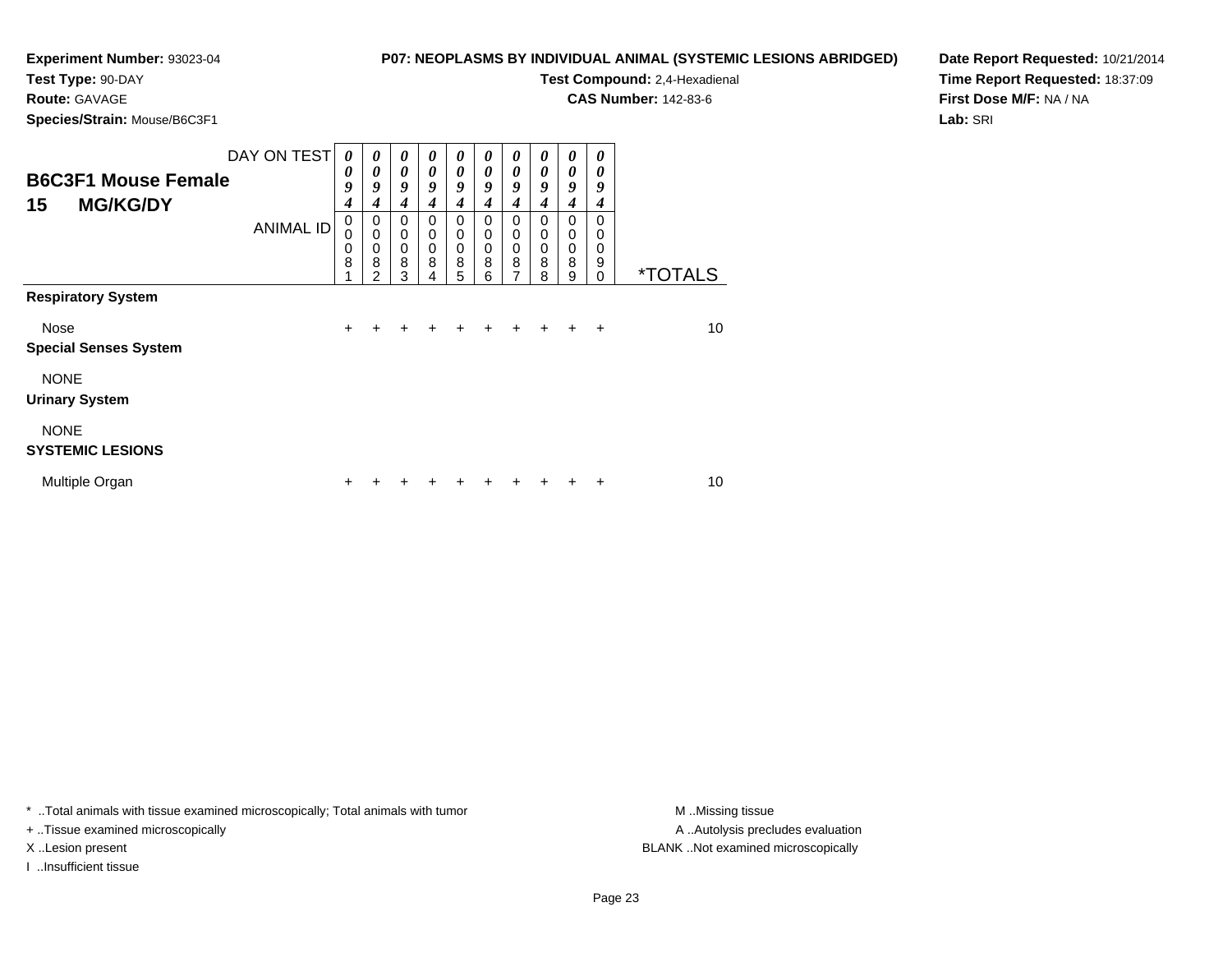### **Experiment Number:** 93023-04**Test Type:** 90-DAY

**Route:** GAVAGE

#### **P07: NEOPLASMS BY INDIVIDUAL ANIMAL (SYSTEMIC LESIONS ABRIDGED)**

**Test Compound:** 2,4-Hexadienal

**CAS Number:** 142-83-6

**Species/Strain:** Mouse/B6C3F1

**Date Report Requested:** 10/21/2014**Time Report Requested:** 18:37:09**First Dose M/F:** NA / NA**Lab:** SRI

| <b>B6C3F1 Mouse Female</b><br><b>MG/KG/DY</b><br>30  | DAY ON TEST<br><b>ANIMAL ID</b> | $\boldsymbol{\theta}$<br>$\boldsymbol{\theta}$<br>9<br>$\boldsymbol{4}$<br>$\mathbf 0$<br>$\mathbf 0$<br>$\mathbf 0$<br>9<br>1 | 0<br>$\boldsymbol{\theta}$<br>9<br>$\boldsymbol{4}$<br>$\mathbf 0$<br>$\mathbf 0$<br>$\pmb{0}$<br>$\frac{9}{2}$ | $\boldsymbol{\theta}$<br>$\pmb{\theta}$<br>9<br>$\boldsymbol{4}$<br>$\mathbf 0$<br>$\mathbf 0$<br>$\pmb{0}$<br>$^9_3$ | $\boldsymbol{\theta}$<br>$\boldsymbol{\theta}$<br>9<br>$\boldsymbol{4}$<br>$\mathbf 0$<br>$\mathbf 0$<br>$\pmb{0}$<br>9<br>$\overline{4}$ | $\boldsymbol{\theta}$<br>$\pmb{\theta}$<br>$\boldsymbol{g}$<br>$\boldsymbol{4}$<br>$\mathbf 0$<br>$\,0\,$<br>$\pmb{0}$<br>$\begin{array}{c} 9 \\ 5 \end{array}$ | 0<br>0<br>$\boldsymbol{9}$<br>$\boldsymbol{4}$<br>$\mathbf 0$<br>0<br>$\pmb{0}$<br>9<br>6 | 0<br>$\boldsymbol{\theta}$<br>$\boldsymbol{9}$<br>$\boldsymbol{4}$<br>$\mathbf 0$<br>$\mathbf 0$<br>$\pmb{0}$<br>$\frac{9}{7}$ | 0<br>0<br>9<br>$\boldsymbol{4}$<br>$\mathbf 0$<br>$\mathbf 0$<br>$\pmb{0}$<br>9<br>8 | 0<br>$\boldsymbol{\theta}$<br>9<br>$\boldsymbol{4}$<br>$\pmb{0}$<br>0<br>$\pmb{0}$<br>$^9_9$ | $\pmb{\theta}$<br>0<br>9<br>$\boldsymbol{4}$<br>$\mathbf 0$<br>0<br>1<br>0<br>0 | <i><b>*TOTALS</b></i> |
|------------------------------------------------------|---------------------------------|--------------------------------------------------------------------------------------------------------------------------------|-----------------------------------------------------------------------------------------------------------------|-----------------------------------------------------------------------------------------------------------------------|-------------------------------------------------------------------------------------------------------------------------------------------|-----------------------------------------------------------------------------------------------------------------------------------------------------------------|-------------------------------------------------------------------------------------------|--------------------------------------------------------------------------------------------------------------------------------|--------------------------------------------------------------------------------------|----------------------------------------------------------------------------------------------|---------------------------------------------------------------------------------|-----------------------|
| <b>Alimentary System</b>                             |                                 |                                                                                                                                |                                                                                                                 |                                                                                                                       |                                                                                                                                           |                                                                                                                                                                 |                                                                                           |                                                                                                                                |                                                                                      |                                                                                              |                                                                                 |                       |
| Stomach, Forestomach<br><b>Cardiovascular System</b> |                                 | $\ddot{}$                                                                                                                      | $\ddot{}$                                                                                                       | $+$                                                                                                                   | $\ddot{}$                                                                                                                                 | $\ddot{}$                                                                                                                                                       | $\ddot{}$                                                                                 | $\ddot{}$                                                                                                                      | $\ddot{}$                                                                            | $\ddot{}$                                                                                    | $\ddot{}$                                                                       | 10                    |
| <b>NONE</b><br><b>Endocrine System</b>               |                                 |                                                                                                                                |                                                                                                                 |                                                                                                                       |                                                                                                                                           |                                                                                                                                                                 |                                                                                           |                                                                                                                                |                                                                                      |                                                                                              |                                                                                 |                       |
| <b>NONE</b><br><b>General Body System</b>            |                                 |                                                                                                                                |                                                                                                                 |                                                                                                                       |                                                                                                                                           |                                                                                                                                                                 |                                                                                           |                                                                                                                                |                                                                                      |                                                                                              |                                                                                 |                       |
| <b>NONE</b><br><b>Genital System</b>                 |                                 |                                                                                                                                |                                                                                                                 |                                                                                                                       |                                                                                                                                           |                                                                                                                                                                 |                                                                                           |                                                                                                                                |                                                                                      |                                                                                              |                                                                                 |                       |
| <b>NONE</b><br><b>Hematopoietic System</b>           |                                 |                                                                                                                                |                                                                                                                 |                                                                                                                       |                                                                                                                                           |                                                                                                                                                                 |                                                                                           |                                                                                                                                |                                                                                      |                                                                                              |                                                                                 |                       |
| <b>NONE</b><br><b>Integumentary System</b>           |                                 |                                                                                                                                |                                                                                                                 |                                                                                                                       |                                                                                                                                           |                                                                                                                                                                 |                                                                                           |                                                                                                                                |                                                                                      |                                                                                              |                                                                                 |                       |
| <b>NONE</b><br><b>Musculoskeletal System</b>         |                                 |                                                                                                                                |                                                                                                                 |                                                                                                                       |                                                                                                                                           |                                                                                                                                                                 |                                                                                           |                                                                                                                                |                                                                                      |                                                                                              |                                                                                 |                       |
| <b>NONE</b><br><b>Nervous System</b>                 |                                 |                                                                                                                                |                                                                                                                 |                                                                                                                       |                                                                                                                                           |                                                                                                                                                                 |                                                                                           |                                                                                                                                |                                                                                      |                                                                                              |                                                                                 |                       |
| <b>NONE</b>                                          |                                 |                                                                                                                                |                                                                                                                 |                                                                                                                       |                                                                                                                                           |                                                                                                                                                                 |                                                                                           |                                                                                                                                |                                                                                      |                                                                                              |                                                                                 |                       |
|                                                      |                                 |                                                                                                                                |                                                                                                                 |                                                                                                                       |                                                                                                                                           |                                                                                                                                                                 |                                                                                           |                                                                                                                                |                                                                                      |                                                                                              |                                                                                 |                       |

\* ..Total animals with tissue examined microscopically; Total animals with tumor **M** . Missing tissue M ..Missing tissue

+ ..Tissue examined microscopically

I ..Insufficient tissue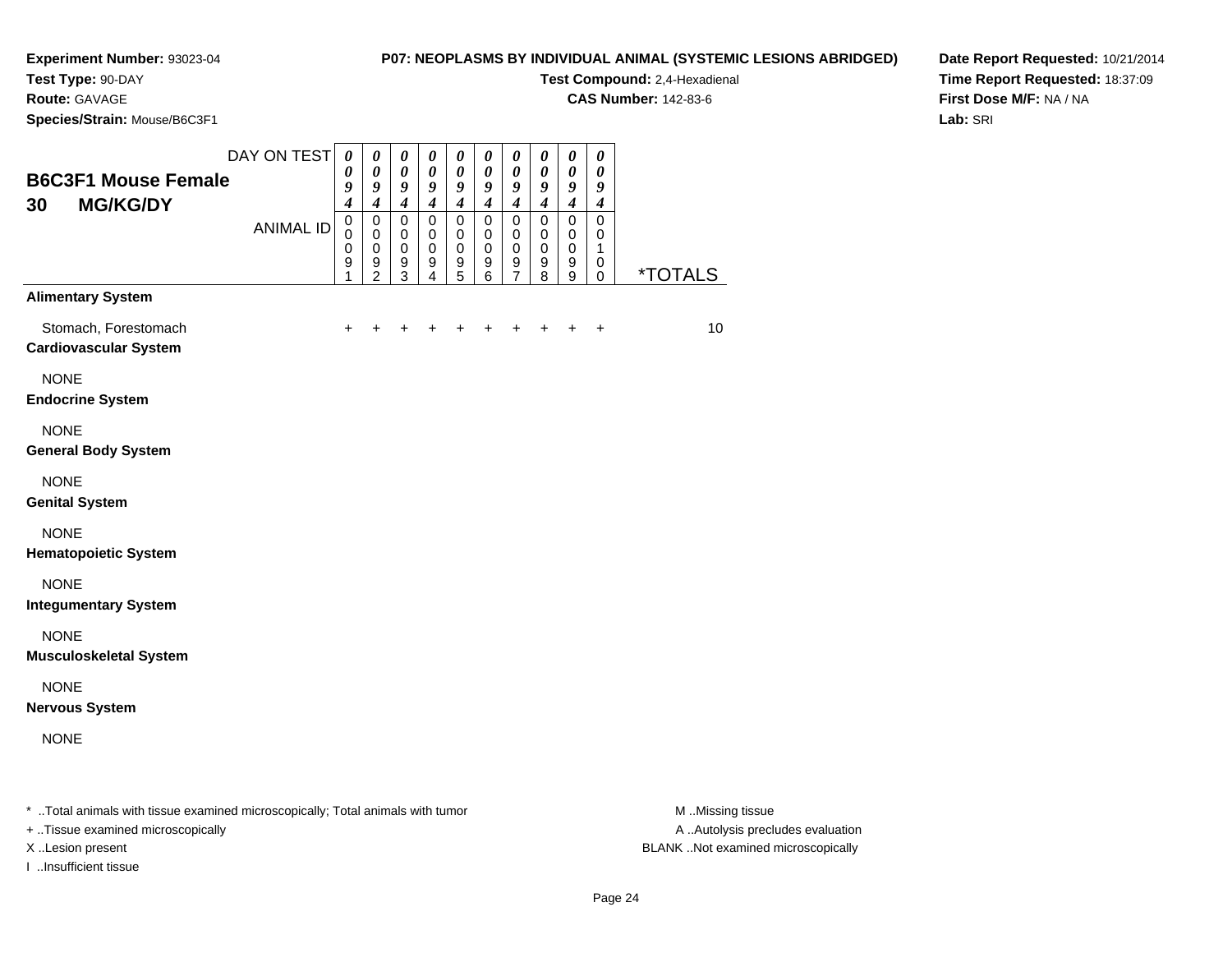## **P07: NEOPLASMS BY INDIVIDUAL ANIMAL (SYSTEMIC LESIONS ABRIDGED)**

**Test Type:** 90-DAY

# **Route:** GAVAGE

**Species/Strain:** Mouse/B6C3F1

**Test Compound:** 2,4-Hexadienal **CAS Number:** 142-83-6

**Date Report Requested:** 10/21/2014**Time Report Requested:** 18:37:09**First Dose M/F:** NA / NA**Lab:** SRI

| <b>B6C3F1 Mouse Female</b><br><b>MG/KG/DY</b><br>30 | DAY ON TEST      | 0<br>0<br>9<br>4 | 0<br>0<br>9<br>4                | $\boldsymbol{\theta}$<br>$\boldsymbol{\theta}$<br>9<br>4           | 0<br>$\boldsymbol{\theta}$<br>9<br>4      | 0<br>$\boldsymbol{\theta}$<br>9<br>4   | 0<br>0<br>9<br>4             | 0<br>$\boldsymbol{\theta}$<br>9<br>$\boldsymbol{4}$                             | 0<br>0<br>9<br>4                       | $\boldsymbol{\theta}$<br>$\boldsymbol{\theta}$<br>9<br>$\boldsymbol{4}$ | 0<br>0<br>9<br>4                         |                       |
|-----------------------------------------------------|------------------|------------------|---------------------------------|--------------------------------------------------------------------|-------------------------------------------|----------------------------------------|------------------------------|---------------------------------------------------------------------------------|----------------------------------------|-------------------------------------------------------------------------|------------------------------------------|-----------------------|
|                                                     | <b>ANIMAL ID</b> | 0<br>0<br>0<br>9 | 0<br>$\mathbf 0$<br>0<br>9<br>2 | $\mathbf 0$<br>$\mathbf 0$<br>$\mathbf 0$<br>$\boldsymbol{9}$<br>3 | $\mathbf 0$<br>$\mathbf 0$<br>0<br>9<br>4 | $\Omega$<br>$\mathbf 0$<br>0<br>9<br>5 | $\Omega$<br>0<br>0<br>9<br>6 | $\mathbf 0$<br>$\mathbf 0$<br>$\mathbf 0$<br>$\boldsymbol{9}$<br>$\overline{7}$ | $\Omega$<br>0<br>$\mathbf 0$<br>9<br>8 | $\Omega$<br>0<br>$\mathbf 0$<br>$\boldsymbol{9}$<br>9                   | $\Omega$<br>0<br>$\mathbf 0$<br>$\Omega$ | <i><b>*TOTALS</b></i> |
| <b>Respiratory System</b>                           |                  |                  |                                 |                                                                    |                                           |                                        |                              |                                                                                 |                                        |                                                                         |                                          |                       |
| Nose<br><b>Special Senses System</b>                |                  | $\ddot{}$        | $\ddot{}$                       | $\pm$                                                              | $\pm$                                     | $\pm$                                  | $\ddot{}$                    | $\pm$                                                                           | $\ddot{}$                              | $\pm$                                                                   | $\ddot{}$                                | 10                    |
| <b>NONE</b><br><b>Urinary System</b>                |                  |                  |                                 |                                                                    |                                           |                                        |                              |                                                                                 |                                        |                                                                         |                                          |                       |
| <b>NONE</b><br><b>SYSTEMIC LESIONS</b>              |                  |                  |                                 |                                                                    |                                           |                                        |                              |                                                                                 |                                        |                                                                         |                                          |                       |
| Multiple Organ                                      |                  | ÷                |                                 |                                                                    |                                           |                                        |                              |                                                                                 |                                        |                                                                         | $\div$                                   | 10                    |

\* ..Total animals with tissue examined microscopically; Total animals with tumor **M** . Missing tissue M ..Missing tissue

+ ..Tissue examined microscopically

I ..Insufficient tissue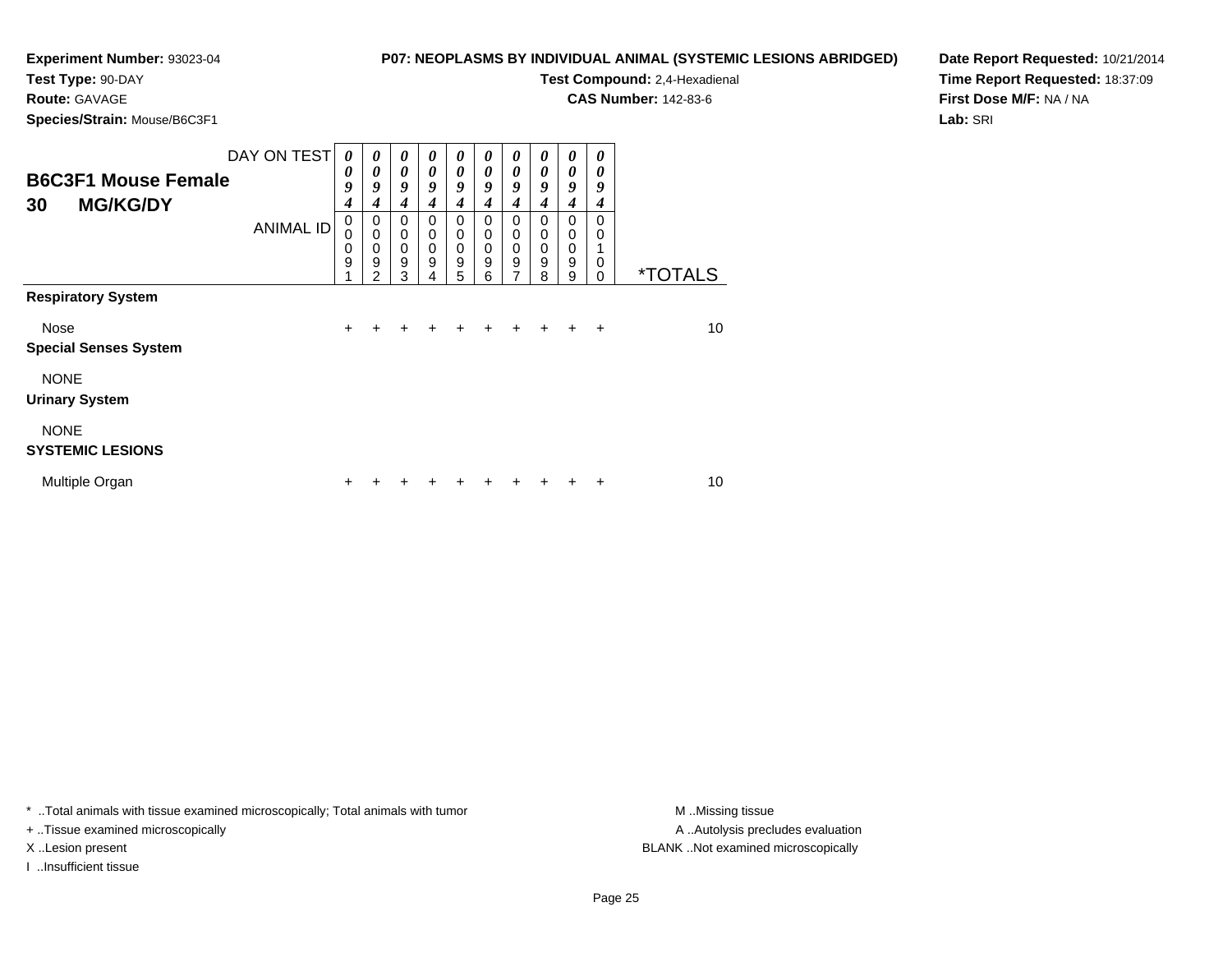# **P07: NEOPLASMS BY INDIVIDUAL ANIMAL (SYSTEMIC LESIONS ABRIDGED)**

**Test Compound:** 2,4-Hexadienal

**CAS Number:** 142-83-6

**Date Report Requested:** 10/21/2014**Time Report Requested:** 18:37:09**First Dose M/F:** NA / NA**Lab:** SRI

**Test Type:** 90-DAY**Route:** GAVAGE**Species/Strain:** Mouse/B6C3F1

| <b>B6C3F1 Mouse Female</b><br><b>MG/KG/DY</b><br>60                        | DAY ON TEST<br><b>ANIMAL ID</b> | $\boldsymbol{\theta}$<br>$\boldsymbol{\theta}$<br>9<br>$\boldsymbol{4}$<br>$\mathbf 0$<br>$\mathbf 0$<br>$\mathbf{1}$<br>$\pmb{0}$<br>1 | $\boldsymbol{\theta}$<br>$\boldsymbol{\theta}$<br>9<br>$\boldsymbol{4}$<br>$\pmb{0}$<br>$\mathbf 0$<br>$\mathbf{1}$<br>$\pmb{0}$<br>$\overline{c}$ | 0<br>$\boldsymbol{\theta}$<br>9<br>$\boldsymbol{4}$<br>$\pmb{0}$<br>$\mathbf 0$<br>$\mathbf{1}$<br>$\pmb{0}$<br>3 | $\boldsymbol{\theta}$<br>$\boldsymbol{\theta}$<br>9<br>$\boldsymbol{4}$<br>$\mathbf 0$<br>$\mathbf 0$<br>$\mathbf{1}$<br>$\pmb{0}$<br>4 | 0<br>$\boldsymbol{\theta}$<br>9<br>$\boldsymbol{4}$<br>$\pmb{0}$<br>$\mathbf 0$<br>1<br>$\boldsymbol{0}$<br>5 | $\pmb{\theta}$<br>$\boldsymbol{\theta}$<br>9<br>$\boldsymbol{4}$<br>0<br>0<br>$\mathbf{1}$<br>0<br>6 | $\boldsymbol{\theta}$<br>$\boldsymbol{\theta}$<br>9<br>4<br>0<br>$\mathbf 0$<br>$\mathbf{1}$<br>0<br>$\overline{7}$ | $\boldsymbol{\theta}$<br>$\boldsymbol{\theta}$<br>9<br>$\boldsymbol{4}$<br>$\mathbf 0$<br>$\mathbf 0$<br>$\mathbf{1}$<br>0<br>8 | $\pmb{\theta}$<br>0<br>9<br>$\boldsymbol{4}$<br>$\mathsf 0$<br>$\mathbf 0$<br>1<br>$\,0\,$<br>9 | 0<br>0<br>9<br>$\boldsymbol{4}$<br>0<br>0<br>$\mathbf{1}$<br>1<br>$\mathbf 0$ | <i><b>*TOTALS</b></i>           |
|----------------------------------------------------------------------------|---------------------------------|-----------------------------------------------------------------------------------------------------------------------------------------|----------------------------------------------------------------------------------------------------------------------------------------------------|-------------------------------------------------------------------------------------------------------------------|-----------------------------------------------------------------------------------------------------------------------------------------|---------------------------------------------------------------------------------------------------------------|------------------------------------------------------------------------------------------------------|---------------------------------------------------------------------------------------------------------------------|---------------------------------------------------------------------------------------------------------------------------------|-------------------------------------------------------------------------------------------------|-------------------------------------------------------------------------------|---------------------------------|
| <b>Alimentary System</b>                                                   |                                 |                                                                                                                                         |                                                                                                                                                    |                                                                                                                   |                                                                                                                                         |                                                                                                               |                                                                                                      |                                                                                                                     |                                                                                                                                 |                                                                                                 |                                                                               |                                 |
| Stomach, Forestomach<br>Stomach, Glandular<br><b>Cardiovascular System</b> |                                 | $\ddot{}$                                                                                                                               | ÷                                                                                                                                                  |                                                                                                                   |                                                                                                                                         |                                                                                                               | +                                                                                                    | +<br>$\ddot{}$                                                                                                      | $\ddot{}$                                                                                                                       | $\ddot{}$                                                                                       | $\ddot{}$                                                                     | 10 <sup>1</sup><br>$\mathbf{1}$ |
| <b>NONE</b><br><b>Endocrine System</b>                                     |                                 |                                                                                                                                         |                                                                                                                                                    |                                                                                                                   |                                                                                                                                         |                                                                                                               |                                                                                                      |                                                                                                                     |                                                                                                                                 |                                                                                                 |                                                                               |                                 |
| <b>NONE</b><br><b>General Body System</b>                                  |                                 |                                                                                                                                         |                                                                                                                                                    |                                                                                                                   |                                                                                                                                         |                                                                                                               |                                                                                                      |                                                                                                                     |                                                                                                                                 |                                                                                                 |                                                                               |                                 |
| <b>NONE</b><br><b>Genital System</b>                                       |                                 |                                                                                                                                         |                                                                                                                                                    |                                                                                                                   |                                                                                                                                         |                                                                                                               |                                                                                                      |                                                                                                                     |                                                                                                                                 |                                                                                                 |                                                                               |                                 |
| <b>NONE</b><br><b>Hematopoietic System</b>                                 |                                 |                                                                                                                                         |                                                                                                                                                    |                                                                                                                   |                                                                                                                                         |                                                                                                               |                                                                                                      |                                                                                                                     |                                                                                                                                 |                                                                                                 |                                                                               |                                 |
| <b>NONE</b><br><b>Integumentary System</b>                                 |                                 |                                                                                                                                         |                                                                                                                                                    |                                                                                                                   |                                                                                                                                         |                                                                                                               |                                                                                                      |                                                                                                                     |                                                                                                                                 |                                                                                                 |                                                                               |                                 |
| <b>NONE</b><br><b>Musculoskeletal System</b>                               |                                 |                                                                                                                                         |                                                                                                                                                    |                                                                                                                   |                                                                                                                                         |                                                                                                               |                                                                                                      |                                                                                                                     |                                                                                                                                 |                                                                                                 |                                                                               |                                 |
| <b>NONE</b><br><b>Nervous System</b>                                       |                                 |                                                                                                                                         |                                                                                                                                                    |                                                                                                                   |                                                                                                                                         |                                                                                                               |                                                                                                      |                                                                                                                     |                                                                                                                                 |                                                                                                 |                                                                               |                                 |
|                                                                            |                                 |                                                                                                                                         |                                                                                                                                                    |                                                                                                                   |                                                                                                                                         |                                                                                                               |                                                                                                      |                                                                                                                     |                                                                                                                                 |                                                                                                 |                                                                               |                                 |

\* ..Total animals with tissue examined microscopically; Total animals with tumor **M** . Missing tissue M ..Missing tissue

+ ..Tissue examined microscopically

I ..Insufficient tissue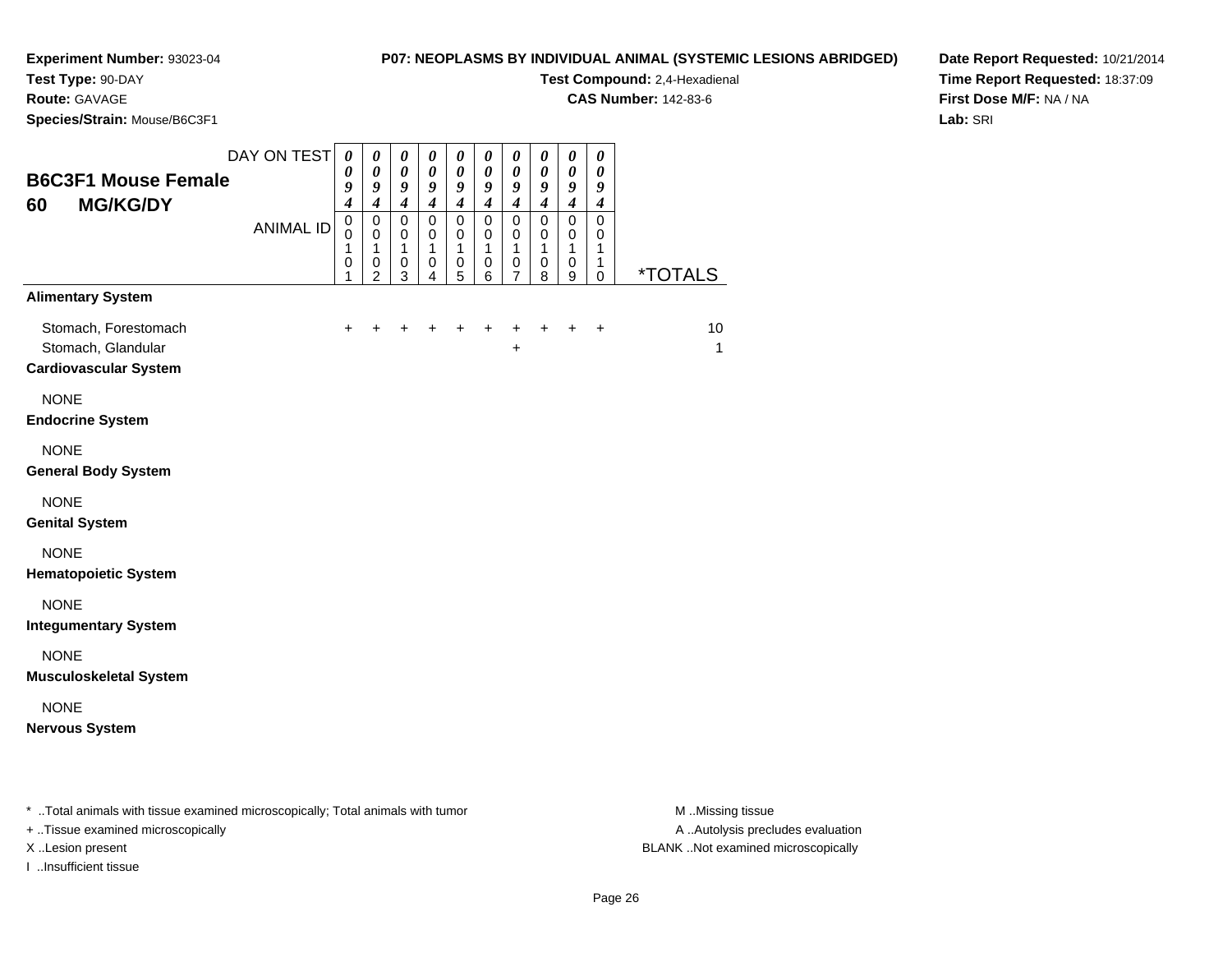### **P07: NEOPLASMS BY INDIVIDUAL ANIMAL (SYSTEMIC LESIONS ABRIDGED)**

**Test Type:** 90-DAY

# **Route:** GAVAGE

**Species/Strain:** Mouse/B6C3F1

**Test Compound:** 2,4-Hexadienal

**CAS Number:** 142-83-6

**Date Report Requested:** 10/21/2014**Time Report Requested:** 18:37:10**First Dose M/F:** NA / NA**Lab:** SRI

| <b>B6C3F1 Mouse Female</b><br><b>MG/KG/DY</b><br>60                              | DAY ON TEST<br><b>ANIMAL ID</b> | 0<br>0<br>9<br>4<br>0<br>$\overline{0}$ | $\boldsymbol{\theta}$<br>0<br>9<br>4<br>0<br>$\mathbf 0$ | 0<br>$\boldsymbol{\theta}$<br>9<br>$\boldsymbol{4}$<br>0<br>$\mathbf 0$ | 0<br>$\boldsymbol{\theta}$<br>9<br>4<br>0<br>$\Omega$ | $\boldsymbol{\theta}$<br>$\boldsymbol{\theta}$<br>9<br>$\boldsymbol{4}$<br>$\mathbf 0$<br>$\mathbf 0$ | $\boldsymbol{\theta}$<br>$\boldsymbol{\theta}$<br>9<br>4<br>0<br>$\mathbf 0$ | $\boldsymbol{\theta}$<br>$\boldsymbol{\theta}$<br>9<br>$\boldsymbol{4}$<br>$\Omega$<br>$\mathbf 0$ | $\boldsymbol{\theta}$<br>0<br>9<br>4<br>0<br>$\mathbf 0$ | $\boldsymbol{\theta}$<br>0<br>9<br>$\boldsymbol{4}$<br>0<br>$\mathbf 0$<br>1 | 0<br>0<br>9<br>$\boldsymbol{4}$<br>0<br>0 |                       |
|----------------------------------------------------------------------------------|---------------------------------|-----------------------------------------|----------------------------------------------------------|-------------------------------------------------------------------------|-------------------------------------------------------|-------------------------------------------------------------------------------------------------------|------------------------------------------------------------------------------|----------------------------------------------------------------------------------------------------|----------------------------------------------------------|------------------------------------------------------------------------------|-------------------------------------------|-----------------------|
|                                                                                  |                                 | $\mathbf 0$                             | 0<br>2                                                   | $\mathbf 0$<br>3                                                        | 0<br>4                                                | $\mathbf 0$<br>5                                                                                      | $\mathbf 0$<br>6                                                             | $\mathbf 0$<br>7                                                                                   | 0<br>8                                                   | $\mathbf 0$<br>$\boldsymbol{9}$                                              | $\Omega$                                  | <i><b>*TOTALS</b></i> |
| <b>NONE</b><br><b>Respiratory System</b><br>Nose<br><b>Special Senses System</b> |                                 | $\ddot{}$                               | +                                                        | ÷                                                                       | +                                                     | $\ddot{}$                                                                                             | $\ddot{}$                                                                    | $\ddot{}$                                                                                          | $+$                                                      | $\ddot{}$                                                                    | $\ddot{}$                                 | 10                    |
| <b>NONE</b><br><b>Urinary System</b>                                             |                                 |                                         |                                                          |                                                                         |                                                       |                                                                                                       |                                                                              |                                                                                                    |                                                          |                                                                              |                                           |                       |
| <b>NONE</b><br><b>SYSTEMIC LESIONS</b>                                           |                                 |                                         |                                                          |                                                                         |                                                       |                                                                                                       |                                                                              |                                                                                                    |                                                          |                                                                              |                                           |                       |
| Multiple Organ                                                                   |                                 | +                                       |                                                          |                                                                         |                                                       |                                                                                                       |                                                                              |                                                                                                    |                                                          |                                                                              | ÷                                         | 10                    |

\* ..Total animals with tissue examined microscopically; Total animals with tumor **M** . Missing tissue M ..Missing tissue

+ ..Tissue examined microscopically

I ..Insufficient tissue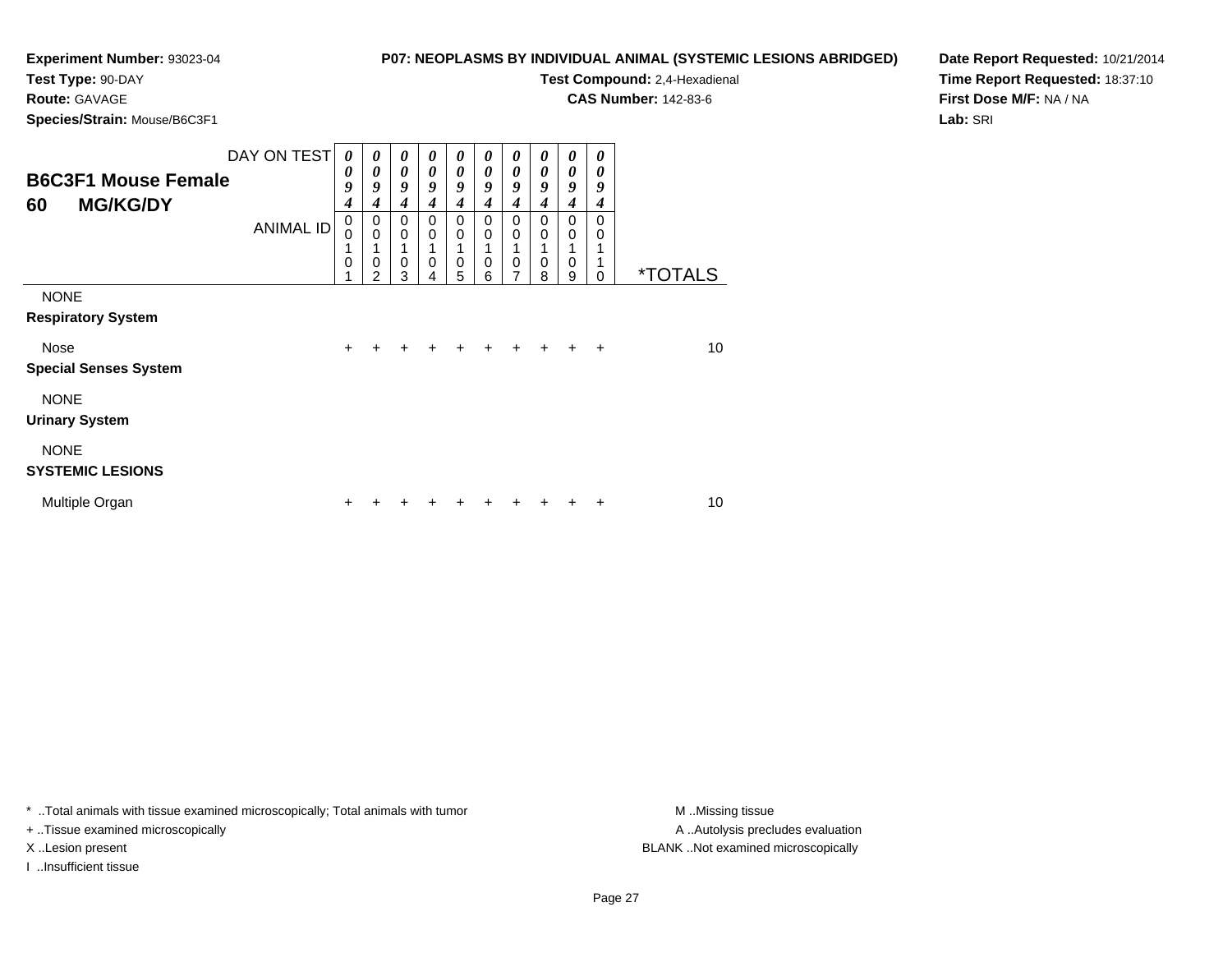### **P07: NEOPLASMS BY INDIVIDUAL**

**Test Type:** 90-DAY

**Route:** GAVAGE

**Species/Strain:** Mouse/B6C3F1

| NDIVIDUAL ANIMAL (SYSTEMIC LESIONS ABRIDGED) | Date F |
|----------------------------------------------|--------|
| <b>Test Compound: 2.4-Hexadienal</b>         | Time l |

**CAS Number:** 142-83-6

**Date Report Requested:** 10/21/2014**Time Report Requested:** 18:37:10**First Dose M/F:** NA / NA**Lab:** SRI

| <b>B6C3F1 Mouse Female</b><br><b>MG/KG/DY</b><br>120 | DAY ON TEST<br><b>ANIMAL ID</b> | $\boldsymbol{\theta}$<br>0<br>9<br>4<br>$\pmb{0}$<br>0<br>1<br>1<br>1 | $\boldsymbol{\theta}$<br>$\boldsymbol{\theta}$<br>9<br>$\overline{\boldsymbol{4}}$<br>$\mathbf 0$<br>$\Omega$<br>1<br>1<br>$\overline{2}$ | $\boldsymbol{\theta}$<br>$\boldsymbol{\theta}$<br>9<br>$\boldsymbol{4}$<br>$\mathbf 0$<br>$\Omega$<br>1<br>1<br>3 | $\boldsymbol{\theta}$<br>$\boldsymbol{\theta}$<br>9<br>$\boldsymbol{4}$<br>$\Omega$<br>$\Omega$<br>1<br>1<br>4 | 0<br>$\boldsymbol{\theta}$<br>9<br>$\boldsymbol{4}$<br>0<br>$\Omega$<br>1<br>1<br>5 | 0<br>0<br>9<br>$\overline{4}$<br>$\Omega$<br>$\Omega$<br>1<br>1<br>6 | 0<br>$\boldsymbol{\theta}$<br>9<br>$\boldsymbol{4}$<br>$\mathbf 0$<br>$\Omega$<br>1<br>1<br>$\overline{7}$ | 0<br>$\boldsymbol{\theta}$<br>9<br>$\boldsymbol{4}$<br>$\mathbf 0$<br>$\Omega$<br>1<br>1<br>8 | 0<br>$\boldsymbol{\theta}$<br>9<br>$\boldsymbol{4}$<br>$\mathbf 0$<br>$\mathbf 0$<br>1<br>1<br>9 | 0<br>0<br>9<br>$\boldsymbol{4}$<br>0<br>$\Omega$<br>1<br>$\overline{\mathbf{c}}$<br>$\mathbf 0$ | <i><b>*TOTALS</b></i> |
|------------------------------------------------------|---------------------------------|-----------------------------------------------------------------------|-------------------------------------------------------------------------------------------------------------------------------------------|-------------------------------------------------------------------------------------------------------------------|----------------------------------------------------------------------------------------------------------------|-------------------------------------------------------------------------------------|----------------------------------------------------------------------|------------------------------------------------------------------------------------------------------------|-----------------------------------------------------------------------------------------------|--------------------------------------------------------------------------------------------------|-------------------------------------------------------------------------------------------------|-----------------------|
| <b>Alimentary System</b>                             |                                 |                                                                       |                                                                                                                                           |                                                                                                                   |                                                                                                                |                                                                                     |                                                                      |                                                                                                            |                                                                                               |                                                                                                  |                                                                                                 |                       |
| Esophagus<br>Gallbladder                             |                                 | +<br>$\ddot{}$                                                        | +<br>$\ddot{}$                                                                                                                            | +<br>M                                                                                                            | +<br>$\ddot{}$                                                                                                 | +<br>$\ddot{}$                                                                      | +<br>$\ddot{}$                                                       | +<br>$\ddot{}$                                                                                             | ٠<br>$\ddot{}$                                                                                | +<br>$\ddot{}$                                                                                   | +<br>$\ddot{}$                                                                                  | 10<br>9               |
| Intestine Large, Cecum                               |                                 | +                                                                     | $\ddot{}$                                                                                                                                 | $\ddot{}$                                                                                                         | $\ddot{}$                                                                                                      | +                                                                                   | +                                                                    | +                                                                                                          | $\ddot{}$                                                                                     | +                                                                                                | $\ddot{}$                                                                                       | 10                    |
| Intestine Large, Colon                               |                                 | +                                                                     | $\ddot{}$                                                                                                                                 | $\ddot{}$                                                                                                         | $\ddot{}$                                                                                                      | +                                                                                   | $\ddot{}$                                                            | $\ddot{}$                                                                                                  | $\ddot{}$                                                                                     | $\ddot{}$                                                                                        | $\ddot{}$                                                                                       | 10                    |
| Intestine Large, Rectum                              |                                 | +                                                                     | $\ddot{}$                                                                                                                                 | $\ddot{}$                                                                                                         | $\ddot{}$                                                                                                      | +                                                                                   | +                                                                    | $\ddot{}$                                                                                                  | $\ddot{}$                                                                                     | $\ddot{}$                                                                                        | $\ddot{}$                                                                                       | 10                    |
| Intestine Small, Duodenum                            |                                 | $\ddot{}$                                                             | $\ddot{}$                                                                                                                                 | $\ddot{}$                                                                                                         | $\ddot{}$                                                                                                      | $\ddot{}$                                                                           | $\ddot{}$                                                            | $\ddot{}$                                                                                                  | $\ddot{}$                                                                                     | $\ddot{}$                                                                                        | $\ddot{}$                                                                                       | 10                    |
| Intestine Small, Ileum                               |                                 | $\ddot{}$                                                             | $\ddot{}$                                                                                                                                 | $\ddot{}$                                                                                                         | $\ddot{}$                                                                                                      | $\ddot{}$                                                                           | +                                                                    | $\ddot{}$                                                                                                  | $\ddot{}$                                                                                     | $\ddot{}$                                                                                        | $\ddot{}$                                                                                       | 10                    |
| Intestine Small, Jejunum                             |                                 | +                                                                     | +                                                                                                                                         | $\ddot{}$                                                                                                         | $\ddot{}$                                                                                                      | $\ddot{}$                                                                           | $\ddot{}$                                                            | $\ddot{}$                                                                                                  | $\ddot{}$                                                                                     | $\ddot{}$                                                                                        | $\ddot{}$                                                                                       | 10                    |
| Liver                                                |                                 | +                                                                     | $\ddot{}$                                                                                                                                 | $\ddot{}$                                                                                                         | $\ddot{}$                                                                                                      | +                                                                                   | +                                                                    | $\ddot{}$                                                                                                  | $\ddot{}$                                                                                     | $\ddot{}$                                                                                        | $\ddot{}$                                                                                       | 10                    |
| Pancreas                                             |                                 | +                                                                     | +                                                                                                                                         | $\ddot{}$                                                                                                         | $\ddot{}$                                                                                                      | $\pm$                                                                               | +                                                                    | $\ddot{}$                                                                                                  | $\ddot{}$                                                                                     | $\pm$                                                                                            | +                                                                                               | 10                    |
| Salivary Glands                                      |                                 | $\ddot{}$                                                             | +                                                                                                                                         | $\ddot{}$                                                                                                         | $\ddot{}$                                                                                                      | $\ddot{}$                                                                           | +                                                                    | $\ddot{}$                                                                                                  | $\ddot{}$                                                                                     | $\ddot{}$                                                                                        | $\ddot{}$                                                                                       | 10                    |
| Stomach, Forestomach                                 |                                 | +                                                                     | +                                                                                                                                         | +                                                                                                                 | $\ddot{}$                                                                                                      | $\ddot{}$                                                                           | $\ddot{}$                                                            | $\ddot{}$                                                                                                  | $\ddot{}$                                                                                     | $\ddot{}$                                                                                        | $\ddot{}$                                                                                       | 10                    |
| Stomach, Glandular                                   |                                 | $\ddot{}$                                                             |                                                                                                                                           |                                                                                                                   |                                                                                                                | $\ddot{}$                                                                           | $\ddot{}$                                                            | $\ddot{}$                                                                                                  | $\ddot{}$                                                                                     | $\ddot{}$                                                                                        | $\ddot{}$                                                                                       | 10                    |
| <b>Cardiovascular System</b>                         |                                 |                                                                       |                                                                                                                                           |                                                                                                                   |                                                                                                                |                                                                                     |                                                                      |                                                                                                            |                                                                                               |                                                                                                  |                                                                                                 |                       |
| Heart                                                |                                 | $\ddot{}$                                                             |                                                                                                                                           |                                                                                                                   |                                                                                                                |                                                                                     |                                                                      | +                                                                                                          |                                                                                               |                                                                                                  | +                                                                                               | 10                    |
| <b>Endocrine System</b>                              |                                 |                                                                       |                                                                                                                                           |                                                                                                                   |                                                                                                                |                                                                                     |                                                                      |                                                                                                            |                                                                                               |                                                                                                  |                                                                                                 |                       |
| <b>Adrenal Cortex</b>                                |                                 | +                                                                     | +                                                                                                                                         | +                                                                                                                 |                                                                                                                | +                                                                                   | +                                                                    | +                                                                                                          |                                                                                               | +                                                                                                | +                                                                                               | 10                    |
| Adrenal Medulla                                      |                                 | +                                                                     | $\ddot{}$                                                                                                                                 | $\ddot{}$                                                                                                         | $\ddot{}$                                                                                                      | $\ddot{}$                                                                           | $+$                                                                  | $\ddot{}$                                                                                                  | $\ddot{}$                                                                                     | $\ddot{}$                                                                                        | $\ddot{}$                                                                                       | 10                    |
| Parathyroid Gland                                    |                                 | +                                                                     | +                                                                                                                                         | +                                                                                                                 | +                                                                                                              | $\ddot{}$                                                                           | M                                                                    | M                                                                                                          | $\ddot{}$                                                                                     | +                                                                                                | +                                                                                               | 8                     |
| <b>Pituitary Gland</b>                               |                                 | +                                                                     | +                                                                                                                                         | +                                                                                                                 | +                                                                                                              | +                                                                                   | $\ddot{}$                                                            | +                                                                                                          | $\ddot{}$                                                                                     | +                                                                                                | +                                                                                               | 10                    |

\* ..Total animals with tissue examined microscopically; Total animals with tumor **M** . Missing tissue M ..Missing tissue

+ ..Tissue examined microscopically

I ..Insufficient tissue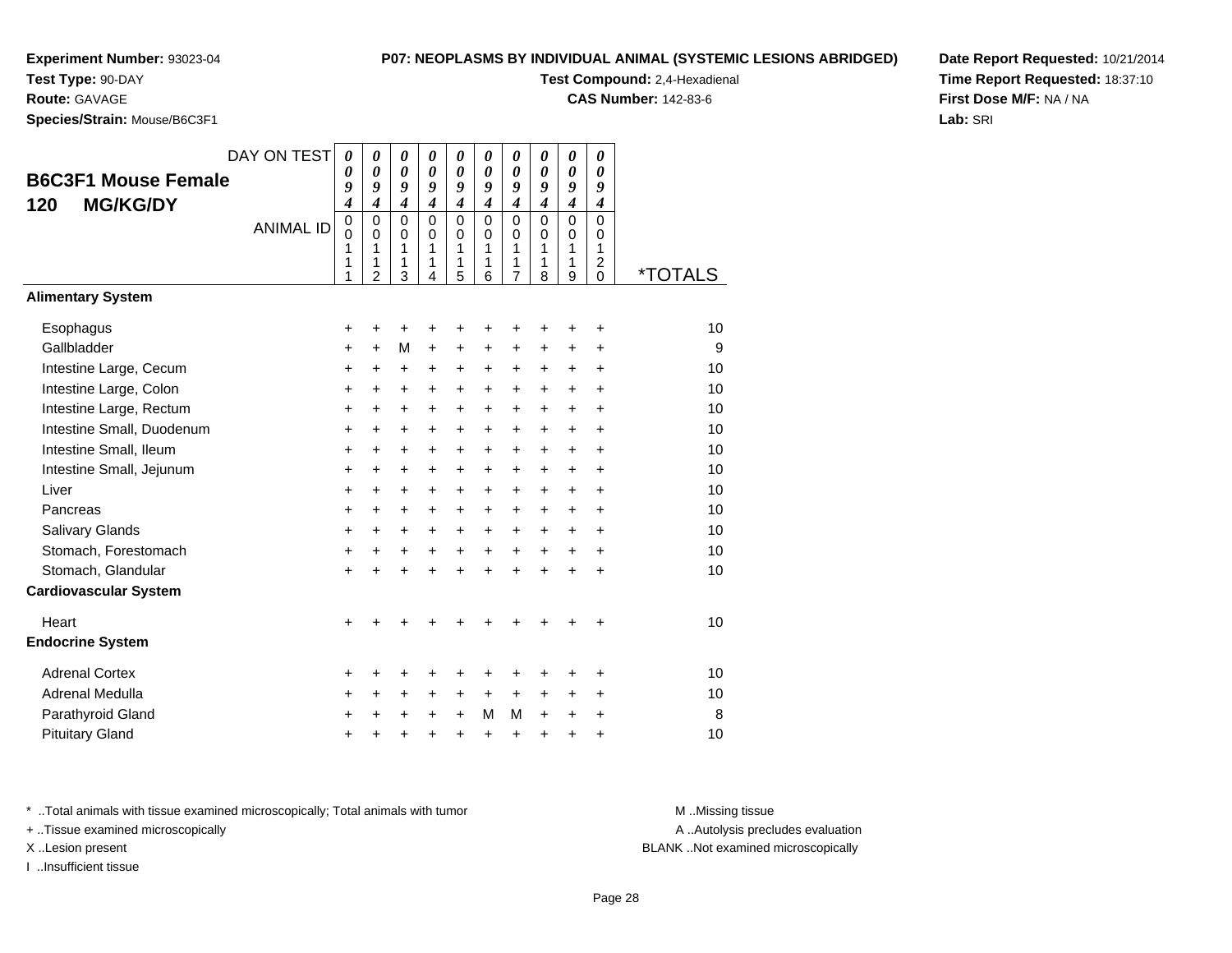**Test Type:** 90-DAY

**Route:** GAVAGE

**Species/Strain:** Mouse/B6C3F1

**P07: NEOPLASMS BY INDIVIDUAL ANIMAL (SYSTEMIC LESIONS ABRIDGED)**

**Test Compound:** 2,4-Hexadienal

**CAS Number:** 142-83-6

**Date Report Requested:** 10/21/2014**Time Report Requested:** 18:37:10**First Dose M/F:** NA / NA**Lab:** SRI

|                               | DAY ON TEST      | $\boldsymbol{\theta}$<br>0                                         | 0<br>0                                                            | 0<br>0                                                     | 0<br>0                                                                  | 0<br>$\boldsymbol{\theta}$                                     | 0<br>0                                              | 0<br>0                                                           | 0<br>$\boldsymbol{\theta}$                              | $\boldsymbol{\theta}$<br>$\boldsymbol{\theta}$                     | 0<br>0                                                                     |                       |
|-------------------------------|------------------|--------------------------------------------------------------------|-------------------------------------------------------------------|------------------------------------------------------------|-------------------------------------------------------------------------|----------------------------------------------------------------|-----------------------------------------------------|------------------------------------------------------------------|---------------------------------------------------------|--------------------------------------------------------------------|----------------------------------------------------------------------------|-----------------------|
| <b>B6C3F1 Mouse Female</b>    |                  | 9                                                                  | 9                                                                 | 9                                                          | 9                                                                       | 9                                                              | 9                                                   | 9                                                                | 9                                                       | 9                                                                  | 9                                                                          |                       |
| <b>MG/KG/DY</b><br>120        | <b>ANIMAL ID</b> | $\boldsymbol{4}$<br>$\boldsymbol{0}$<br>$\mathbf 0$<br>1<br>1<br>1 | $\overline{\boldsymbol{4}}$<br>0<br>0<br>1<br>1<br>$\overline{2}$ | $\boldsymbol{4}$<br>$\mathbf 0$<br>$\Omega$<br>1<br>1<br>3 | $\boldsymbol{4}$<br>$\mathbf 0$<br>$\Omega$<br>1<br>1<br>$\overline{4}$ | $\boldsymbol{4}$<br>$\pmb{0}$<br>0<br>1<br>1<br>$\overline{5}$ | $\boldsymbol{4}$<br>$\mathbf 0$<br>0<br>1<br>1<br>6 | $\boldsymbol{4}$<br>$\mathbf 0$<br>0<br>1<br>1<br>$\overline{7}$ | $\boldsymbol{4}$<br>$\Omega$<br>$\Omega$<br>1<br>1<br>8 | $\boldsymbol{4}$<br>$\mathbf 0$<br>0<br>1<br>1<br>$\boldsymbol{9}$ | $\boldsymbol{4}$<br>$\mathbf 0$<br>0<br>1<br>$\overline{c}$<br>$\mathbf 0$ | <i><b>*TOTALS</b></i> |
| <b>Thyroid Gland</b>          |                  | +                                                                  | $\ddot{}$                                                         | $\ddot{}$                                                  | $\ddot{}$                                                               | $\ddot{}$                                                      | $+$                                                 | M                                                                | $\ddot{}$                                               | $\ddot{}$                                                          | $\ddot{}$                                                                  | 9                     |
| <b>General Body System</b>    |                  |                                                                    |                                                                   |                                                            |                                                                         |                                                                |                                                     |                                                                  |                                                         |                                                                    |                                                                            |                       |
| <b>NONE</b>                   |                  |                                                                    |                                                                   |                                                            |                                                                         |                                                                |                                                     |                                                                  |                                                         |                                                                    |                                                                            |                       |
| <b>Genital System</b>         |                  |                                                                    |                                                                   |                                                            |                                                                         |                                                                |                                                     |                                                                  |                                                         |                                                                    |                                                                            |                       |
| <b>Clitoral Gland</b>         |                  | +                                                                  |                                                                   | +                                                          |                                                                         |                                                                |                                                     |                                                                  |                                                         |                                                                    |                                                                            | 10                    |
| Ovary                         |                  | $\ddot{}$                                                          | +                                                                 | +                                                          | $\ddot{}$                                                               | +                                                              | $\ddot{}$                                           | +                                                                | +                                                       | ٠                                                                  | ٠                                                                          | 10                    |
| <b>Uterus</b>                 |                  | $\ddot{}$                                                          |                                                                   | $\ddot{}$                                                  | $\ddot{}$                                                               | $\ddot{}$                                                      | ÷                                                   | $\ddot{}$                                                        | $\ddot{}$                                               | $\ddot{}$                                                          | $\ddot{}$                                                                  | 10                    |
| <b>Hematopoietic System</b>   |                  |                                                                    |                                                                   |                                                            |                                                                         |                                                                |                                                     |                                                                  |                                                         |                                                                    |                                                                            |                       |
| <b>Bone Marrow</b>            |                  | $\ddot{}$                                                          | $\ddot{}$                                                         | +                                                          | +                                                                       | +                                                              | +                                                   | +                                                                | $\ddot{}$                                               | ٠                                                                  | $\ddot{}$                                                                  | 10                    |
| Lymph Node                    |                  |                                                                    |                                                                   |                                                            |                                                                         |                                                                |                                                     |                                                                  |                                                         | $\ddot{}$                                                          |                                                                            | 1                     |
| Lymph Node, Mandibular        |                  | $\ddot{}$                                                          | +                                                                 | +                                                          | +                                                                       | +                                                              | $\pm$                                               | +                                                                | +                                                       |                                                                    | +                                                                          | 10                    |
| Lymph Node, Mesenteric        |                  | $\ddot{}$                                                          | +                                                                 | $\ddot{}$                                                  | $\ddot{}$                                                               | $\ddot{}$                                                      | $\ddot{}$                                           | $\ddot{}$                                                        | $\ddot{}$                                               | +                                                                  | $\ddot{}$                                                                  | 10                    |
| Spleen                        |                  | $\ddot{}$                                                          | $\ddot{}$                                                         | $\ddot{}$                                                  | $+$                                                                     | $+$                                                            | $+$                                                 | $+$                                                              | $+$                                                     | $\ddot{}$                                                          | $\ddot{}$                                                                  | 10                    |
| Thymus                        |                  | $\ddot{}$                                                          | $\ddot{}$                                                         | $\ddot{}$                                                  | $\ddot{}$                                                               | $\ddot{}$                                                      | ÷                                                   | $\ddot{}$                                                        | $\ddot{}$                                               | $\ddot{}$                                                          | $\ddot{}$                                                                  | 10                    |
| <b>Integumentary System</b>   |                  |                                                                    |                                                                   |                                                            |                                                                         |                                                                |                                                     |                                                                  |                                                         |                                                                    |                                                                            |                       |
| <b>Mammary Gland</b>          |                  | $\ddot{}$                                                          | +                                                                 | +                                                          | +                                                                       | +                                                              |                                                     |                                                                  |                                                         |                                                                    | +                                                                          | 10                    |
| Skin                          |                  | +                                                                  | $\ddot{}$                                                         | $\ddot{}$                                                  | $\ddot{}$                                                               | +                                                              | $\ddot{}$                                           | $\ddot{}$                                                        | $\ddot{}$                                               | $\ddot{}$                                                          | $\ddot{}$                                                                  | 10                    |
| <b>Musculoskeletal System</b> |                  |                                                                    |                                                                   |                                                            |                                                                         |                                                                |                                                     |                                                                  |                                                         |                                                                    |                                                                            |                       |
| <b>Bone</b>                   |                  |                                                                    |                                                                   |                                                            |                                                                         |                                                                |                                                     |                                                                  |                                                         |                                                                    |                                                                            | 10                    |

\* ..Total animals with tissue examined microscopically; Total animals with tumor **M** . Missing tissue M ..Missing tissue

+ ..Tissue examined microscopically

I ..Insufficient tissue